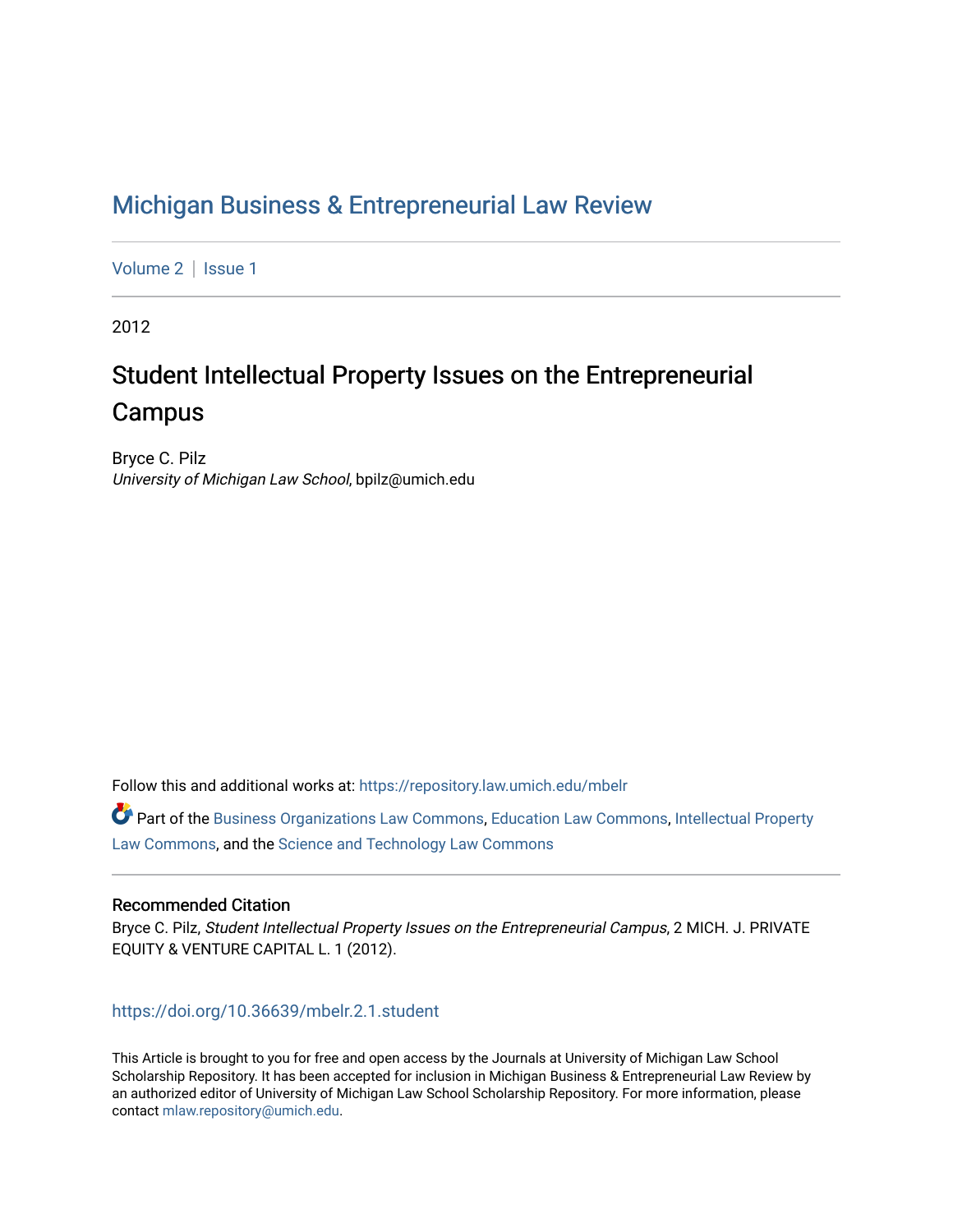## **STUDENT INTELLECTUAL PROPERTY ISSUES ON THE ENTREPRENEURIAL CAMPUS**

#### *Bryce C. Pilz\**

| I. INTRODUCTION $\ldots \ldots \ldots \ldots \ldots \ldots \ldots \ldots \ldots \ldots \ldots \ldots$ |    |  |
|-------------------------------------------------------------------------------------------------------|----|--|
| II. WHY UNIVERSITIES SHOULD BE PAYING ATTENTION TO                                                    |    |  |
| STUDENT INTELLECTUAL PROPERTY ISSUES                                                                  | 3  |  |
| III. BACKGROUND OF LEGAL PRINCIPLES GOVERNING                                                         |    |  |
| INTELLECTUAL PROPERTY OWNERSHIP                                                                       | 14 |  |
| IV. DETERMINING OWNERSHIP IN INTELLECTUAL PROPERTY                                                    |    |  |
| IN STUDENT INVENTIONS                                                                                 | 22 |  |
| V. MANAGING JOINT OWNERSHIP BETWEEN STUDENTS AND                                                      |    |  |
|                                                                                                       | 33 |  |
| VI. MANAGING STUDENT INTERACTIONS WITH THIRD                                                          |    |  |
| PARTIES CONCERNING INTELLECTUAL PROPERTY                                                              |    |  |
|                                                                                                       | 36 |  |
|                                                                                                       | 46 |  |
|                                                                                                       |    |  |

A group of Harvard undergraduate students, led by nineteen-year-old Mark Zuckerberg, launched thefacebook.com in February 2004.<sup>1</sup> Within a month of its launch, over half of Harvard undergraduate students had registered on the thefacebook.com.2 Within four months, Paypal co-founder, Peter Thiel, had invested \$500,000 in Facebook.<sup>3</sup> Even before Facebook made its network available to the general public, Mark Zuckerberg had

1. Alan J. Tabak, *Hundreds Register for New Facebook Website: Facemash Creator Seeks New Reputation with Latest Online Project*, THE HARVARD CRIMSON, Feb. 9, 2004, http://www.thecrimson.com/article/2004/2/9/hundreds-register-for-new-facebook-website/.

2. Sarah Phillips, *A Brief History of Facebook: Sarah Phillips reports on the development of Facebook, from a Harvard social-networking website to a global internet phenomenon,* THE GUARDIAN, Jul. 24, 2007, http://www.guardian.co.uk/technology/2007/jul/25/media. newmedia.

The author is a Clinical Assistant Professor in the Entrepreneurship Clinic at the University of Michigan Law School. The author thanks Imron Aly, Partner at Winston Strawn LLP, Richard Brandon, Associate General Counsel for the Regents of the University of Michigan, Andrea Agathoklis Murino, Of Counsel at Wilson Sonsini Goodrich & Rosatti, and John Murino, Counsel at Crowell Moring LLP for their invaluable comments. The views expressed in this article are solely those of the author and should not be attributed to any other person or any university, including the University of Michigan. The author would also like to thank the immensely talented and hardworking editors of the *Michigan Journal of Private Equity and Venture Capital Law* who significantly improved this article through the editing process, including in particular Mark Franke, Adrian Ohmer, Alexander Su, Anna Walker, Kirsten Popoff, Isaac Binkovitz, Huilin Wang, Julianne Landsvik, and the Volume 02 Associate Editors. They are entrepreneurs themselves for their roles in launching this important new journal.

<sup>3.</sup> *Timeline: Facebook,* N.Y. TIMES, Feb. 1, 2012, http://www.nytimes.com/interactive/ technology/facebook-timeline.html#/#time11\_231.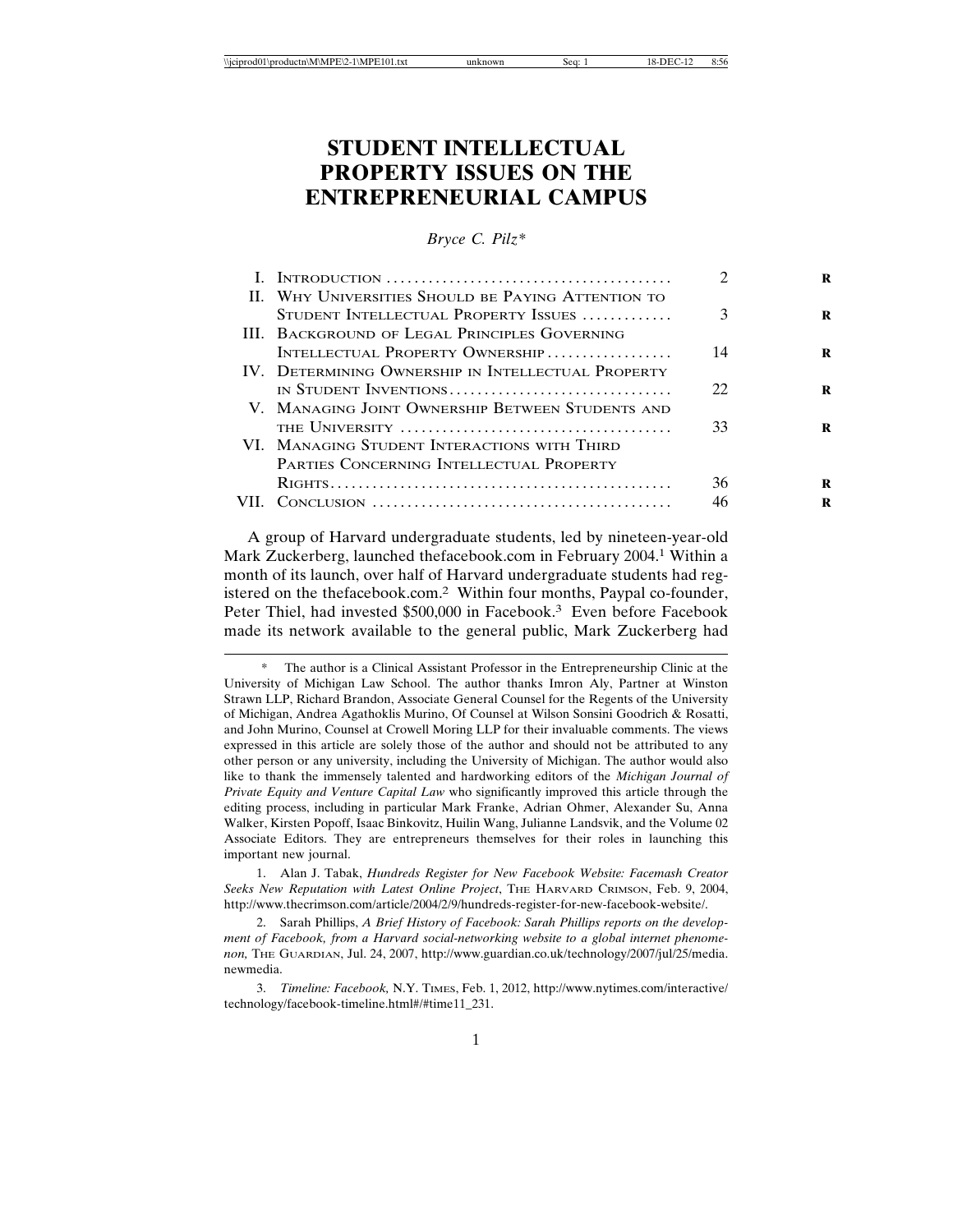already declined acquisition offers of \$750 million (from Viacom) and \$900 million (from Yahoo).<sup>4</sup> In May 2012, with over 845 million worldwide active users, Facebook went public. Based on this meteoric rise from a college dorm room concept to a publicly-traded company, Facebook is the epitome of university student entrepreneurship.

Facebook has also received attention for its underlying intellectual property and business disputes. The October 2010 movie, *The Social Network*, profiled these disputes between Zuckerberg and other Harvard students. While these disputes and ensuing lawsuits have garnered unprecedented media attention, in many ways, the launch of Facebook avoided the issues much more likely to cause trouble for universities concerning student intellectual property. As further described in Section II below, universities are increasingly offering courses, degree programs, startup incubators, mentorship programs, and other school-sponsored events to support student entrepreneurial endeavors. As a recent Boston Globe story explained, "Zuckerberg famously founded Facebook in his dorm room, with the help of his friends. Today's Harvard students are more likely to refine their projects through events and classes offered by the school to foster future Zuckerbergs."5 Accordingly, it is worth considering: what if Zuckerberg had used "significant university resources" sufficient to trigger Harvard asserting ownership over the Facebook code and concept? What if a university employee had mentored the students and provided suggestions or otherwise assisted in creating the intellectual property underlying Facebook? What if the Facebook code and concept had been developed as part of a capstone design class project sponsored by Google?

These questions are increasingly common on campuses where the number of bright and motivated students seeking to become the next Mark Zuckerberg are rising. Further, the answers to the above questions no longer relate to a mere school project. Rather, these answers are the foundations of future for-profit ventures. For universities seeking the correct and most reasonable answers to the above questions, the stakes have never been higher.

#### I. INTRODUCTION

This article examines issues that are more frequently arising for universities concerning intellectual property in student inventions. It seeks to identify the issue, explain the underlying law, identify actual and proposed solutions to these issues, and explain the legal ramifications of these potential solutions.

<sup>4.</sup> *Id.*

<sup>5.</sup> D.C. Denison, *Seeking the Next Big Online Thing: Undergrads Line up to Follow Zuckerberg's Facebook Footsteps*, BOSTON GLOBE, Nov. 7, 2011, at C7, *available at* http:// www.boston.com/news/education/higher/articles/2011/11/07/harvard\_undergrads\_in\_search\_ of\_next\_facebook\_meet\_with\_mark\_zuckerberg/.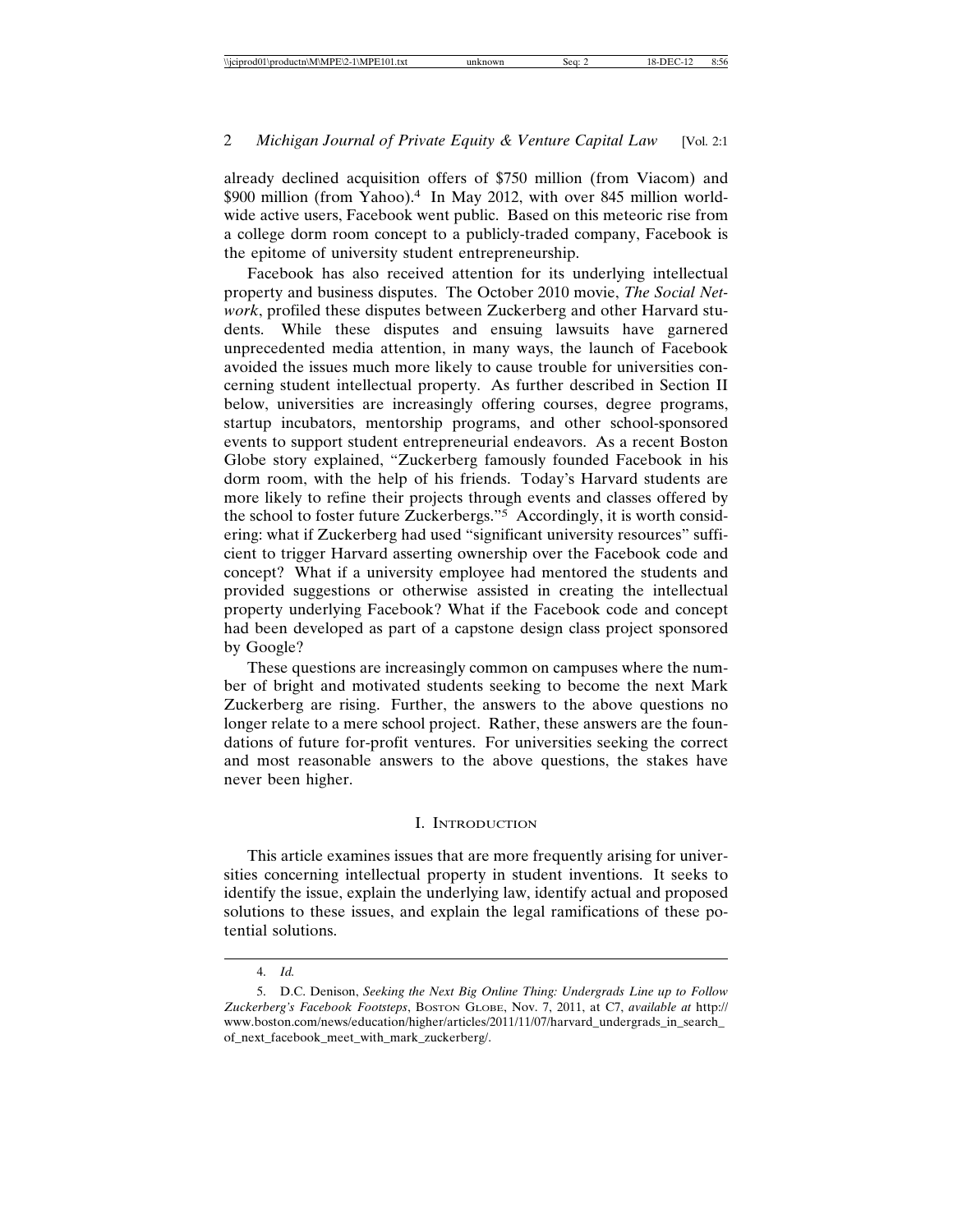In particular, Section II of this article addresses why universities should be paying attention to student intellectual property issues. This Section looks at the rise of student entrepreneurship on college campuses, the importance of clear intellectual property ownership for startup ventures, the challenging nature of student intellectual property issues, and why student intellectual property questions are important to universities even when universities have no rights in the students' inventions.

Section III provides an overview of the patent and copyright doctrines concerning ownership of intellectual property in student inventions.

Section IV addresses identifying the owner of intellectual property in student inventions. This Section looks at different approaches university policies may take to addressing student intellectual property and identifies considerations related to their treatment of student intellectual property. This Section also addresses issues related to identifying the inventors or authors of student inventions and discusses procedures for the university to confirm it makes no claim to any rights in a particular student invention.

Section V discusses managing joint ownership between students and the university.

Section VI analyzes how universities can appropriately manage student interactions with third parties concerning intellectual property rights. This Section provides a background of "capstone"<sup>6</sup> engineering design courses and identifies problems that can arise with interactions between students and third parties in capstone design classes. This Section concludes by laying out best practices for universities to avoid problems with studentsponsor interactions.

#### II. WHY UNIVERSITIES SHOULD BE PAYING ATTENTION TO STUDENT INTELLECTUAL PROPERTY ISSUES

This Section addresses why student intellectual property issues matter to universities. Section II.A. describes the rise of student entrepreneurship and the increasing support provided by universities. Section II.B. explains why student intellectual property issues are important to universities even if the university does not claim rights in student inventions. Section II.C. provides a background on why clear title to intellectual property is important in general. Lastly, Section II.D. focuses on why student intellectual property questions can be challenging to universities accustomed to addressing intellectual property issues related to faculty inventions.

<sup>6.</sup> The term "capstone" refers to engineering design courses that offer students, typically in the last year of their engineering degree program, "a culminating design experience on an applied engineering project." Susannah Howe and Jessica Wilbarger, 2005 *National Survey of Engineering Capstone Design Courses*, 2006 ASEE Annual Conference and Exposition, Session 2525 at 1, http://www.science.smith.edu/departments/Engin/designclinic/ASEE 06\_CapstoneSurveyResults1\_HoweWilbarger.pdf.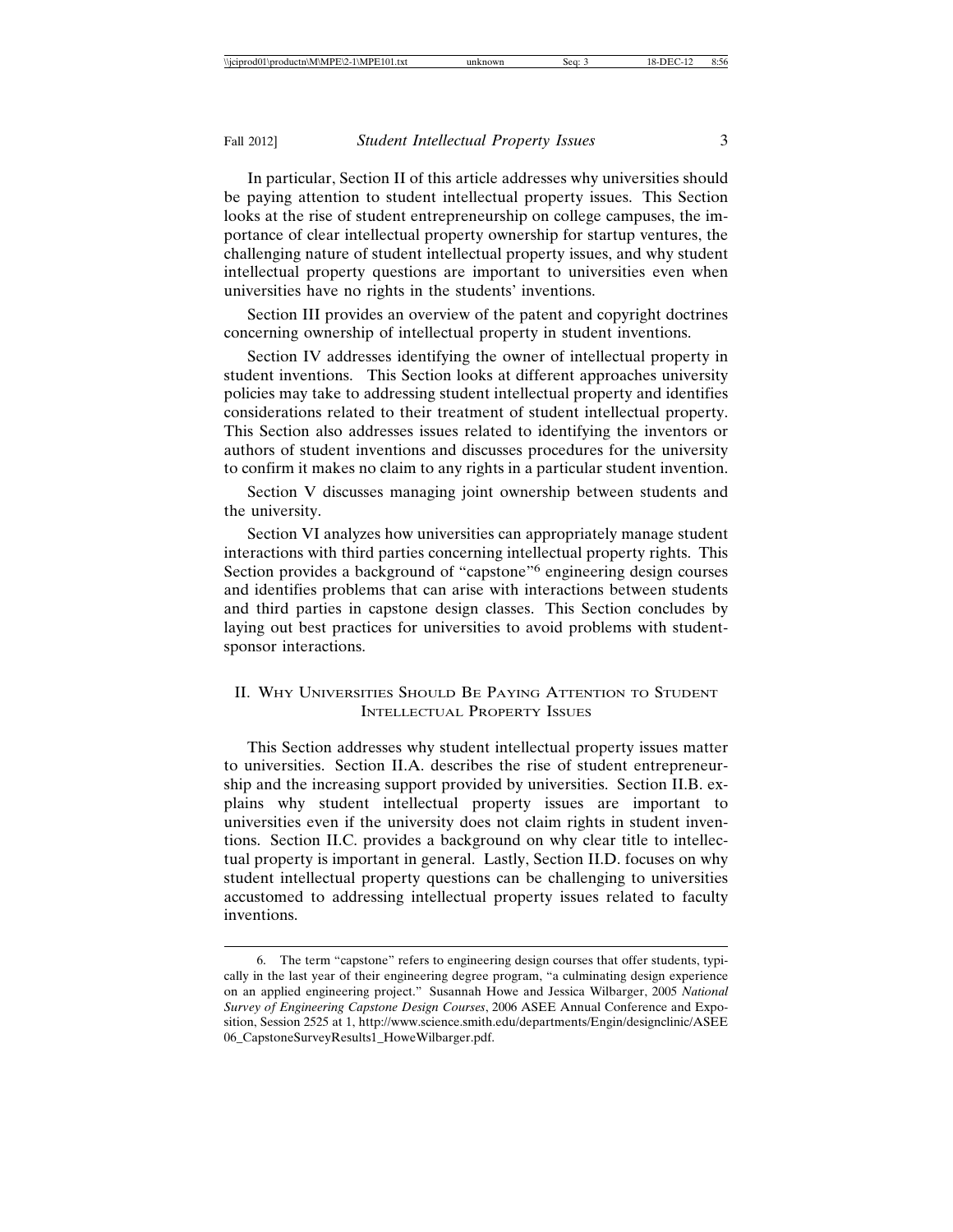#### A. *Student Entrepreneurship is Burgeoning on College Campuses Across the Country*

Mark Zuckerberg was certainly not the first teenager or twenty-something to launch a successful venture from a college campus. Marc Andreeson created the Mosaic browser that would become Netscape,7 Bill Gates initiated Microsoft,<sup>8</sup> and Fred Smith formulated the idea behind Federal Express,<sup>9</sup> all from college campuses. The collegiate roots of a high-profile startup, however, have never before been so visible to fellow college students, as has been the case with Facebook. Facebook was initially designed and marketed exclusively for college students. In its first seven months, Facebook attracted over 5 million college users.10 In October 2010, The Social Network portrayed the origination of Facebook and its initial months in a Harvard dormitory room. That film debuted at number one in the box office<sup>11</sup> and received eight Academy Award nominations.12 In Mark Zuckerberg, college students had a very tangible example of how an undergraduate student could create something that changes the world.13 In the words of another Harvard undergraduate student who also created a startup during his first two years of college: "One big change that came after Zuckerberg is that now it's OK to start your own company as an undergraduate."14 Some have coined this "the Zuckerberg effect."15

The success of Facebook coincided with other factors also incentivizing college students and graduates to launch entrepreneurial ventures in lieu of exploring traditional corporate careers. First, college graduates were facing a historically poor job market. Only 19.7 percent of 2009 college graduates who sought employment had secured a job upon graduation.<sup>16</sup>

- 8. Jonathon Byrnes, *How Microsoft Became MICROSOFT*, BUSINESS INSIDER, Sept. 21, 2010, http://articles.businessinsider.com/2010-09-21/strategy/29964094\_1\_microsoftsoftware-gates-and-allen-popular-electronics.
- 9. *Fred Smith: An Overnight Success,* ENTREPRENEUR (October 9, 2008), http://www. entrepreneur.com/article/197542.
	- 10. Phillips, *supra* note 2.

11. Brandon Gray, Weekend Report: 'Social Network' No Wallflower in Its Debut, Box OFFICE MOJO (Oct. 4, 2010), http://boxofficemojo.com/news/?id=2937&p=.htm.

12. Devindra Hardawar, *You Know What's Cool? 8 Oscar Nominations for the Social Network,* VENTUREBEAT (Jan. 25, 2011), http://venturebeat.com/2011/01/25/social-networkoscar-nominations/.

13. *See* Denison, *supra* note 5, at C7.

14. *Id.*

15. Beckie Supiano, *To Develop Student Entrepreneurs, Colleges Incubate Their Ideas*, CHRON. OF HIGHER EDUC. (May 13, 2012), http://chronicle.com/article/To-Develop-Student/ 131838/.

16. Hannah Seligson, *No Jobs? Young Graduates Make Their Own,* N.Y. TIMES, Dec. 12, 2010, at BU1, *available at* http://www.nytimes.com/2010/12/12/business/12yec.html?page wanted=all.

<sup>7.</sup> Chris Anderson, *The Man Who Makes the Future: Wired Icon Marc Andreessen,* WIRED, Apr. 24, 2012, http://www.wired.com/business/2012/04/ff\_andreessen/.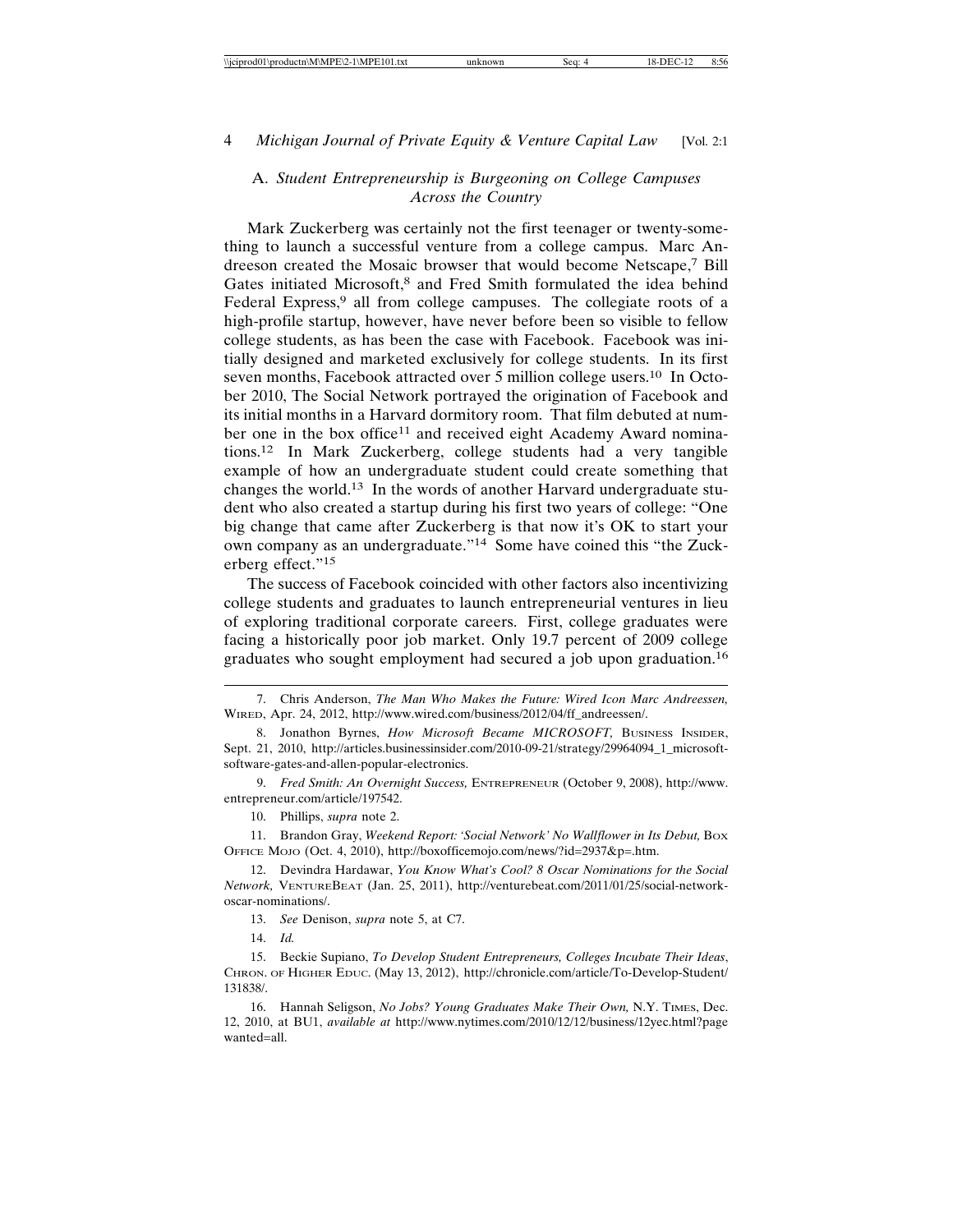That figure rose to only 24.4 percent for 2010 graduates.<sup>17</sup> According to the managing director of the University of Maryland's Dingman Center for Entrepreneurship, "The down economy has made students realize that there may not be a cushy job at the end of this rainbow. So they're taking their destiny into their own hands."18

At the same time, launching a startup is becoming significantly less expensive. Advances such as open source software, cheap broadband, cloud computing, and Google applications allow companies to perform business functions today for a fraction of what they would have cost a decade ago.19 Using social media for marketing has added to the drastic reduction in startup costs.20 As compared to just a few years earlier, it is now possible for students to advance a startup company to a much further stage prior to seeking outside financing.21

In this perfect storm, student entrepreneurship is burgeoning on American campuses. As just one example, at the University of Michigan, between 2007-2012, students launched over 100 start-up companies, raised over \$5 million in funding, and employed over 200 people.22 During that same time, the number of students taking entrepreneurship-related classes rose from 100 to over 2,50023 and the number of students taking part in entrepreneurial co-curricular activities rose from 200 to over 5,000.<sup>24</sup> The University of Michigan is not alone. Applications to the largest college student entrepreneurs competition, run by the Entrepreneurs Organization in Alexandria, Va., have doubled between 2007 and 2012.25 The number of students participating in the University of Virginia's Galant Center for Entrepreneurship has doubled in the past four years.<sup>26</sup> At Arizona State University, in just one year, Venture Catalyst, an entrepreneurial as-

19. *Id.*

20. Abigail Tracy, *America's Coolest College Startups 2012: A New Movement Fueled by College-Aged Entrepreneurs and the Organizations that Support Them is Just Beginning to Take off,* INC.COM (March 4, 2012), http://www.inc.com/welcome.html?destination=http:// www.inc.com/coolest-college-start-ups-2012/abigail-tracy/entrepreneurs-are-cool-kids-oncampus.html.

21. Carolyn Y. Johnson, *Ever-younger Entrepreneurs: Internet, Low Costs Lead to Early-in-Life Startups,* BOSTON GLOBE, Sept. 7, 2007, at 1A.

22. Thomas Zurbuchen, *Leadership and Entrepreneurship: The Entrepreneurial Wave at UM,* UNIVERSITY OF MICHIGAN CENTER FOR ENTREPRENEURSHIP (Apr. 6, 2012, 4:32 PM), http://cfe.engin.umich.edu/blog/2012/04/leadership-and-entrepreneurship-the-entre preneurial-wave-at-u-m-by-thomas-zurbuchen/.

23. *Id.*

24. *Id.*

25. *Id.*

<sup>17.</sup> *Id.*

<sup>18.</sup> Amy Reinink, *Student Entrepreneurship in College is on the Rise in Poor Economy,* WASH. POST, Nov. 3, 2011, http://www.washingtonpost.com/lifestyle/magazine/studententrepreneurship-in-college-is-on-the-rise-in-poor-economy/2011/10/17/gIQAxEMuiM\_story. html.

<sup>26.</sup> Reinink, *supra* note 18.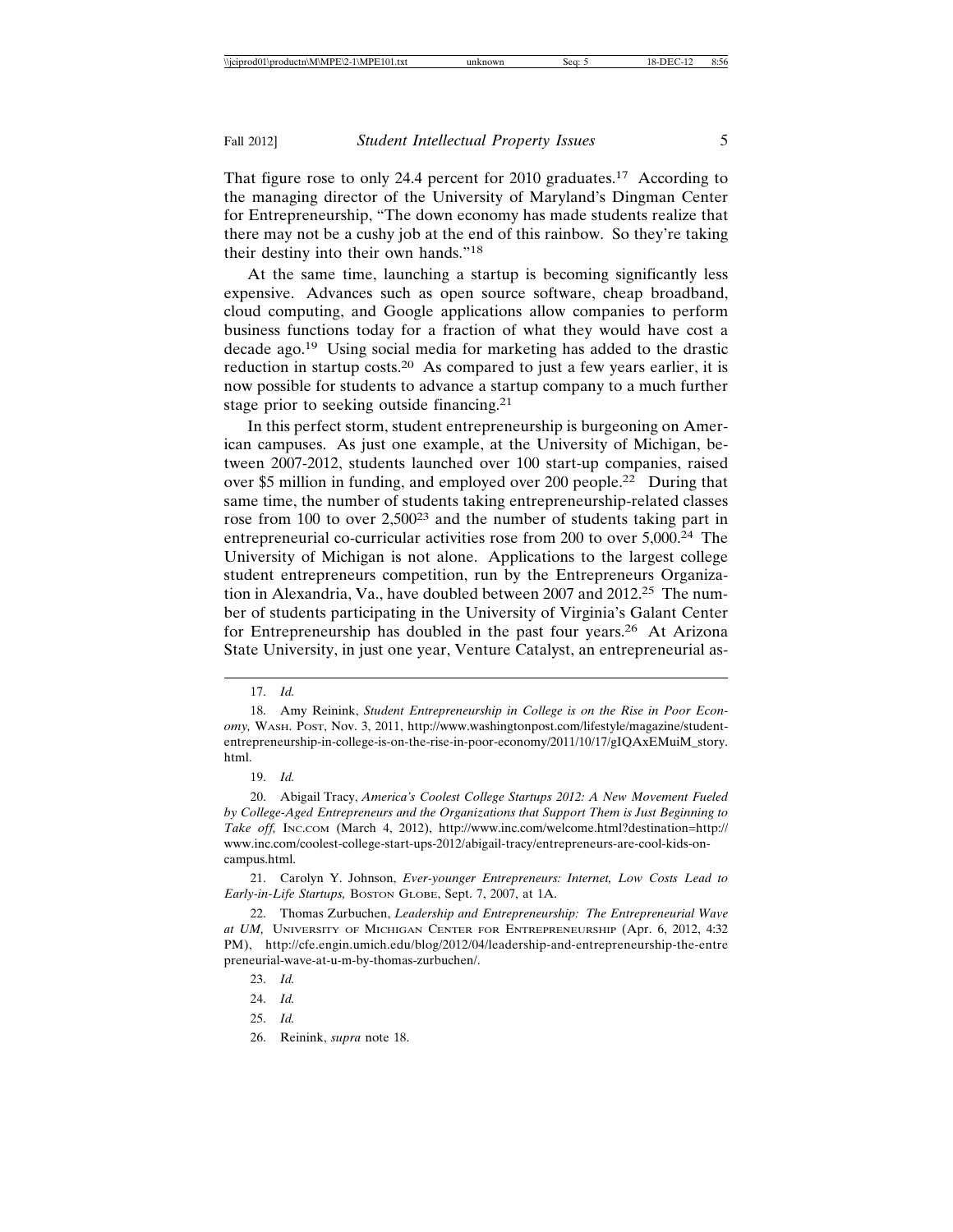sistance initiative, received 44 business ideas from students enrolled in ASU entrepreneurship programs.27 Entrepreneurship among college students is taking off across the country.28

American universities have long served as important drivers of economic development. The Bayh-Dole Act (1980) helped foster this role for universities, allowing universities to retain title to inventions created with federal funding.29 The Bayh-Dole Act led to universities investing heavily in forming technology transfer offices to support the dissemination of faculty inventions.30 This kick-started the translation of university innovation into products and services benefitting the public. These offices provide much-needed support to faculty in disseminating their inventions.<sup>31</sup> This support includes technology and commercialization evaluation, intellectual property strategy assessment, marketing, patenting, license negotiations, risk protection, start-up formation, and licensee partnership.32

28. Leslie Kwoh, *More Budding Entrepreneurs Popping up Across College Campuses,* NJ.COM (Jan. 17, 2010, 6:00 AM), http://www.nj.com/business/index.ssf/2010/01/post\_53.html.

29. 35 U.S.C. §§ 200-11 (2006). *See also* Bd. of Trs. of Leland Stanford Junior Univ. v. Roche Molecular Sys., Inc., 131 S. Ct. 2188 (2011).

30. *Best Practices in Transforming Research into Innovation: Creative Approaches to the Bayh-Dole Act*, *Statement to the House Before the Subcomm. on Technology and Innovation of the H. Comm. on Science, Space, and Technology* (2012) [hereinafter *Best Practices*] (statement of Todd T. Sherer, President, Association of University Technology Managers), *available at* http://science.house.gov/sites/republicans.science.house.gov/files/documents/ hearings/HHRG-112-%20SY-WState-TSherer-20120619.pdf ("Universities responded to the passage of the Bayh-Dole Act by creating technology transfer offices (TTOs) to manage the inventions of their faculty. Only 23 universities had TTOs before Bayh-Dole; today, all major research institutions have a technology transfer operation.").

31. Birch Bayh, Joseph P. Allen, & Howard W. Bremer*, Universities and the Bayh-Dole Act*, 3 LIFE SCIS. L. & INDUS. 1266, 2 (2009) ("[The Bayh-Dole Act] encouraged the establishment of hundreds of offices of technology transfer at universities. These offices relieve inventors from a need to develop expertise in the legal and business sides of invention commercialization. Second, since the offices typically cover expenses associated with marketing, patenting, and licensing, inventors avoid the risk associated with covering such costs. Not only are such activities expensive, but they are also time consuming.") (quoting Brent D. Goldfarb & Magnus Henrekson, *Bottom-Up vs. Top-Down Policies Towards the Commercialization of University Intellectual Property* 2 (Stockholm Sch. of Economics Working Paper Series in Economics & Finance, No. 463, 2002)).

32. *Best Practices*, *supra* note 30 ("We evaluate early stage technologies for commercial potential, determine the best intellectual property protection strategy, and market our technologies through a variety of channels in hopes of finding a corporate partner. We then negotiate often complicated agreements to ensure that our inventors, our universities and the taxpayer benefit from the ultimate products. Often we create or assist in the creation of entirely new companies to commercialize our technologies – many of them creating jobs in our own region and state. After licenses are signed, we maintain relationships throughout the life of the agreement, sometimes insisting upon the return of our technology should our partner decide to abandon our technology. Most importantly, we work as a team with our inventors to help make the world a better place by getting academic technologies out of the laboratory and into the economy.").

Ariz. State Univ., *Entrepreneurship at ASU Launches 55 Companies, Attality \$200M in Financing*, ASU NEWS (June 26, 2012), https://asunews.asu.edu/20120627\_ASU startups.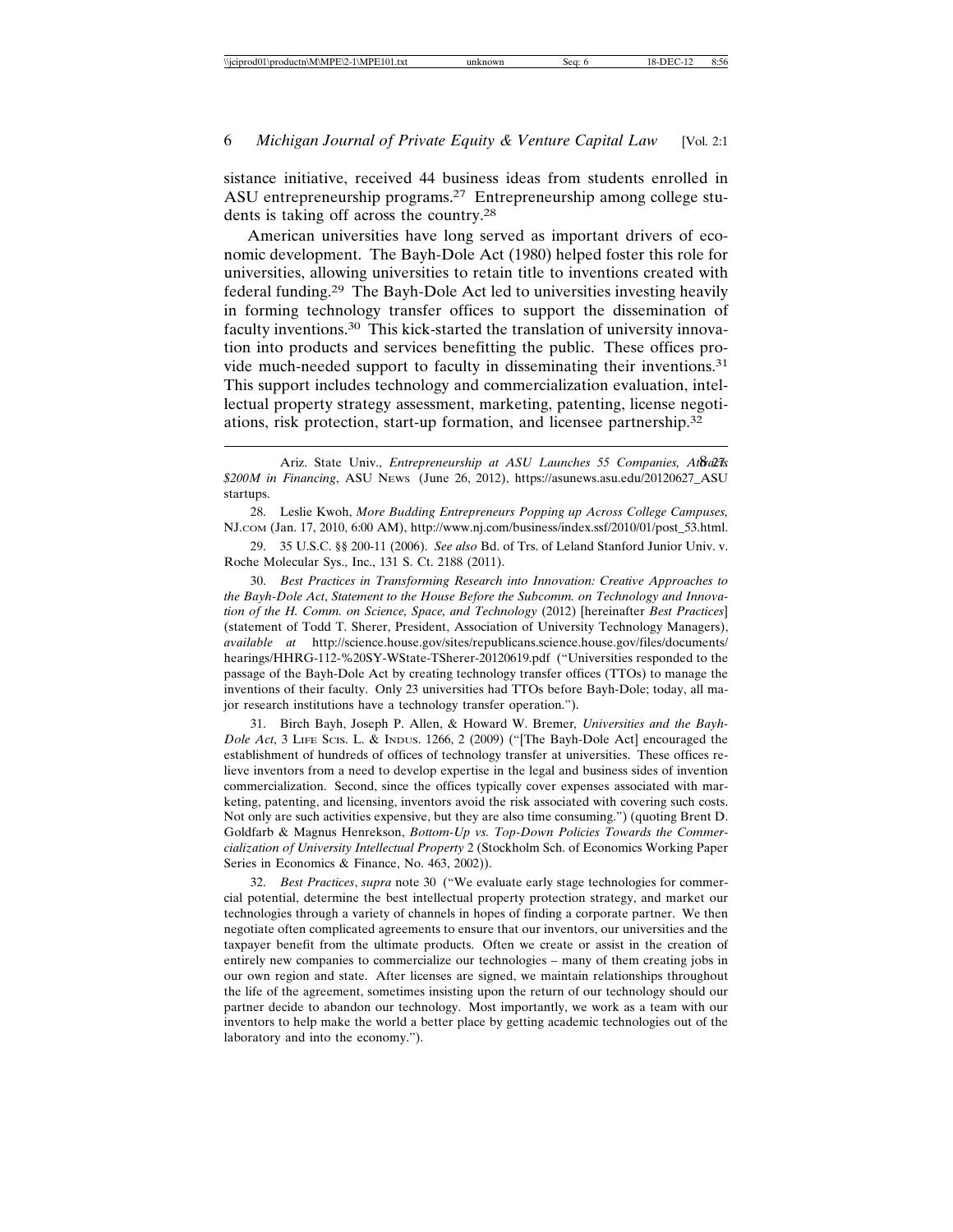It is no surprise that given this level of resource investment, the dissemination of technology based on faculty inventions has been prolific. Since the passage of the Bayh-Dole Act, more than 5,000 new companies have launched based on university research.<sup>33</sup> More than fifty percent of existing biotech companies are based on a university intellectual property license.34 Further, the former President of the NASDAQ Stock Market estimated that thirty percent of its value derived from university innovations supported by federal funding.35 The Association of University Technology Managers, the nonprofit organization dedicated to supporting and enhancing the academic technology transfer profession, currently has over 3,200 members at over 300 universities, research institutions, teaching hospitals, or other business or government organizations.36

It is only recently, however, that universities have begun to provide institutional support focused on student entrepreneurs. Although recent in nature, universities are investing heavily in supporting student entrepreneurship. This support takes the form of new courses, majors and minors in entrepreneurship, new degrees in entrepreneurship,<sup>37</sup> startup incubators and accelerators, increased mentoring and access to faculty, and countless business concept competitions.38 Gerald Hills, co-founder of the Collegiate Entrepreneurs' Organization, explained that "[o]n college campuses there's really been an explosion in interest in entrepreneurship . . . [M]ore than 1,500 universities in the U.S. have entrepreneurship courses now and most have some semblance of a program in entrepreneurship."39

The Chronicle of Higher Education,<sup>40</sup> the New York Times,<sup>41</sup> Crain's New York,<sup>42</sup> and Washington Post<sup>43</sup> have all recently covered the massive

36. *Id.*

37. *See* Kyle Feldscher, *University of Michigan to Offer Master's Degree in Entrepreneurship,* ANNARBOR.COM (July 22, 2011, 5:58 AM), http://www.annarbor.com/news/ university-of-michigan-business-and-engineering-schools-combine-to-offer-entrepreneurship -masters-pr/; *see also* Master of Entrepreneurship, UNIV. OF MICH. http://www.entrepreneur ship.umich.edu/.

38. *See* Supiano, *supra* note 15.

39. Julia Aubuchon, *From Books to Business: Student Entrepreneurs,* ABC NEWS (Nov. 14, 2009), http://abcnews.go.com/Business/SmallBiz/successful-student-entrepreneurs/ story?id=9075154#.UH1ivbSj-Qo.

40. *Id.*

41. Laura Pappano, *Got the Next Great Idea?*, N.Y. TIMES, July 22, 2012, at ED10, *available at* http://www.nytimes.com/2012/07/20/education/edlife/campus-incubators-are-onthe-rise-as-colleges-encourage-student-start-ups.html.

42. Steve Garmhausen, *Colleges Become Startup Factories*, CRAIN'S N.Y. (April 23, 2012, 5:59 AM), http://www.crainsnewyork.com/article/20120422/SMALLBIZ/304229998.

43. Reinink, *supra* note 18.

<sup>33.</sup> Bayh et al., *supra* note 31, at 3.

<sup>34.</sup> *Id.*

<sup>35.</sup> *Id.*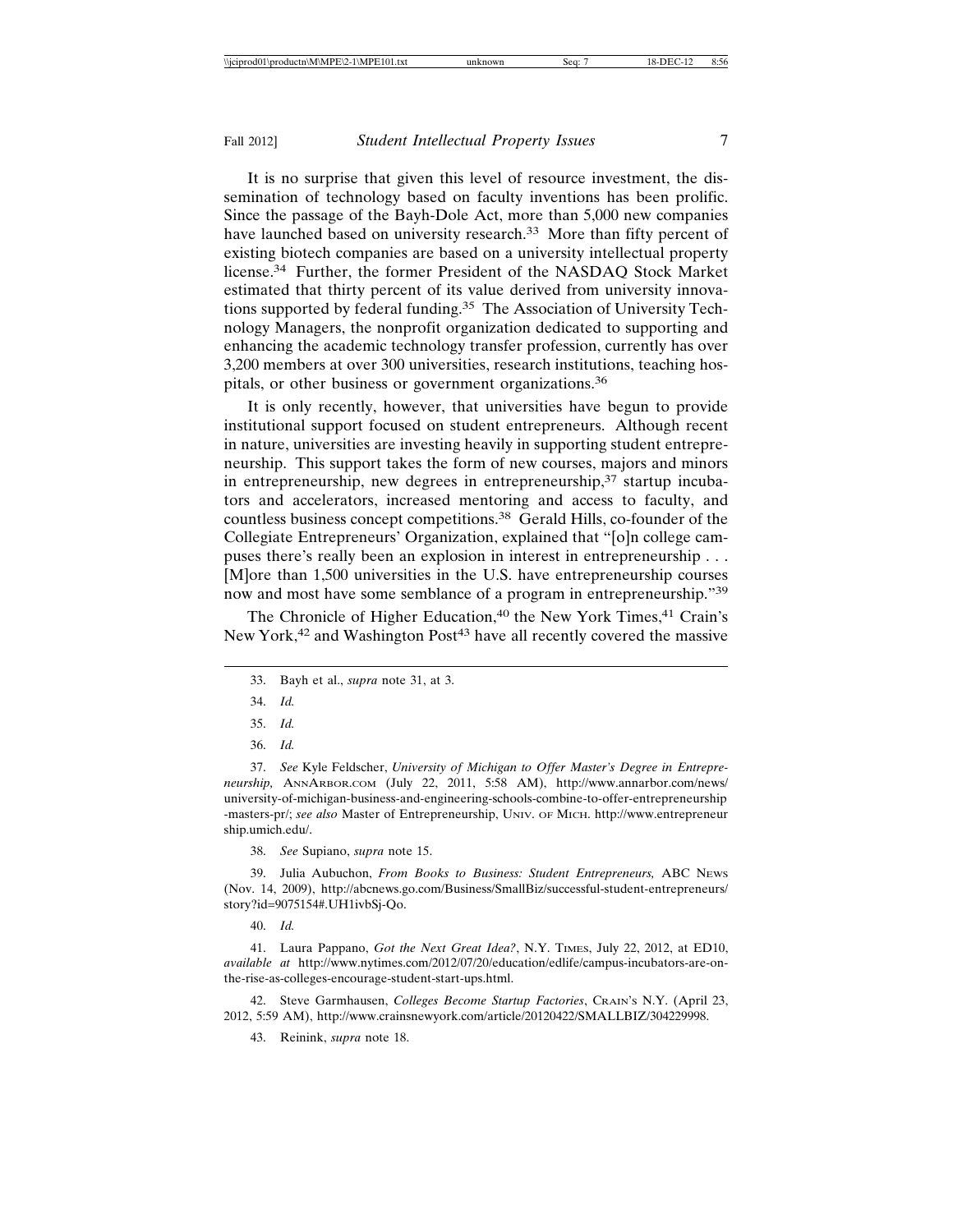expansion of university incubators<sup>44</sup> focused on launching student-led startup ventures. The National Business Incubation Association shows that about one-third of the 1,250 business incubators in the United States are at universities.45 At least thirty-six universities have startup incubators focused solely on mobile application startups.46 The University of Miami transformed an office block in the middle of campus into "The Launch Pad," which supports start-ups launched by juniors and seniors.<sup>47</sup> By July 2012, The Launch Pad had launched 65 new companies and had created 200 new jobs in Miami.48 The University of Michigan formed its TechArb student startup incubator in 2009 through its Center for Entrepreneurship, the Zell-Lurie Institute for Entrepreneurship, and the Office of the Vice President for Research. Through July 2012, TechArb had created over ninety new companies, which had received over \$5 million in funding and of which, three had been acquired.49 For its past six-month session, TechArb received sixty-five applications for its twenty spots.<sup>50</sup> Harvard<sup>51</sup> and Syracuse<sup>52</sup> have recently launched similar high-profile incubators. In the words of the Director of Entrepreneurship at George Mason University's Center for Social Entrepreneurship "[t]he campus is the new frontier for entrepreneurship."53

#### B. *Why Student Intellectual Property is a University Issue Whether or Not the University Claims Rights?*

Some may ask why student intellectual property is a university issue in situations where students own the intellectual property in their inventions. The reasons are numerous.

First, universities are making unprecedented investment in incubators, degree programs, and courses to supported student entrepreneurship.

45. Pappano, *supra* note 41.

53. Supiano, *supra* note 15.

<sup>44.</sup> An incubator has been described as "a company or facility designed to host startup companies. Incubators help startups grow while controlling costs by offering networks of contacts and shared backoffice resources." Ctr. for Private Equity & Entrepreneurship, *Nat'l Venture Capital Ass'n Yearbook, Appendix A: Glossary*, 2009 NAT'L VENTURE CAPITAL ASS'N YEARBOOK, *reprinted in* VENTURE CAPITAL 2010: NUTS & BOLTS, CORPORATE LAW AND PRACTICE HANDBOOK B-1799 55, 61 (Practising Law Institute ed., 2010).

<sup>46.</sup> Kathleen Chaykowski, *College Kids Aim to Make 52 Apps a Year in South Carolina*, BUS. WK., July 9, 2012 *available at* http://www.businessweek.com/news/2012-07-09/ college-kids-aim-to-make-52-apps-a-year-in-south-carolina.

<sup>47.</sup> Carl Schramm, *Expanding the Entrepreneur Class*, HARV. BUS. REV., July 1, 2012, available at http://hbr.org/2012/07/expanding-the-entrepreneur-class/ar/1.

<sup>48.</sup> *Id.*

<sup>49.</sup> Pappano, *supra* note 41.

<sup>50.</sup> *Id.*

<sup>51.</sup> *See* HARVARD INNOVATION LAB, http://i-lab.harvard.edu/ (last visited Oct. 1, 2012).

<sup>52.</sup> *See* SYRACUSE STUDENT SANDBOX, http://www.syracusestudentsandbox.com/ (last visited Oct. 1, 2012).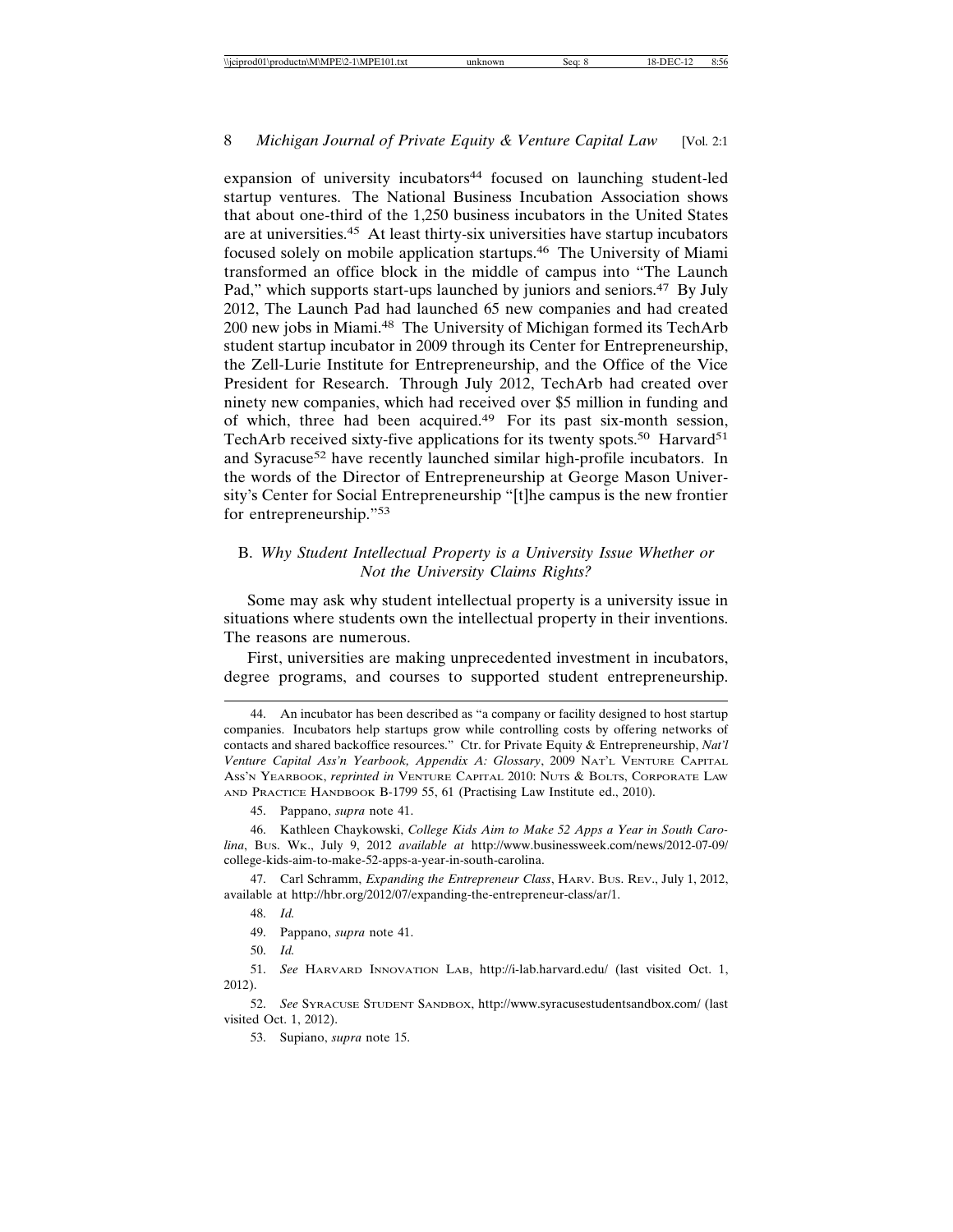Given the importance of clear title to intellectual property,<sup>54</sup> it only makes sense for universities also to invest in clarifying their policies and practices to avoid unnecessary intellectual property problems for student entrepreneurs. Why educate, inspire, mentor, and incubate the next great technology startup only to see avoidable intellectual property ownership questions render the startup unfundable. Along these lines, student entrepreneurs are now increasingly savvy and may understand the importance of intellectual property to their venture.55 These students are likely to ask new questions of university attorneys, administrators, and other personnel. The university, in answering these questions, must understand the issues and its positions concerning intellectual property in student inventions.

Second*,* disputes over intellectual property ownership are costly and time-consuming. Even a dispute between students can trigger the resource-intensive involvement of senior university administrators. As just one example, consider that the intellectual property dispute between Harvard students concerning rights in Facebook involved at least one meeting with Harvard's president and has triggered subsequent negative media attention concerning comments made by Harvard's president about students involved in that dispute.<sup>56</sup>

Third*,* universities generally have a number of interests in helping their students become successful. As explained by the Director of George Washington University's Office of Entrepreneurship, "successful alumni breed successful schools."57 As described in a recent New York Times story, while Stanford claimed no ownership in the intellectual property behind Yahoo! (created on Stanford servers), the founders have endowed a \$2 million chair at Stanford and the founders have given over \$75 million to the school.<sup>58</sup>

Fourth*,* it is worth noting that in past intellectual property disputes with universities, graduate students have asserted the university or a university employee breached a fiduciary duty owed to the student.59

56. *See* Geoffrey Fowler, *Winklevosses to Summers: You Are "Tactfully Challenged"*, WALL ST. J. BLOGS: DIGITS (July 21, 2011, 8:16 PM), http://blogs.wsj.com/digits/2011/07/21/ winklevosses-to-summers-you-are-tactfully-challenged/.

57. Pappano, *supra* note 41.

58. *Id*.

59. *See* Chou v. Univ. of Chi.*,* 254 F.3d 1347, 1362 (Fed. Cir. 2001) (holding that district court erred in dismissing plaintiff's claim for breach of fiduciary duty because under Illinois law a fiduciary duty may arise from the circumstances of the parties' relationship, "such as when one party justifiably places trust in another so that the latter gains superiority and influence over the former."); *see also* Univ. of W. Virginia Bd. of Trustees v. VanVoorhies, 278 F.3d 1288, 1300 (Fed. Cir. 2002) (holding that the relationship between the university and the graduate student set forth in the intellectual property assignment and policy in question did not create a fiduciary duty under West Virginia law).

<sup>54.</sup> For a discussion of the importance of clear title, *see infra,* Section II.C.

<sup>55.</sup> Denny Carter, *Tech-savvy Students Prompt Colleges to Revamp Rules*, ECAMPUS NEWS (January 27, 2011), http://www.ecampusnews.com/technologies/tech-savvy-studentsprompt-colleges-to-revamp-rules/.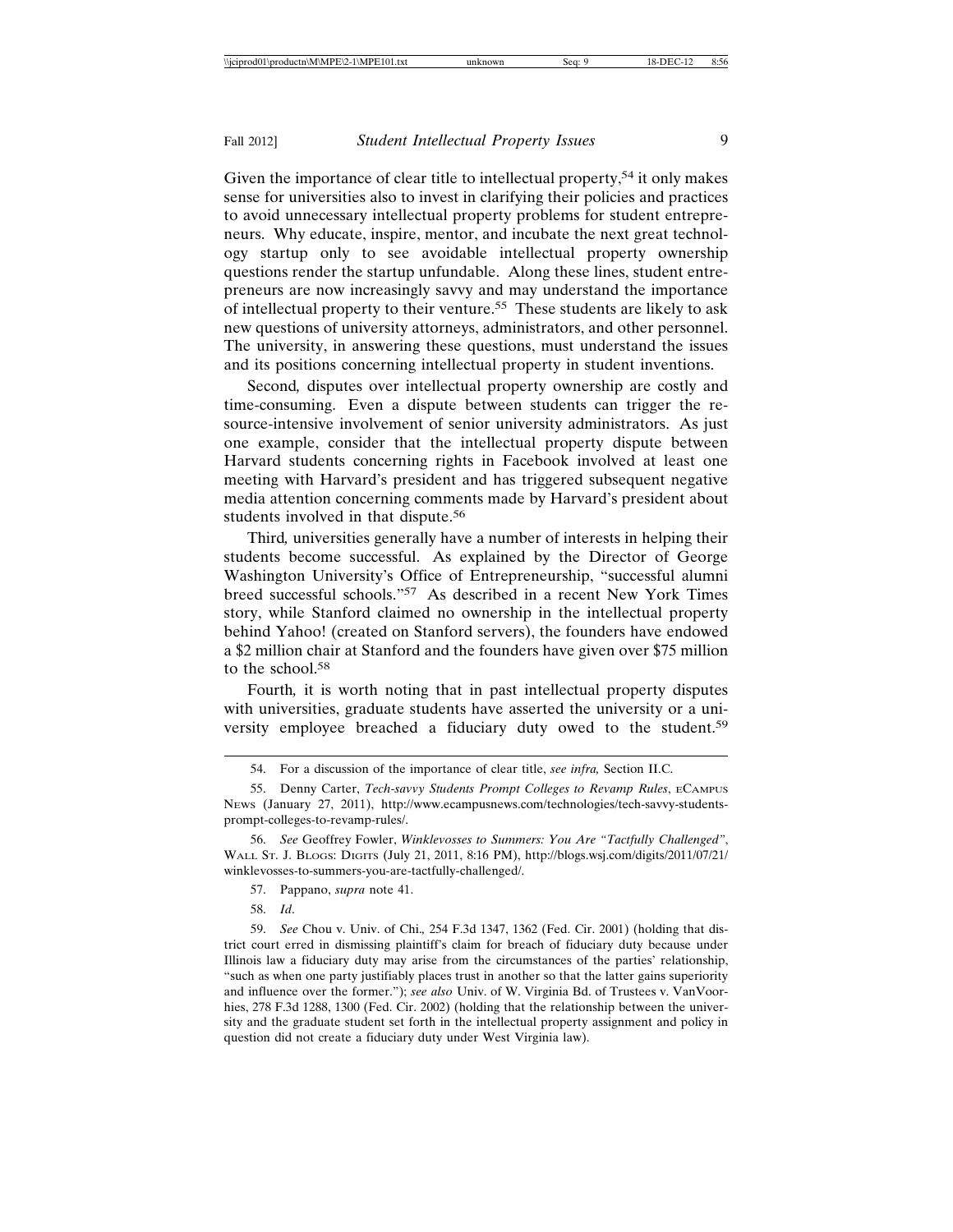Whether a fiduciary duty exists will depend on state law and is highly fact specific. For example, the plaintiff in *Chou v. University of Chicago* claimed the plaintiff's advisor and the university breached a fiduciary duty by allegedly mishandling a patent inventorship determination. The plaintiff, Dr. Joany Chou, was a former graduate student and post-doctoral research assistant at the University of Chicago. Dr. Chou sued the University of Chicago, her advisor Dr. Roizman, and other related defendants seeking to correct inventorship of certain patents and for other state law claims.60 One of Dr. Chou's state claims was that Dr. Roizman had breached a fiduciary duty owed to Dr. Chou. Specifically, Dr. Chou alleged that Dr. Roizman's held a position of superiority over Dr. Chou as her departmental chairman and that Dr. Roizman represented to Dr. Chou that he would "protect and give her proper credit for her research and inventions."61

The Federal Circuit reversed the district court's dismissal of Dr. Chou's fiduciary duty claim.62 Applying Illinois law, the Federal Circuit ruled that a fiduciary duty may arise either (i) from a particular relationship, such as an attorney-client and principal-agent relationship, or (ii) from special circumstances of the parties' relationship, such as when one party's superiority and influence over another results from a relationship of trust.63 According to the Federal Circuit, the disparity of experience and roles and Roizman's responsibility for making patenting decisions regarding Dr. Chou's inventions was sufficient to state a claim for the existence of a fiduciary duty as between Dr. Roizman, as advisor and department chair, and Dr. Chou as graduate student and fellow. Furthermore, Dr. Chou stated a claim for breach of that fiduciary duty by pleading that Dr. Roizman named himself as the inventor of her discoveries.<sup>64</sup> The Federal Circuit also held that Dr. Chou stated a claim for breach of fiduciary duty against the university under the theory of respondeat superior.<sup>65</sup> Accordingly, universities, when addressing intellectual property questions, should be mindful of the potential legal risks associated with their relationships with any involved students.

In sum, given the above considerations, avoiding intellectual property ownership disputes, such as the one in *Chou v. University of Chicago*, is in everyone's interest.

- 62. *Id.*
- 63. *Id.*
- 64. *Id.* at 1363.
- 65. *Id.*

<sup>60.</sup> Dr. Chou also sued the exclusive licensee of the patent rights at issue, Aviron Company, and the university's patent licensing subsidiary, ARCH Development Corporation. *See* Chou 254 F.3d at 1347.

<sup>61.</sup> Chou, 254 F.3d at 1362.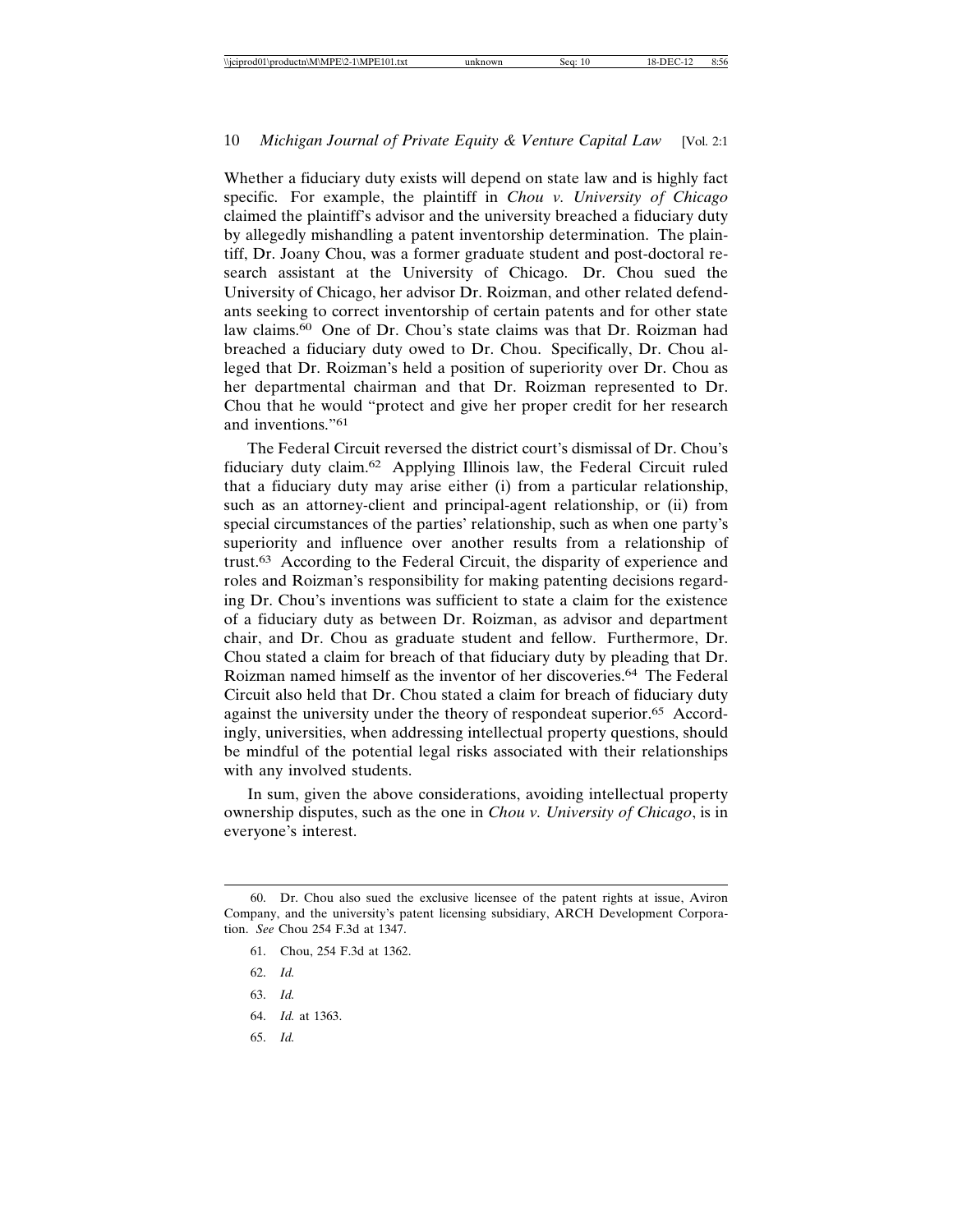#### C. *Intellectual Property is an Important Component of Technology-Based Startup Ventures and Warrants University Attention*

It is essential for a technology-based startup venture to have clean title to intellectual property used in its fundamental products or services. As explained in Venture Deals: Be Smarter than your Lawyer and Venture Capitalist by Brad Feld and Jason Mendelson, "[i]ntellectual property (IP) issues can kill a start-up before you even really begin."66 Entrepreneurs are routinely cautioned to make sure that anyone contributing to the startup's technology has assigned their rights to the startup.67 Mistakes that cloud title to intellectual property are frequently cited as some of the top mistakes for startups to avoid.68 Investors will almost certainly investigate the origins of a start-up's technology to ensure the start-up actually holds the rights to the intellectual property it uses.69 Intellectual property ownership questions will dissuade investors or, at the very least, add cost and complexity to securing investment.70

Recent cases demonstrate how unclear policies or contracts can create ambiguity over the ownership of intellectual property.71 The Supreme Court's decision in *Stanford v. Roche* particularly illustrates how interactions with industry partners can cloud title to intellectual property in inventions created at a university.72 In that case, a Stanford researcher, Dr. Holodniy, performed research at both Cetus (later acquired by Roche) and Stanford. In performing research at Cetus, Dr. Holodniy signed a

68. Jill Hubbard Bowman, *Does Your Startup Own the IP Created by its Founders?,* IP LAW FOR STARTUPS BLOG (September 28, 2011), http://www.iplawforstartups.com/does-yourstartup-own-the-ip-created-by-its-founders/.

69. Jill Hubbard Bowman, *Is Your Startup Ready for IP Due Dilligence?,* IP LAW FOR STARTUP BLOG (October 20, 2011), http://www.iplawforstartups.com/is-your-startup-readyfor-ip-due-diligence/.

70. *See* Bevery A. Berneman, *Venture Capital Financing for Development of Intellectual Property Assets: A Marriage of Convenience, in* HANDLING INTELLECTUAL PROPERTY ISSUES IN BUSINESS TRANSACTIONS 2005 223, 232 (Practising Law Institute, 2005) (explaining the due diligence process behind an institutional investment as follows: "The entrepreneur should provide the venture capital group with a list of Intellectual Property assets that are integral to the function of the enterprise. . . . The venture capital group will want to search the title of each Intellectual Property asset. If the entrepreneur did his homework before the matchmaking phase, title searches should be unproblematic because the entrepreneur will be able to give the venture capital group documents of title and agreements.").

71. *See, e.g.*, DDB Techs., LLC v. MLB Advanced Media, LP*,* 517 F.3d 1284, 1286–87 (Fed. Cir. 2008) (addressing whether a start-up founder's prior employment agreements covered patents obtained by start-up thus giving ownership to prior employer).

72. *See* Bd. of Trs. of Leland Stanford Junior Univ. v. Roche Molecular Sys., Inc., 131 S. Ct. 2188 (2011).

<sup>66.</sup> BRAD FELD & JASON MENDELSON, VENTURE DEALS: BE SMARTER THAN YOUR LAWYER AND VENTURE CAPITALIST 167 (2011).

<sup>67.</sup> John V. Bautista, *Key Considerations in Forming a New Company*, *in* VENTURE CAPITAL 2012: NUTS AND BOLTS, CORPORATE LAW AND PRACTICE HANDBOOK B-1941 87, 129 (Practising Law Institute ed., 2012) (advising that a "company should . . . ensure that it puts into place agreements with third parties whenever it engages in any relationship with a third party that may result in work product related to the company's business.").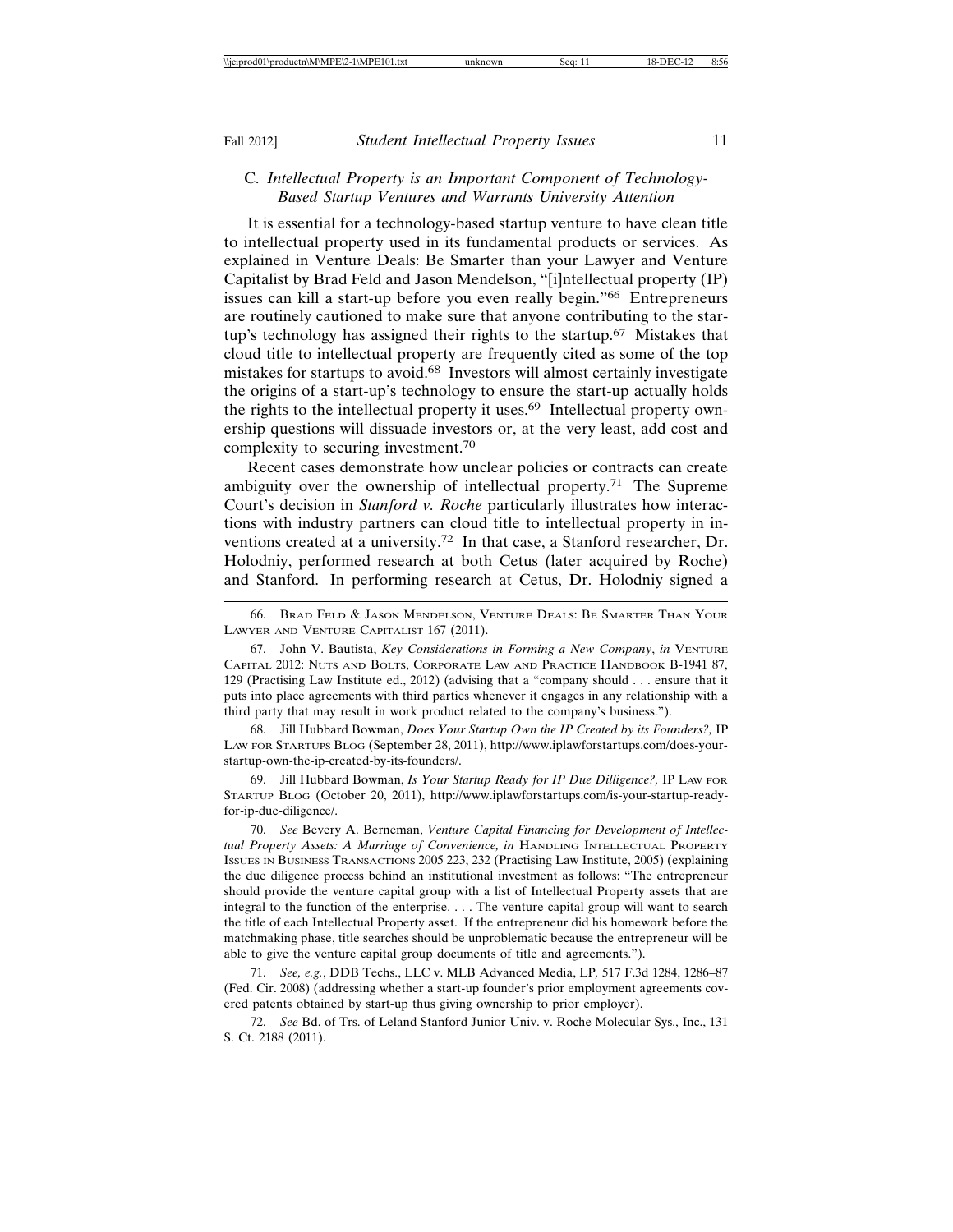"Visitor Confidentiality Agreement" (assigning to Cetus all rights in inventions created "as a consequence" of the researcher's access to Cetus). Dr. Holodniy returned to Stanford and created an invention with other Stanford researchers using NIH funding.<sup>73</sup> Stanford applied for and received patents on that invention, rights in which Dr. Holodniy assigned to Stanford.74 When licensing discussions between Roche and Stanford broke down, Stanford sued for patent infringement. Roche asserted it was a joint-owner of the patents-in-suit by way of Dr. Holodniy's assignment to Cetus and Roche's acquisition of Cetus. The courts agreed, ruling that the assignment language in the Cetus Visitor Confidentiality Agreement covered Dr. Holodniy's subsequent invention at Stanford and trumped his assignment obligations to Stanford, included in his employment contract.75 Accordingly, Dr. Holodniy's rights belonged to Roche while the co-inventors' rights belonged to Stanford. The patents-in-question were jointlyowned and neither party held exclusive rights, as will be discussed further in Section III.A.3 below.

*Stanford v. Roche* demonstrates how imperfect university policies and interactions between entrepreneurs and third parties can lead to unintended consequences concerning intellectual property ownership. While the ownership dispute in that case involved a Stanford employee, it just as easily could have involved a non-employee student. To the extent that student launched a start-up venture, that venture would be significantly harmed, if not destroyed, by the unintended assignment to the industry partner, denying the startup exclusive rights in its underlying technology.

#### D. *Student Ownership Issues Present Unique Challenges*

Questions concerning intellectual property in student inventions present unique challenges for universities, even where they are accustomed to addressing intellectual property in faculty inventions. After the passage of the Bayh-Dole Act in 1980,76 universities built up their technology transfer offices. As one commentator has explained, "[t]hese offices are typically staffed with experienced licensing professionals, often with a combination of legal, industrial, marketing, and technical backgrounds."77 Large universities have experienced in-house attorneys who advise the university and its faculty on intellectual property matters. After the pas-

76. *See* 35 U.S.C. §§ 200-11 (2006).

77. F. Kinsey Haffner et al., *University Technology Transfer Rights*, *in* INTELLECTUAL PROPERTY TECHNOLOGY TRANSFER 221, 221 (Aline C. Flower ed., 2006).

<sup>73.</sup> *Id.* at 2192-93.

<sup>74.</sup> Dr. Holodniy's Stanford employment contract required him to assign to Stanford rights in his inventions. *See id.*

<sup>75.</sup> Bd. of Trs. of Leland Stanford Junior Univ. v. Roche Molecular Sys., Inc., 583 F.3d 832, 841-42 (Fed. Cir. 2009) (holding that Holodniy's contract with Stanford stating he "agreed . . . to assign" was merely a promise to assign and not an actual assignment; the Cetus agreement contained language of present assignment, "hereby assigns," and therefore was the first actual assignment of Holodniy's rights).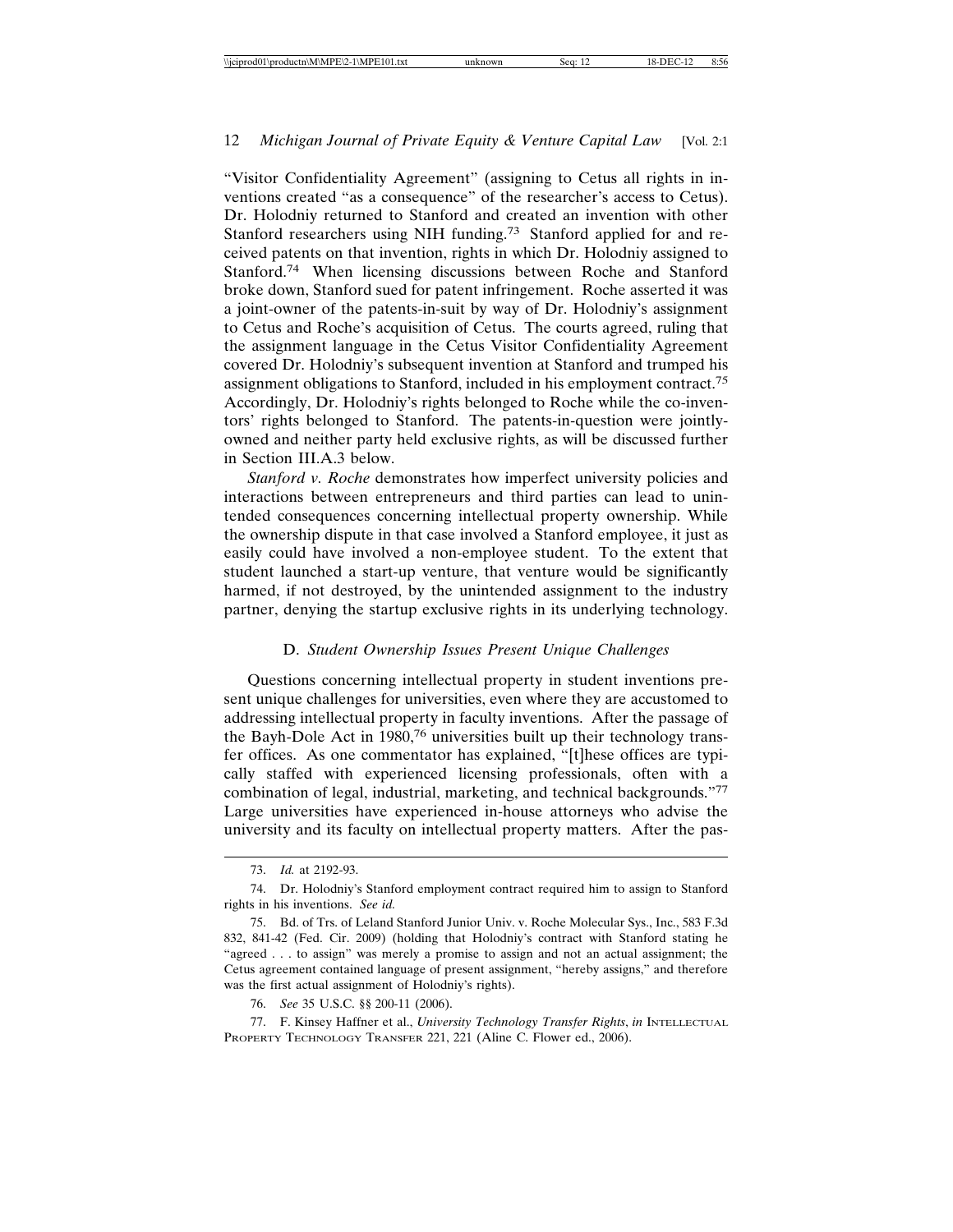sage of Bayh-Dole, most universities clarified their intellectual property policies to address university ownership of employee inventions.78 Because Bayh-Dole addressed rights in inventions conceived or reduced to practice through federally funded research,79 universities drafted these policies with employees in mind. Universities created technology transfer offices designed to manage university-held intellectual property.80 These offices have become relatively proficient at determining ownership, procuring intellectual property protection for an invention, licensing intellectual property rights to a commercialization partner, and identifying any rights a sponsor may have in an invention created under industry sponsored research.<sup>81</sup>

Further, universities have established a framework for addressing inventions in which multiple sophisticated entities jointly hold the rights. When faculty collaborate with faculty at other institutions, universities will enter into an "inter-institutional agreement" laying out which institution will manage the patent prosecution and lead in any licensing efforts, and how to divide costs and royalties.<sup>82</sup> Faculty collaboration with industry is typically addressed in advance through an industry sponsored research agreement that grants the sponsor certain rights<sup>83</sup> in any inventions created during the course of the sponsored research.84 Simply, most universities have significant experience in managing intellectual property issues in faculty inventions.

80. *Best Practices*, *supra* note 30 ("Universities responded to the passage of the Bayh-Dole Act by creating technology transfer offices (TTOs) to manage the inventions of their faculty. Only 23 universities had TTOs before Bayh-Dole; today, all major research institutions have a technology transfer operation.").

81. *Id.*

82. *See, e.g.*, Anthony P. Green et al., *Accelerating Innovation: The Nanotechnology Institute*, 8 NANOTECHNOLOGY L. & BUS. 176, 180 (2011); *see also Licensing Process*, WIS. ALUMNI RESEARCH FOUND., http://www.warf.org/industry/index.jsp?cid=1 (describing Inter-Institutional Agreements as follows: "These are special agreements between WARF and other universities, federal labs, nonprofit foundations and industry. These agreements permit WARF to offer clean license agreements when individuals from other organizations are coinventors on a technology.").

83. Symposium, *Patent Rights and Licensing*, 6 B.U. J. SCI. & TECH. L. 48, 68-69 (2000) ("If a company funds research, a standard component of a sponsored research agreement is an exclusive option to an exclusive license."); *see also Sponsored Research Agreement Review Procedures Research Administration and Finance*, RENSSELEAR POLYTECHNIC INST., 6-7, *available at* http://rpi.edu/research/office/policy/ResearchAdministrationAndFinance Procedures.pdf.

84. This is not to say that disputes do not arise, as evidenced by the *Stanford v. Roche* case. *See supra* section II.A.

<sup>78.</sup> *See* Kevin LaRoche et al., *Appropriating Innovation: The Enforceability of University Intellectual Property Policies*, 20 INTELL. PROP. J. 135, 138 n.11 (2007) ("One practical effect of the Bayh-Dole Act was to require universities to enact intellectual property policies to establish means of complying with the Act.").

<sup>79.</sup> *See* 35 U.S.C. § 201 (2006) (defining a "subject invention" as "any invention of the contractor conceived or first actually reduced to practice in the performance of work under a funding agreement.").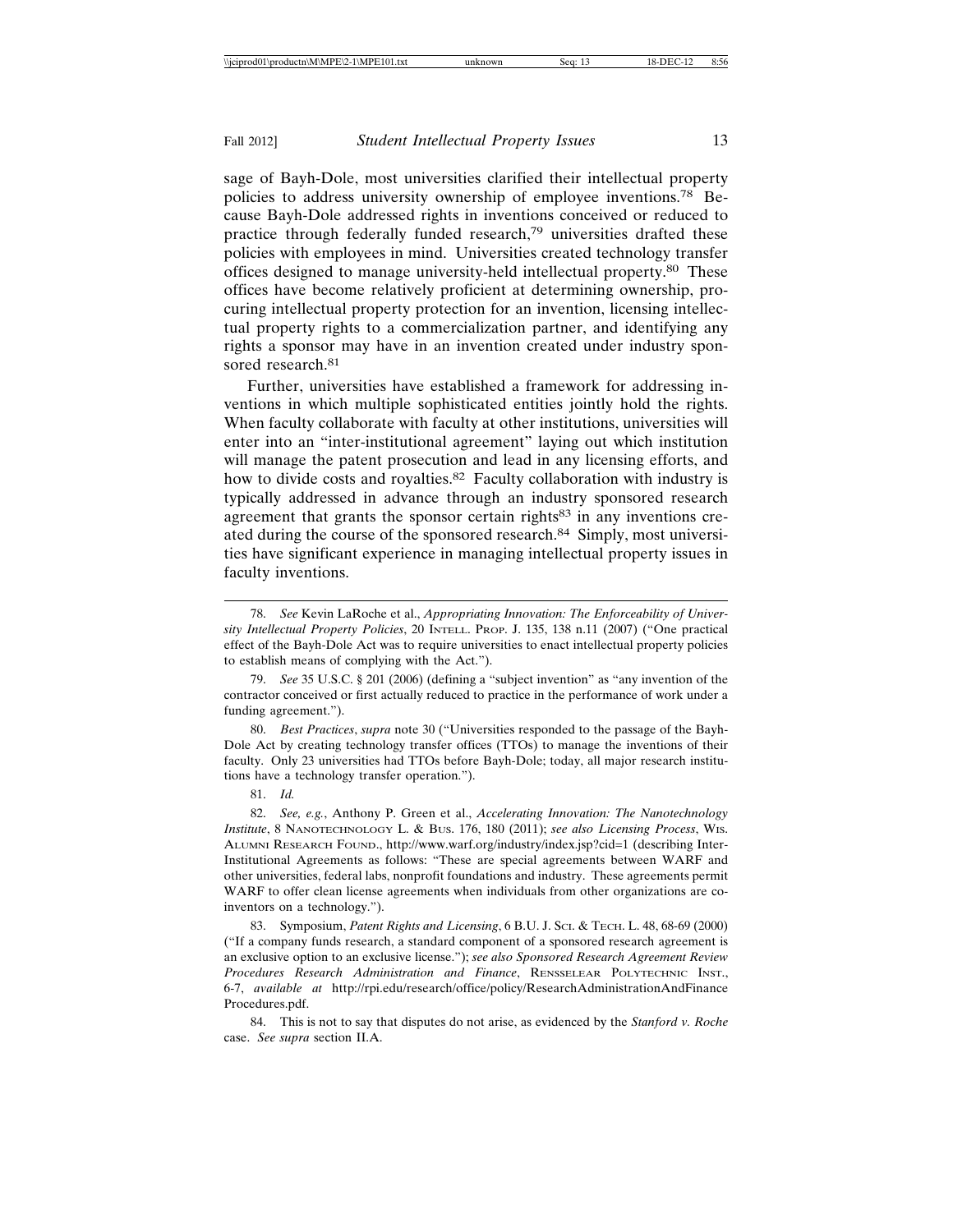Historically, however, most universities have not supported the commercialization of student inventions in the same way. Most universities do not claim ownership of inventions created solely by unpaid students the same way they do for those created by their employees.<sup>85</sup> Therefore, most schools will not support the commercialization of these inventions through their office of technology transfer. Further, university counsel typically cannot provide legal advice to a student because the student is not a client.86 While many large universities provide free or discounted legal services to students,87 these legal service providers are unlikely to be experienced in the specialized field of intellectual property. Perhaps most obviously, students are not typically capable of paying for even basic legal counsel to address intellectual property issues.

Compounding the problem, as further discussed in Section VI., the established curriculum in the science and engineering fields, with its emphasis on industry interaction and a team-based design process, places students in situations giving rise to precarious intellectual property issues. For example, universities often require engineering students to interact with a corporate sponsor of a class project.<sup>88</sup> This corporate sponsor often will have the students sign an agreement governing intellectual property ownership and confidentiality.89

In sum, the traditional university support structure of faculty innovators is not designed to address the unique intellectual property questions raised by student entrepreneurs.

#### III. BACKGROUND OF LEGAL PRINCIPLES GOVERNING INTELLECTUAL PROPERTY OWNERSHIP

In order to address further issues concerning student intellectual property, it is necessary to provide an overview of the legal principles governing student intellectual property rights. Concerning recently-invented technology, the relevant types of intellectual property are typically patents or copyrights (in the case of software). Accordingly, in order to determine the rights holder one must understand the legal principles concerning ownership and transfer of patents and copyrights.

<sup>85.</sup> *See infra* section IV.A.

<sup>86.</sup> *See* MODEL RULES OF PROF'L CONDUCT R. 1.13 (2002). It might also be the case that the university counsel's client has interests adverse to those of the student. For example, if a university employee is a potential inventor, the university may have rights in the invention.

<sup>87.</sup> *See, e.g., Student Legal Services*, U. MICH., http://studentlegalservices.umich.edu (last visited Sept. 29, 2012); *Student Legal Services,* U. COLO., http://www.colorado.edu/ studentaffairs/legal/ (last visited Oct. 15, 2012); *Student Legal Services,* UCLA, http://www. studentlegal.ucla.edu (last visited Oct. 15, 2012); *Student Legal Services,* U. WASH., http:// depts.washington.edu/slsuw/ (last visited Oct. 15, 2012).

<sup>88.</sup> Susannah Howe, *Where are We Now? Statistics on Capstone Courses Nationwide,* ADVANCES IN ENGINEERING EDUC., Spring 2010, at A1, A8-9.

<sup>89.</sup> *Id.* at A22-23, fig. 24.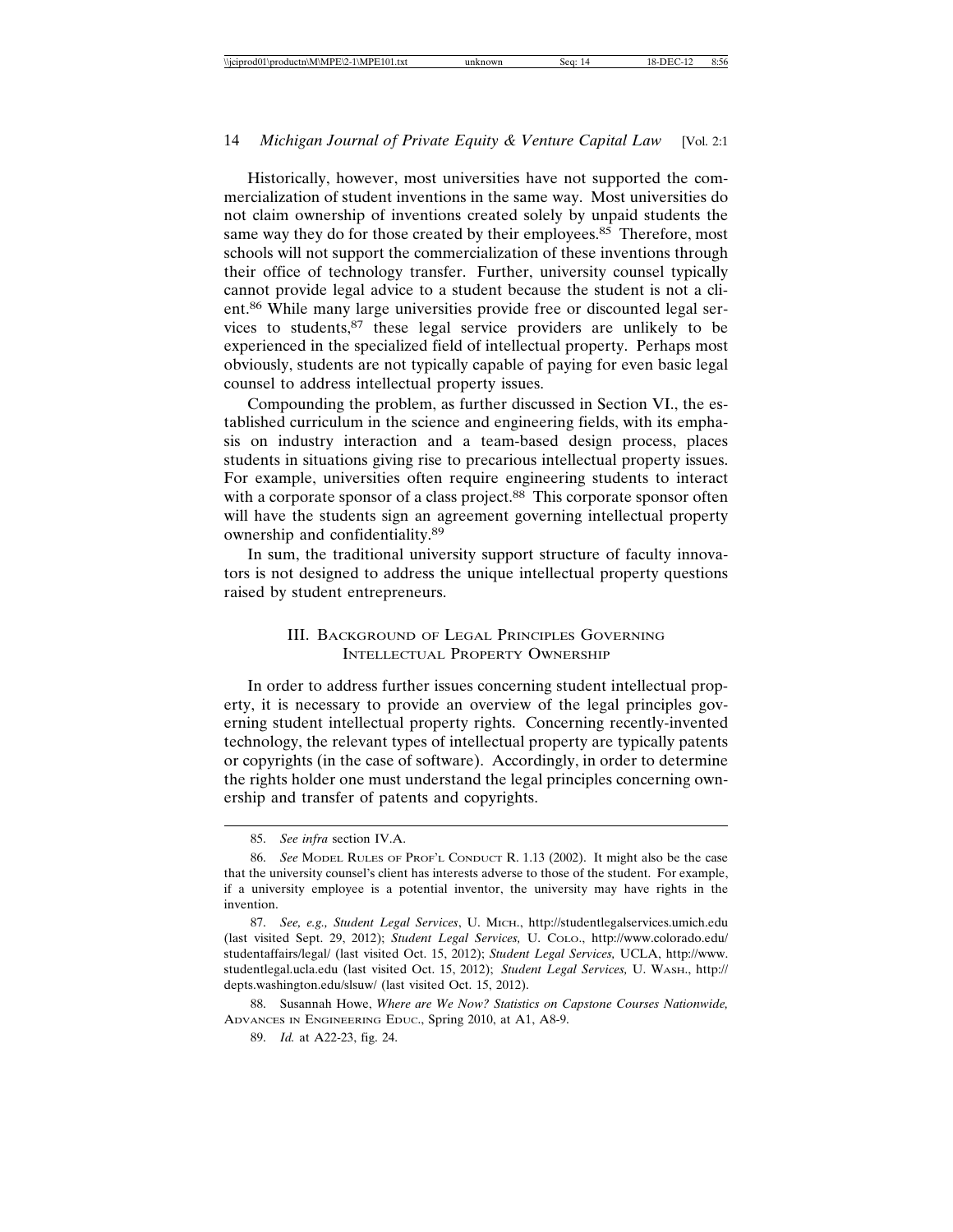#### A. *Patents*

#### 1. General Overview of Patents

The U.S. patent system seeks to promote the progress of the "useful arts" by rewarding investment in advancing technology and disclosing those advances to eventually become part of the public domain.90 The Patent Act makes eligible for patent protection any "new and useful process, machine, manufacture, or composition of matter, or any new and useful improvement thereof."<sup>91</sup> In order to receive an issued U.S. patent, an invention must be new, nonobvious, useful, and the applicant must describe the technology such that those in the field can understand the invention.<sup>92</sup> The novelty<sup>93</sup> and nonobviousness<sup>94</sup> hurdles typically receive the most attention.

92. 35 U.S.C. §§ 101-03, 112 (2006).

93. 35 U.S.C. § 102 (2006); *See* Krippelz v. Ford Motor Co., 667 F.3d 1261, 1265 (Fed. Cir. 2012) (a patent claim is invalid as anticipated if a single prior art reference discloses each and every element of a claimed invention).

94. *See* 35 U.S.C. § 103; *see also* Sciele Pharma Inc. v. Lupin Ltd., 684 F.3d 1253, 1259 (Fed. Cir. 2012) ("A patent is obvious if the differences between the subject matter sought to be patented and the prior art are such that the subject matter as a whole would have been obvious at the time the invention was made to a person having ordinary skill in the art to which said subject matter pertains.") (internal quotation marks omitted).

<sup>90.</sup> U.S. CONST. art. I, § 8, cl. 8; 35 U.S.C. § 154(c)(1).

<sup>91. 35</sup> U.S.C. § 101 (2006). The Supreme Court has interpreted this to mean that "[everything] under the sun that is made by man" is patent eligible. Diamond v. Chakrabarty, 447 U.S. 303, 309 (1980) (quoting S. REP. NO. 82-1979, at 5 (1952) & H.R. REP. NO. 82-1923, at 6 (1952)). Indeed, the United States Patent & Trademark Office ("USPTO") has granted patents in a wide array of fields, including: electronic trading systems, e*.g.*, U.S. Patent No. 4,903,201 (filed Nov. 3, 1983); genetically modified living organisms (such as the "oncomouse"), *e.g.*, U.S. Patent No. 4,736,866 (filed June 22, 1984); methods of buying and selling things on the World Wide Web, *e.g.*, U.S. Patent No. 5,897,620 (filed July 8, 1997), U.S. Patent No. 5,960,411 (filed Sept. 12, 1997); isolated DNA sequences, *e.g.*, U.S. Patent No. 5,747,282 (filed June 7, 1995), U.S. Patent No. 5,837,492 (filed Apr. 29,1996), U.S. Patent No. 5,693,473 (filed June 7,1995), U.S. Patent No. 5,709,999 (filed Jan. 5, 1996), U.S. Patent No. 5,710,001 (filed June 7, 1995), U.S. Patent No. 5,753,441 (filed Jan. 5, 1996), U.S. Patent No. 6,033,857 (filed Mar. 20, 1998); smartphones, *e.g.*, U.S. Patent No. 8,223,134 (filed Mar. 5, 2012); and medical devices, *e.g.*, U.S. Patent No. 6,080,155 (filed Feb. 27, 1995), U.S. Patent No. 6,270,498 (filed Jun. 7, 1995), U.S. Patent No. 5,797,909 (filed Jun. 7, 1995), U.S. Patent No. 6,210,412 (filed Jun. 7, 1995), U.S. Patent No. 6,159,214 (filed July 31, 1996), and U.S. Patent No. 6,440,139 (filed Dec. 12, 2000), just to name a few. In fact, the only subject matter not eligible for patent protection is "laws of nature, natural phenomena, and abstract ideas." Mayo Collaborative Servs. v. Prometheus Labs., Inc., 132 S. Ct. 1289, 1293 (2012) (quoting Diamond v. Diehr, 450 U.S. 175, 185 (1981)). The patent eligibility of certain new technologies, such as genetic testing and software, is the subject of much controversy. These technologies have raised questions of whether they involve "laws of nature, natural phenomena, [or] abstract ideas" and should therefore be ineligible for patent protection. *See* Bilski v. Kappos, 130 S. Ct. 3218 (2010), Ass'n for Molecular Pathology v. Myriad Genetics, Inc., 132 S. Ct. 1794 (2012).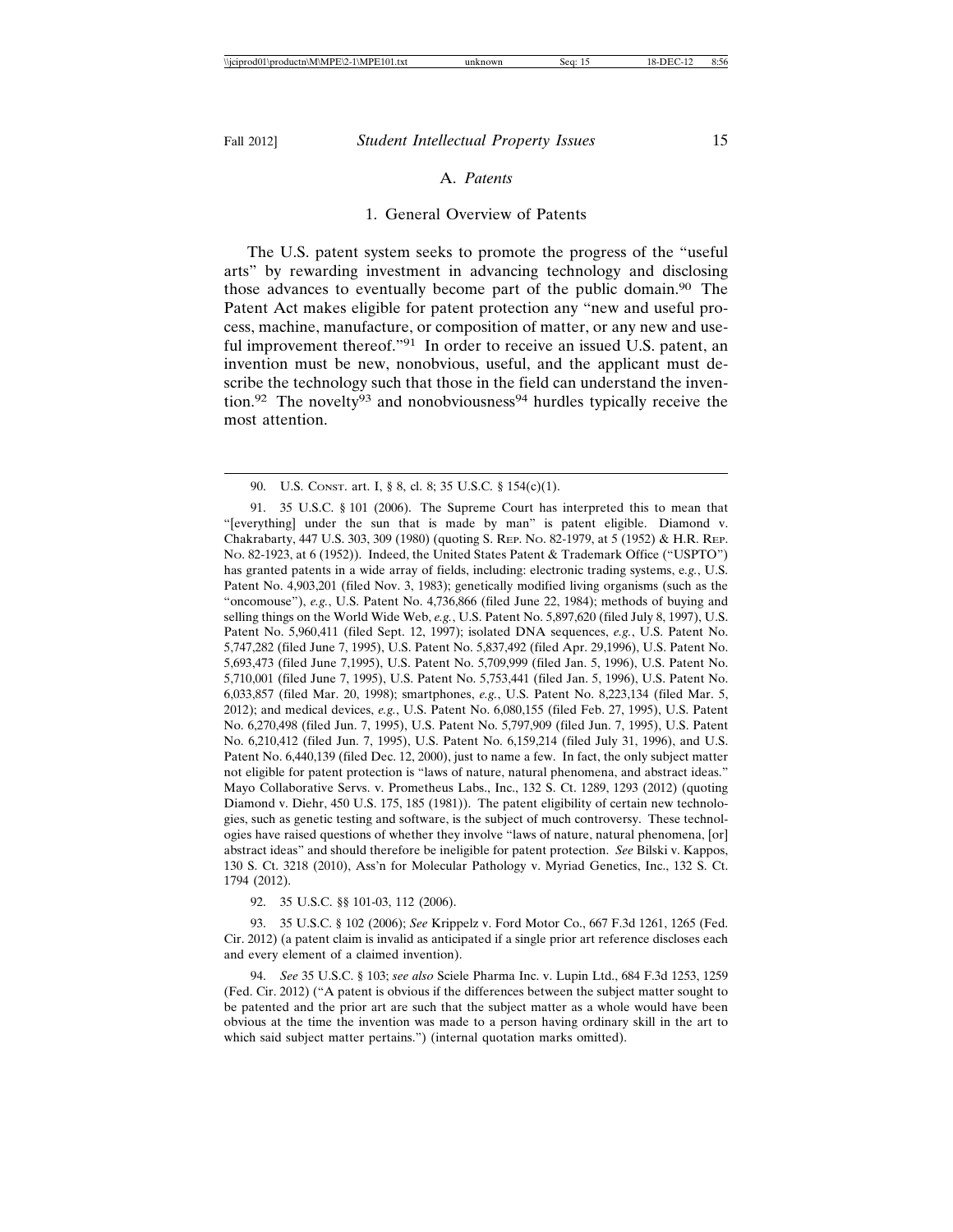A patent provides the right to exclude others from using, making, selling, offering for sale, or importing the patented invention.95 This right to exclude is extremely powerful. Independent invention is no defense to a charge of patent infringement.<sup>96</sup> In other words, a patent precludes another from practicing the patented invention even if that person independently conceived of the invention, never copying or even being aware of the patent.97

While the patent monopoly is extremely powerful, it is also short and costly to obtain, relative to other forms of intellectual property, such as copyright. The term of a patent is, generally, twenty years from the date of the patent application. $98$  After a patent expires, the invention goes into the public domain and may be used freely. Additionally, the process to obtain a patent is rigorous. An applicant files a patent application with the USPTO. Because of the specialized nature of patent law, applicants typically use certified patent attorneys to prepare, file, and prosecute patent applications. Based on 2011 data, on average it takes 28 months to receive a first response from the USTPO after submitting an application.<sup>99</sup> On average it takes 33.7 months to receive an issued patent or to abandon one's application.100 While costs differ based on the particular patent attorney and the nature of the patent examination, it is common for a patent application to cost between \$10,000-\$30,000 for its preparation, filing, and prosecution through issuance.<sup>101</sup> The expense and time required to obtain patent rights is relevant because it demonstrates the difficulty students might have in pursing such rights.

While commentators refer to patents, generally, it is the claims of a patent that define the legal boundaries of one's patent rights.102 A patent typically has multiple claims, taking the form of sentences specifying various combinations of elements that define the invention. During the course of a patent application being examined by the USPTO, patent claims can be amended or abandoned altogether.

98. 35 U.S.C. § 154 (2006).

99. 2011 U.S. PTO, PERFORMANCE AND ACCOUNTABILITY REP., 2 (2011), *available at* http://www.uspto.gov/about/stratplan/ar/2011/USPTOFY2011PAR.pdf.

100. *Id.*

101. J. Jonas Anderson, *Secret Inventions,* 26 BERKELEY TECH. L.J. 917, 952 (2011).

102. *See* Thorner v. Sony Computer Entm't Am. LLC, 669 F.3d 1362, 1367 (Fed. Cir. 2012) ("It is the claims that define the metes and bounds of the patentee's invention.").

<sup>95. 35</sup> U.S.C. § 154(a)(1) (2006); *see also* eBay Inc. v. MercExchange, LLC, 547 U.S. 388, 392 (2006).

<sup>96.</sup> Samson Vermont, *Independent Invention as a Defense to Patent Infringement,* 105 MICH. L. REV. 475, 475 (2006) ("Under current law, independent invention is no defense to patent infringement.").

<sup>97.</sup> *Id.*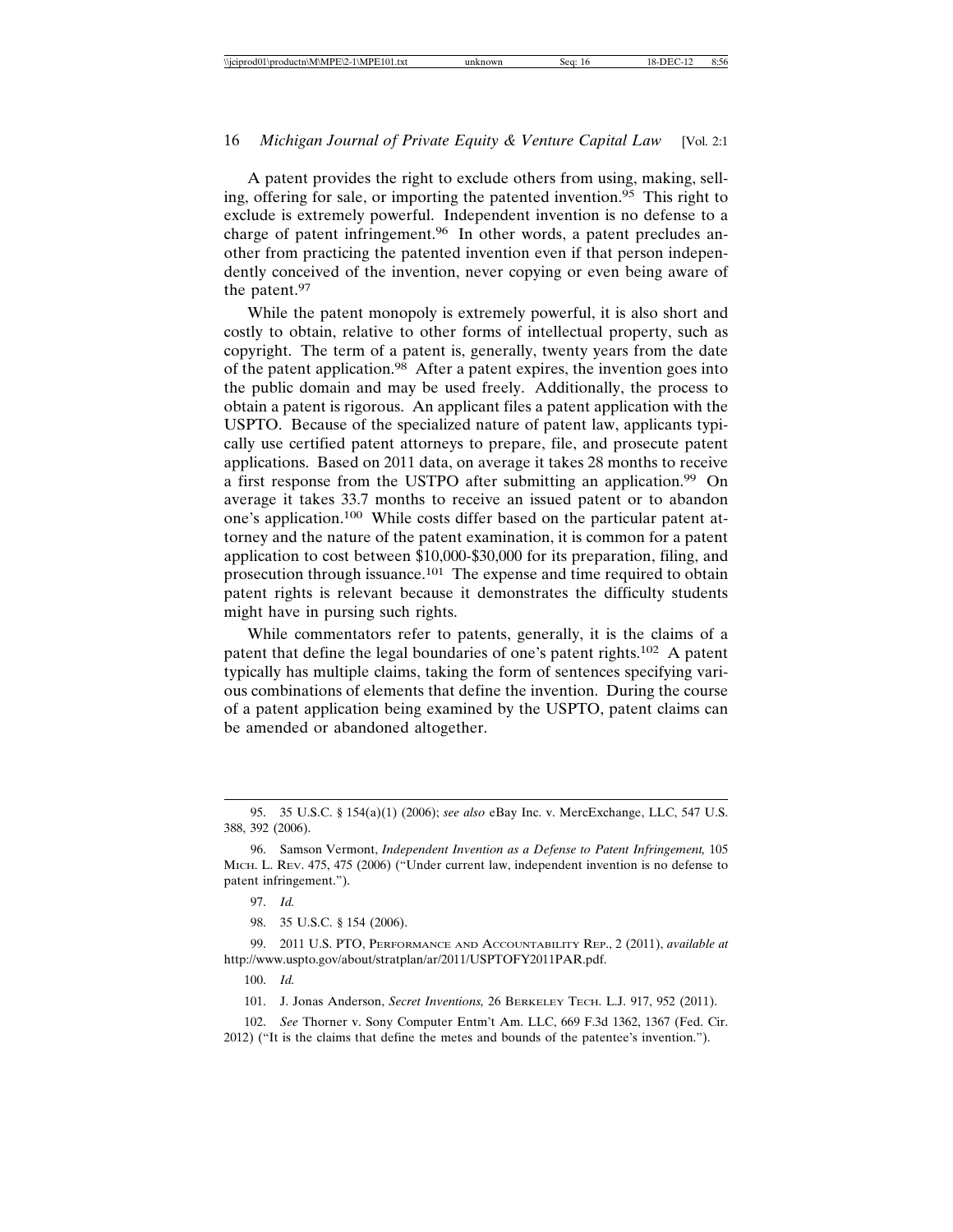#### 2. Ownership and Inventorship Principles for Patents

With rare exception,  $103$  patent rights in an invention initially vest with the inventor.104 An inventor is then free to transfer these rights to third parties via written agreements.105 While employers typically own the patent rights in employee inventions, employers obtain this ownership via contractual assignments.106 Under existing Federal Circuit law, pre-invention assignments are enforceable.107 In other words, it is permissible to assign rights in inventions prior to their creation. Employers commonly include in employment agreements language of present assignment (i.e., "hereby assigns") transferring to the employer rights in inventions an employee makes on the job. These agreements will automatically transfer rights in a subsequent employee invention to the assignee employer.

Accordingly, in order to discern which entity holds patent rights to an invention, one must first identify the inventor(s). Inventorship is a legal standard, and consequences exist for incorrect inventorship determinations.108 An often misunderstood concept is that not everyone who contributes to an invention is an inventor. Rather, "[c]onception is the touchstone of inventorship."109 The law defines "conception" as "the formation in the mind of the inventor, of a definite and permanent idea of the complete and operative invention, as it is hereafter to be applied in practice."110 It is somewhat counterintuitive that building a prototype or otherwise reducing an invention to practice is not required for one to constitute an "inventor." Rather, at the time of inventorship, the follow-

104. *Stanford*, 131 S. Ct. at 2195 ("Our precedents confirm the general rule that rights in an invention belong to the inventor.").

105. *Id.* (citing United States v. Dubilier Condenser Corp., 289 U.S. 178, 188 (1933) ("A patent is property and title to it can pass only by assignment")); 8 CHISUM ON PATENTS, §22.01, at 22-2 ("the inventor . . . [may] transfer ownership interests by written assignment to anyone").

106. *Stanford*, 131 S. Ct. at 2195 ("In most circumstances, an inventor must expressly grant his rights in an invention to his employer if the employer is to obtain those rights.") (citing Dubilier Condenser Corp., 289 U.S., at 189) ("The respective rights and obligations of employer and employee, touching an invention conceived by the latter, spring from the contract of employment.").

107. FilmTec Corp. v. Hydranautics, 982 F.2d 1546 (Fed. Cir. 1992); *see also* Shukh v. Seagate Tech, LLC, 2011 WL 4947608, at \*2-3 (D. Minn. Oct. 18, 2011) (declining to certify an interlocutory appeal on issue of enforceability of pre-invention assignment, finding that *FilmTec* remains controlling law). *But see Stanford*, 131 S. Ct. at 2199 (Breyer, J., dissenting) (casting doubt on *FilmTec*).

108. Sherry L. Murphy, *Determining Patent Inventorship: A Practical Approach*, 13 N.C. J.L. & TECH. 215, 216 (2012) (explaining consequences of incorrect inventorship determinations).

109. Univ. of Pittsburgh v. Hedrick, 573 F.3d 1290, 1297 (Fed. Cir. 2009).

110. Burroughs Wellcome Co. v. Barr Labs., Inc., 40 F.3d 1223, 1228 (Fed. Cir. 1994).

<sup>103.</sup> *See* Alzheimer's Inst. of Am., Inc. v. Avid Radiopharmaceuticals, No. 10-6908, 2011 WL 3875341, at \*10 (E.D. Pa. Aug. 31, 2011) (finding that unlike the Bayh-Dole Act, Florida state law, R.  $6C4-10.012(3)(c)$  unequivocally vests title to state university employee inventions with the employer university).).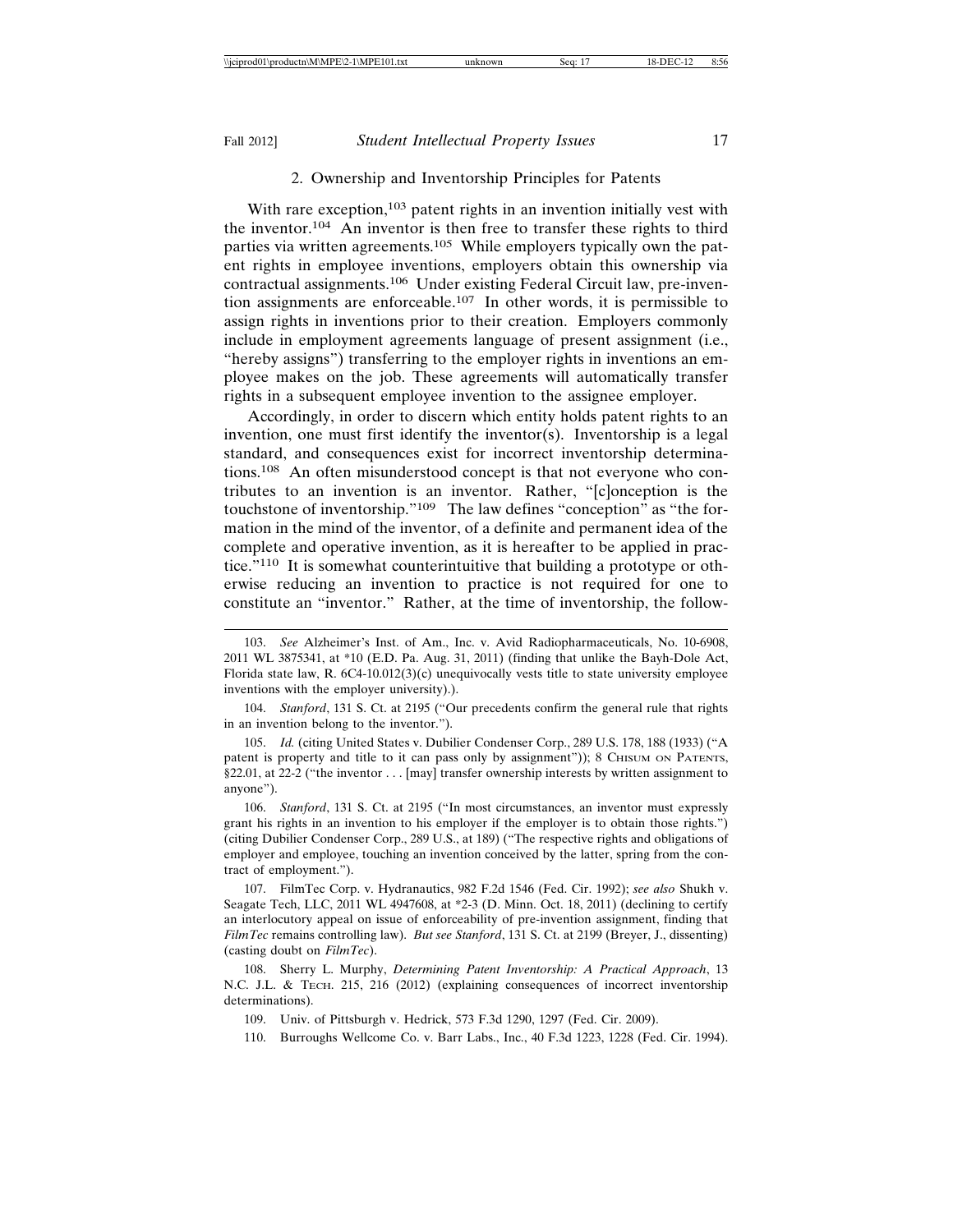ing must be true of the inventor's conceived idea: (i) "only ordinary skill would be necessary to reduce the invention to practice, without extensive research or experimentation."111 (ii) the inventor must have a "specific, settled idea, a particular solution to the problem at hand, not just a general goal or research plan he hopes to pursue."112 (iii) the inventor should be able to describe his or her invention with particularity.113 (iv) the inventor has corroborating evidence, preferably by showing a contemporaneous disclosure to a witness.<sup>114</sup>

While an inventor need not know whether the invention will work for conception to be complete,115 subsequent experimental failures may reveal uncertainty that "so undermines the specificity of the inventor's idea that it is not yet a definite and permanent reflection of the complete invention as it will be used in practice."116

In seeking to understand what constitutes inventorship, it is often helpful to identify what is *not* inventorship. Courts have established that the following contributions do not constitute inventorship: (i) identifying the problem to be solved; (ii) offering up general suggestions for solutions; and (iii) building a prototype of an invention.

A majority of patents list more than one inventor, $117$  and this trend toward joint inventorship is continuing.118 Joint inventorship presents a host of issues and has been famously labeled "one of the muddiest concepts in the muddy metaphysics of patent law."119 This is partly because inventors may be joint inventors even if the following are true: (i) one of the inventors performed only a small part of the task producing the invention; (ii) any inventor did not contribute to every claim of a patent; (iii) inventors did not physically work on the invention together or at the same time.120 Additionally, at least one university has noted a common miscon-

116. *Id.* at 1229 (citing Amgen, Inc. v. Chugai Pharmaceutical Co., Ltd.*,* 927 F.2d 1200, 1206 (Fed. Cir. 1991); Rey-Bellet v. Engelhardt, 4923 F.2d 1380, 1387 (C.C.P.A. 1974)).

117. John Allison & Mark Lemley, *Who's Patenting What? An Empirical Explanation of Patent Prosecution,* 53 VAND. L. REV. 2009, 2117 (2000) (finding that "on average each patent in the authors' random study of 1,000 utility patents listed 2.26 inventors and the median patent listed two inventors, with one patent listing eleven inventors.").

118. *See The Changing Nature of Inventing: Collaborative Inventing*, PATENTLYO BLOG (Jul. 9, 2009, 9:28 AM), http://www.patentlyo.com/patent/2009/07/the-changing-natureinventing-collaborative-inventing.html (stating that the average number of inventors per patent has increased from 1.6 per patent for patents issued in the 1970's to 2.5 per patent for patents issued in from 2000-2009).

119. Jamesbury Corp. v. U.S*.*, 518 F.2d 1384, 1396 (Ct. Cl. 1975).

120. 35 U.S.C. § 116 (2006).

<sup>111.</sup> Ethicon, Inc. v. U.S. Surgical Corp., 135 F.3d 1456, 1460 (Fed. Cir. 1998).

<sup>112.</sup> *Burroughs Wellcome*, 40 F.3d at 1228.

<sup>113.</sup> *Id.*

<sup>114.</sup> *Id.*

<sup>115.</sup> *Id.*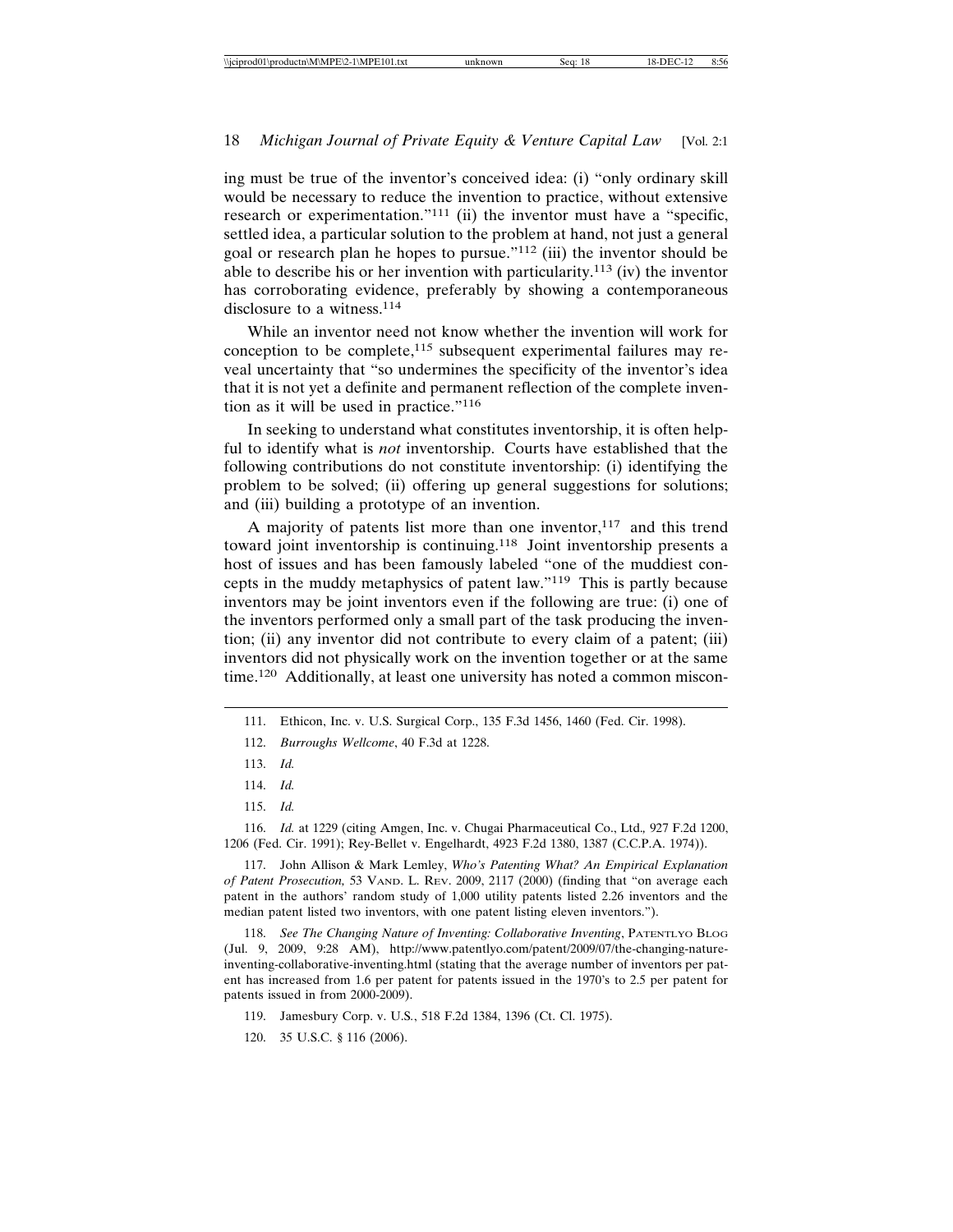ception among university researchers that one can sign away inventorship.<sup>121</sup>

Another complicating factor is that determining inventorship requires identifying the "invention." The claims of a patent identify the invention.122 Because the claims of a patent are not finalized until the patent issues, and the average patent takes over three years to issue, $123$  inventorship determinations, especially those concerning inventors with contributions to only a few claims, can often change during patent prosecution.<sup>124</sup> Therefore, the party controlling the patent application process, can often control the identity of the proper inventors through selecting whether or not to cover certain aspects of an invention in the patent claims.

#### 3. Joint Ownership of Patents

Absent any contractual assignment, for a patent with multiple inventors, those inventors will jointly own the patent. Joint owners of a patent may each use and license the patented technology without regard to the other.125 Joint owners do not need to share with other joint owners any proceeds they receive from the jointly-owned patent.126 Because either joint owner can license the invention, however, no single joint owner can grant an exclusive license under the jointly owned patent without the participation of each joint owner.127 Additionally, each joint owner must be joined as a plaintiff when suing for patent infringement.<sup>128</sup>

Accordingly, where exclusivity is important to commercializing a patented invention, it is common for joint owners to either assign their rights

<sup>121.</sup> JUDY CURRY & KULTARAN CHOHAN, INVENTORSHIP: WHY IT MATTERS, *available at* http://www.google.com/url?sa=t&rct=j&q=joint+innventorship+more+common&source= web&cd=10&ved=0CFkQFjAJ&url=http%3A%2F%2Fwww.ncsu.edu%2Fgeneral\_counsel %2Flegal\_topics%2Fdocuments%2FInventorship.docx&ei=MYU4UO6HL4Ku8QTJzoDg Bw&usg=AFQjCNFTK4gtQ3Nl5FJ5IwmX poY0x9Utbw&sig2=0QdiKfjLJPV5EGKy4B b4CA (noting the confusion between "inventorship" and "ownership" and that many university researchers believe inventorship can be assigned away).

<sup>122.</sup> *See* Retractable Techs., Inc. v. Becton, Dickinson and Co., 659 F.3d 1369, 1370-71 (Fed. Cir. 2011).

<sup>123.</sup> *See Stanford*, 131 S. Ct. at 2195.

<sup>124.</sup> Murphy, *supra* note 108, at 236 (suggesting revisiting inventorship determinations at the time of patent issuance).

<sup>125. 35</sup> U.S.C. § 262 (2006); *See* Wisconsin Alumni Research Found. v. Xenon Pharm., Inc., 591 F.3d 876, 883 (7th Cir. 2010).

<sup>126. 35</sup> U.S.C. § 262 (2006) ("In the absence of any agreement to the contrary, each of the joint owners of a patent may make, use, offer to sell, or sell the patented invention within the United States, or import the patented invention into the United States, without the consent of and without accounting to the other owners.").

<sup>127.</sup> Gregory N. Mandel, *Left-Brain versus Right-Brain: Competing Conceptions of Creativity in Intellectual Property Law,* 44 U.C. DAVIS L. REV., Nov. 2010, at 283, 296-97 ("[A] joint owner cannot grant an exclusive license without the agreement of all co-owners.").

<sup>128.</sup> *See, e.g.*, EBS Auto. Serv. v. Ill. Tool Works, Inc., No. 09-CV-996, 2011 WL 13623, at \*1–2 (S.D. Cal. Jan. 4, 2011) (dismissing case for lack of standing for failure to join all joint-owners as plaintiffs).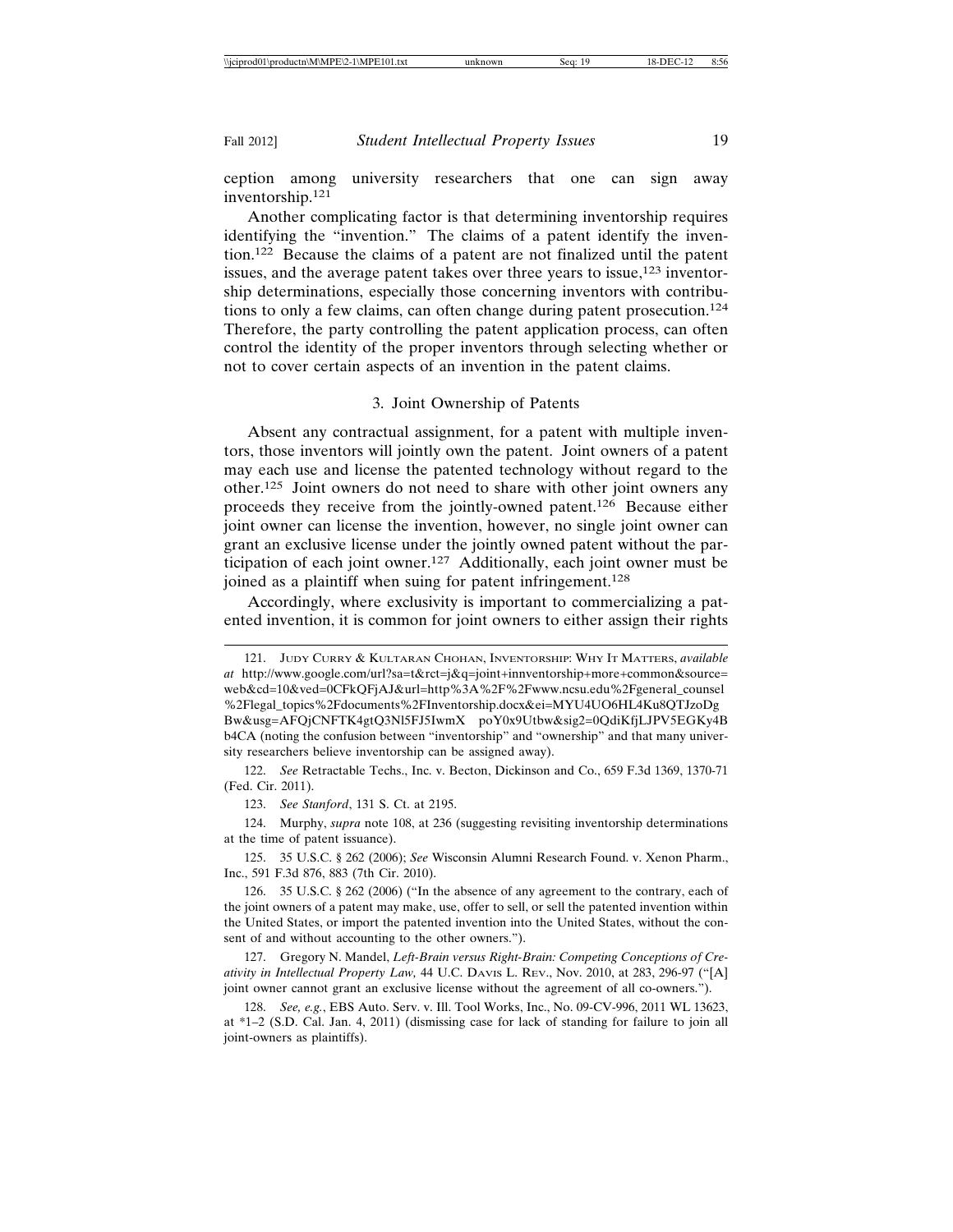to a single entity or to enter into a contractual arrangement governing commercialization.129 Note, however, that even if joint owners are comfortable with not having exclusive rights in an invention, the parties should take care before agreeing to joint ownership merely because it is "fair."130 Joint ownership can be troublesome due to the differing foreign laws concerning joint ownership.131

#### B. *Copyright*

#### 1. Copyright Basics

In the context of entrepreneurs launching technology-based startups, copyright issues typically first emerge in the context of assessing intellectual property protection for the underlying technology. As a general matter, copyright protects the original expression in the source code.132 As compared to patents, copyrights are easy and cheap to obtain. Copyright protection exists from the moment a work is created.133 An author may register a copyright with the United States Copyright Office.134 This registration provides certain procedural benefits, such as the right to sue in federal court for infringement, eligibility for statutory damages and attorneys' fees in successful litigation, and a presumption that the registrant owns a valid copyright for registrations within five years of publication.135

While copyright protection is easier to obtain than patent protection, it also offers a much narrower form of protection. A copyright protects only against others who actually copy the protected expression. As explained by the Second Circuit, "the plaintiff must show that the defendant appropriated the plaintiff's particular means of expressing an idea, not merely

132. Tegg Corp. v. Beckstrom Elec. Co.*,* 650 F. Supp. 2d 413, 422 (W.D. Pa. 2008) ("It is well-settled that computer source codes may be protected by copyright.") (citing Long v. Quality Comp., 860 F. Supp. 191, 196 (M.D. Pa. 1994) (citing Apple Computer, Inc. v. Franklin Computer Corp., 714 F.2d 1240 (3d Cir. 1983) ("a computer program . . . is a 'literary work' and is protected from unauthorized copying."))).

133. 17 U.S.C. § 102 (2006) ("Copyright protection subsists . . . [when work is] fixed in any tangible medium of expression.").

<sup>129.</sup> Joseph Yang, *What Corporate Counsel Should Know About IP Planning for Technology-Driven Alliances (Part 1*), THE PRACTICAL LAWYER, Feb. 2005, at 35; *see* Joseph Yang, *What Corporate Counsel Should Know About IP Planning for Technology-Driven Alliances (Part 2)*, THE PRACTICAL LAWYER, Apr. 2005, at 31.

<sup>130.</sup> Joseph Yang, *Recent Case Law Relevant to Patent Monetization*, in IP MONETIZA-TION 2012: MAXIMIZE THE VALUE OF YOUR IP ASSETS, at 219, 225 (PLI Patents, Copyrights, Trademarks, and Literary Prop., Course Handbook Ser. No. 34258, 2012) ("Joint ownership almost always causes problems.").

<sup>131.</sup> Joseph Yang, *Patent and Technology Licensing,* in ADVANCED LICENSING AGREE-MENTS 2012, at 83, 111 (PLI Patents, Copyrights, Trademarks, and Literary Prop., Course Handbook Ser. No. 34179, 2012) (noting complexities arising from differing foreign laws concerning rights of joint owners of intellectual property asset).

<sup>134. 17</sup> U.S.C. § 408 (2006) ("[R]egistration is not a condition of copyright protection.").

<sup>135. 17</sup> U.S.C. §§ 410-12 (2006).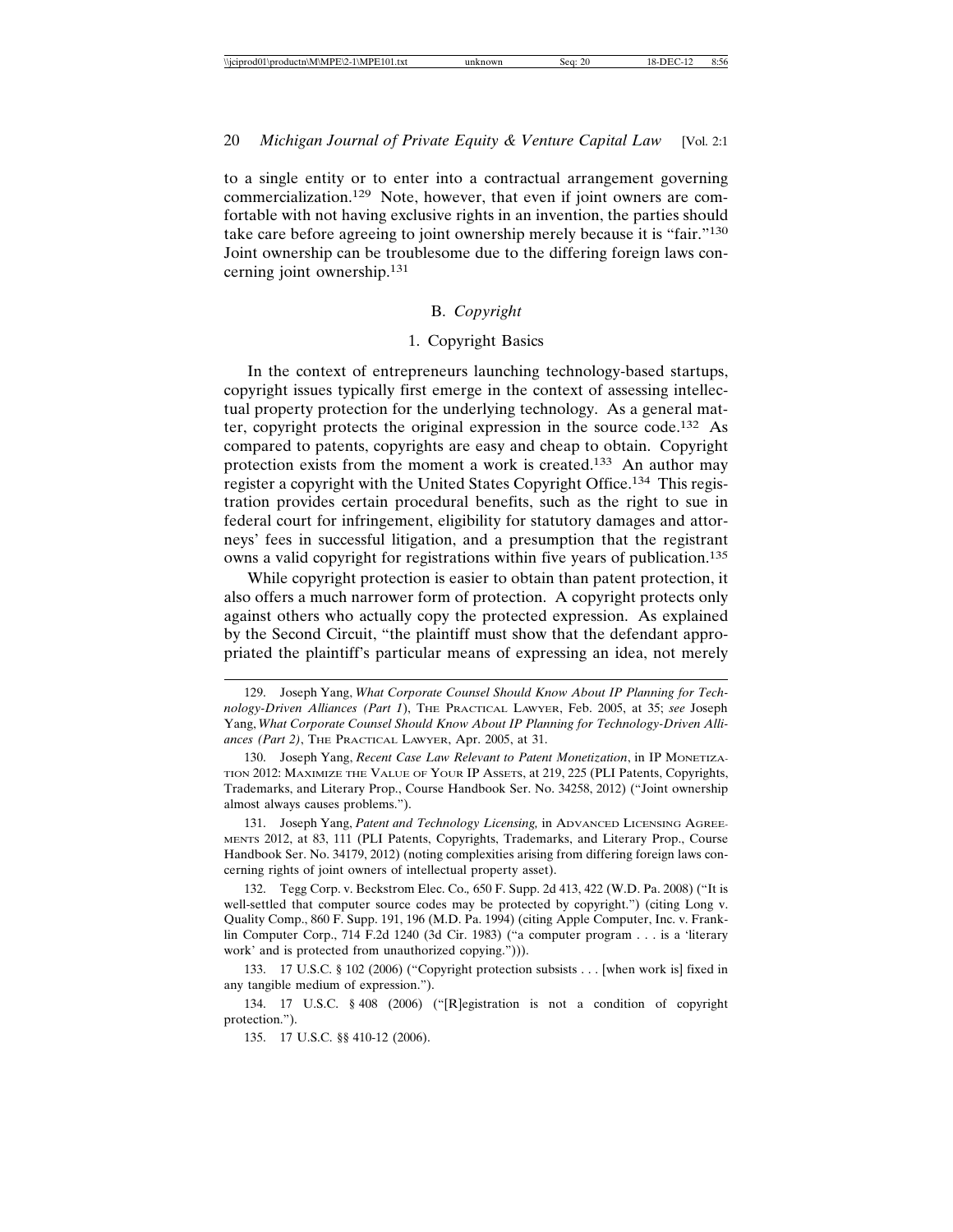that he expressed the same idea."136 As an example, Party X may develop a new web application. Copyright will likely protect the source code and other protectable expression such as the on-screen content for that application. Party Y may independently create a similar web application that performs the same function as Party X's application. However, Party X's copyright in its source code and other particular expression will not prevent Party Y from selling its application. Compare this with patent protection, where if Party X had a patent on the functionality performed by its application, it would have the right to exclude Party Y from making and selling a device that performed that same functionality even absent actual copying.

#### 2. Copyright Ownership

For purposes of software, the person that writes the code, is generally considered the author of the code.137 One very large exception exists, however, for copyrights. Unlike patent law, copyright law will automatically vest title to copyrights with the employer of the creator. While the initial owner of a copyright is always the author, the copyright's work-forhire doctrine will consider a creator's employer to be the author when a work is created during the scope of employment.<sup>138</sup> Title to copyrights can also be transferred through written agreements, just like patents.139 Therefore, in terms of ownership of copyrights in software, the work-forhire doctrine typically has little impact because copyrights in software are covered by the same pre-invention assignment agreements covering patent rights.

If two or more authors prepare a work with the intention that their contributions be "merged into inseparable or interdependent parts of a unitary whole" then they have created a "joint work" under copyright law.140 The authors of a "joint work" are co-owners of copyright in the work.141 Joint owners of a copyright are similar to joint owners of a patent in that they can both exploit all of the rights of a copyright owner.<sup>142</sup>

137. 17 U.S.C. § 201(a) (2006) ("Copyright in a work protected under this title vests initially in the author or authors of the work.").

138. *Id.* §§ 101, 201(b) ("In the case of a work made for hire, the employer or other person for whom the work was prepared is considered the author for purposes of this title, and, unless the parties have expressly agreed otherwise in a written instrument signed by them, owns all of the rights comprised in the copyright.").

139. *Id.* § 201(d).

140. *Id.* § 101.

141. *Id.* § 201(a).

142. Cmty. for Creative Non-Violence v. Reid, 846 F.2d 1485, 1498 (D.C. Cir. 1988) ("Joint authors co-owning copyright in a work 'are deemed to be tenants in common,' with 'each having an independent right to use or license the copyright, subject only to a duty to account to the other co-owner for any profits owned thereby.'") (quoting WILLIAM F. PA-TRY, LATMAN'S THE COPYRIGHT LAW 116 (6th Ed. 1986)).

<sup>136.</sup> Fisher-Price Inc. v. Well-Made Toy Mfg. Corp., 25 F.3d 119, 123 (2d Cir. 1994).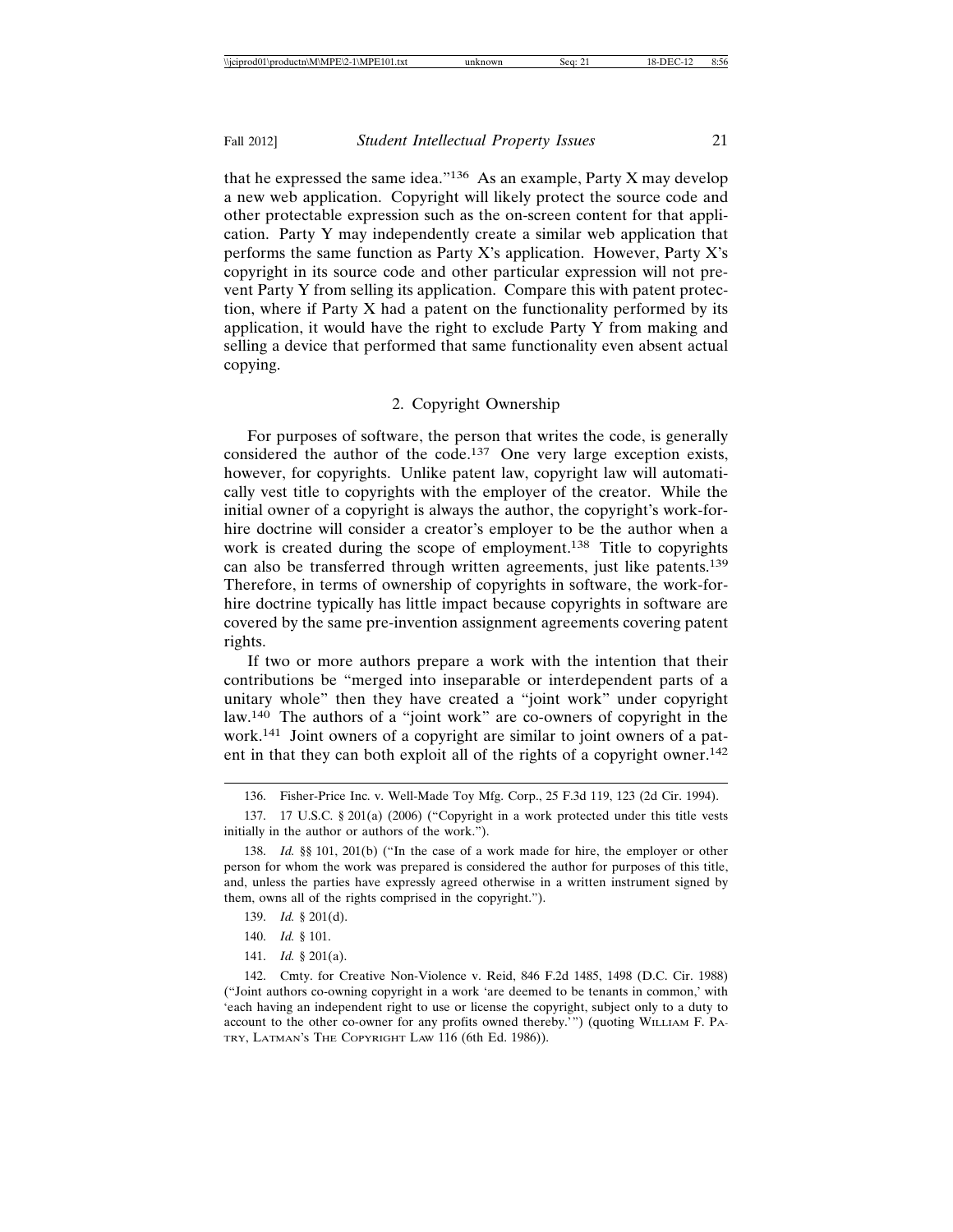Unlike patent joint owners, however, joint owners of a copyright must account to the other joint owner for any profits.143

With this background in the legal doctrines governing intellectual property ownership and transfer, we next look at issues related to determining ownership in intellectual property in student inventions.

#### IV. DETERMINING OWNERSHIP IN INTELLECTUAL PROPERTY IN STUDENT INVENTIONS

This Section addresses identifying the owner of intellectual property in student inventions. Section IV.A. looks at different approaches to addressing student intellectual property in university policies. Section IV.B. focuses on considerations for universities in assessing or implementing policies concerning student inventions. Section IV.C. addresses issues related to identifying the inventors or authors of student inventions. Section IV.D. discusses procedures for the university confirming it makes no claim to any rights in a particular student invention.

#### A. *Different University Policy Approaches to Ownership of Student Intellectual Property*

University policies differ greatly in how they treat intellectual property rights in inventions created by unpaid students. A large number of universities have policies providing the university some ability to claim intellectual property rights in student inventions. There are examples, however, of universities moving away from this model in order to remove any ambiguity concerning students' rights in intellectual property in their campus inventions.

1. Examples of University Policies Focusing on the Extent of University Resources Used by Student Innovators

Traditionally, many university policies provide for university ownership of intellectual property in student inventions under certain circumstances. These university policies typically focus on the extent to which a student inventor used university resources, and the nature of those resources, in creating the invention. For example Stanford's intellectual property policies states,

In the case of non-employees, all potentially patentable inventions conceived or first reduced to practice in whole or in part in the course of their participation in research projects at Stanford, or with more than incidental use of University resources, shall be disclosed on a timely basis to the University, and title shall be assigned to the University, unless a waiver has been approved.<sup>144</sup>

Specifically addressing non-employee students, Stanford provides a guide titled, "Best practices for student entrepreneurial courses," providing

<sup>143.</sup> *Id.*

<sup>144.</sup> *Research Policy Handbook*, STANFORD UNIV., ch.5.1 (July 15, 1999), http://rph. stanford.edu/5-1.html.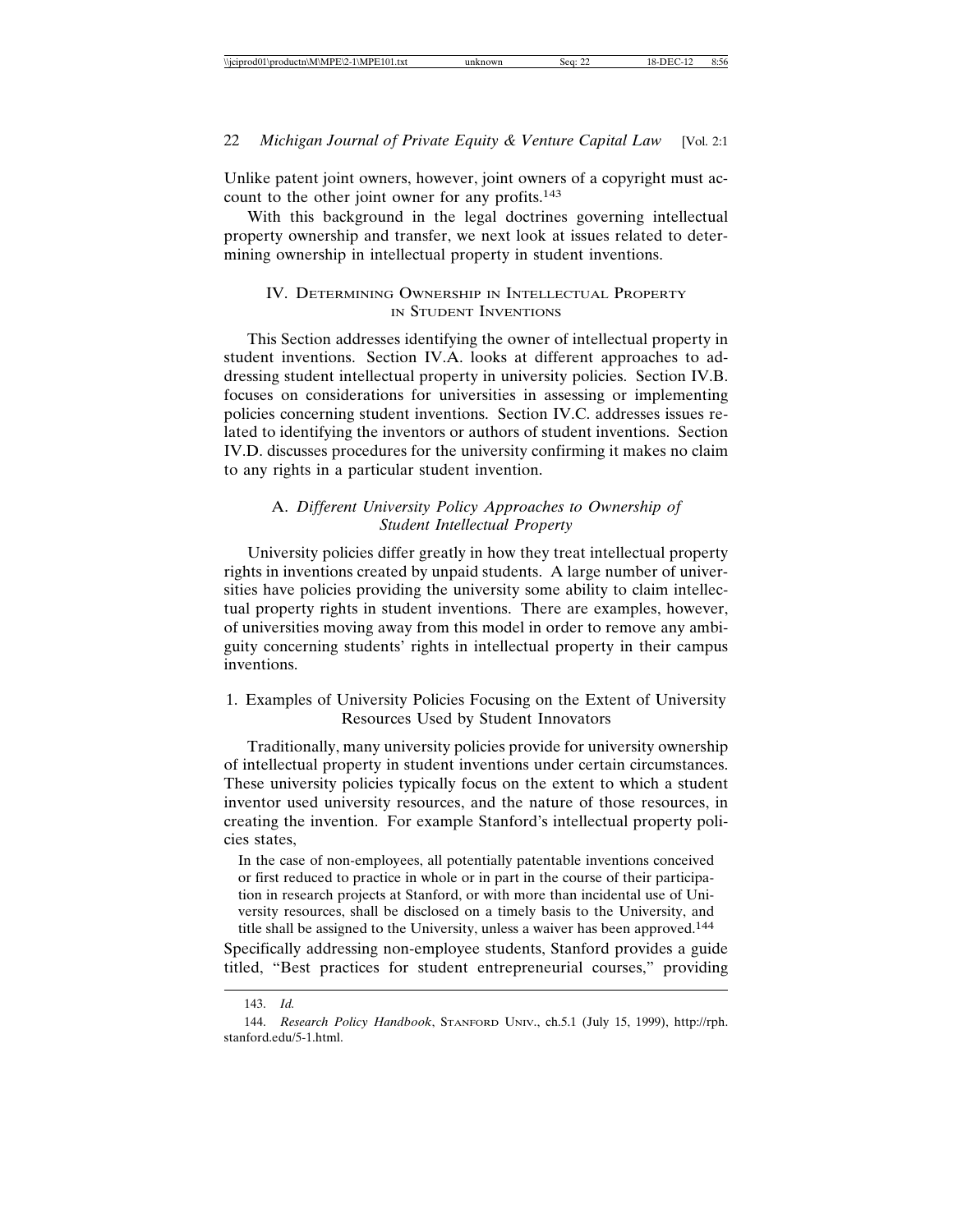"[s]tudent inventions that are developed with more than incidental use of Stanford resources fall under the Stanford policy (http://rph.stanford.edu/ 5-1.html)."145 That guide provides the following examples of "more than incidental use": (i) use of the Stanford funds to file a provisional patent, to create physical prototypes, to acquire data for an invention or to develop an invention; (ii) use of Stanford facilities such as the Machine Labs.146 The guide provides that "incidental use" would include "use of the library, use of computer resources available to all students, email, the dorm room, or the use of classrooms to discuss projects."147

The Massachusetts Institute of Technology's policy is similar.148 MIT's intellectual property policy generally provides, "[w]hen Intellectual Property is developed by MIT faculty, students, staff, visitors, or others participating in MIT programs using significant MIT funds or facilities, MIT will own the Intellectual Property."149 MIT's "Guide to Ownership" clarifies that "[u]se of office, library, machine shop facilities, and of traditional desktop personal computers and Project Athena are examples of facilities and equipment that are not considered significant."150

Stanford and MIT have long histories of fostering entrepreneurial activity on campus. Because of that long history, administrators on campus are extremely experienced and sophisticated at managing intellectual property questions. Additionally, those schools have developed mechanisms for addressing such questions. For example, MIT has a form document available online allowing students to request MIT to waive any rights it might have in a student's invention based on that student's use of university resources.151 Similar policy language, where ownership hinges on the extent of university resources used by the student, may be more troublesome at schools with less experience in managing intellectual property ownership questions. These schools may lack personnel experienced at making these ownership determinations or mechanisms for quickly confirming student ownership.

146. *Id.*

147. *Id.*

148. *See* MASS. INST. OF TECH., *13.0 Information Policies*, MIT POL'Y & PROCS., http:// web.mit.edu/policies/13/13.1.html (last visited Sept. 29, 2012).

149. *Id.*

150. *Guide to Ownership, Distribution and Commercial Development of M.I.T. Technology*, MASS. INST. OF TECH. OFFICE OF TECH. LICENSING, (June 2010), http://web.mit.edu/ tlo/www/community/policies.html.

151. *See Mass. Inst. of Tech. Request for Statement of No Significant Use of M.I.T. Facilities or Funds and Waiver of M.I.T. Ownership Rights*, MASS. INST. OF TECH. http://web.mit. edu/tlo/www/downloads/pdf/no\_significant.pdf (last visited Oct. 23, 2012).

<sup>145.</sup> *Best Practices for Student Entrepreneurial Courses*, STANFORD UNIV., (Oct. 7, 2011), http://otl.stanford.edu/documents/studentbestpractices.pdf.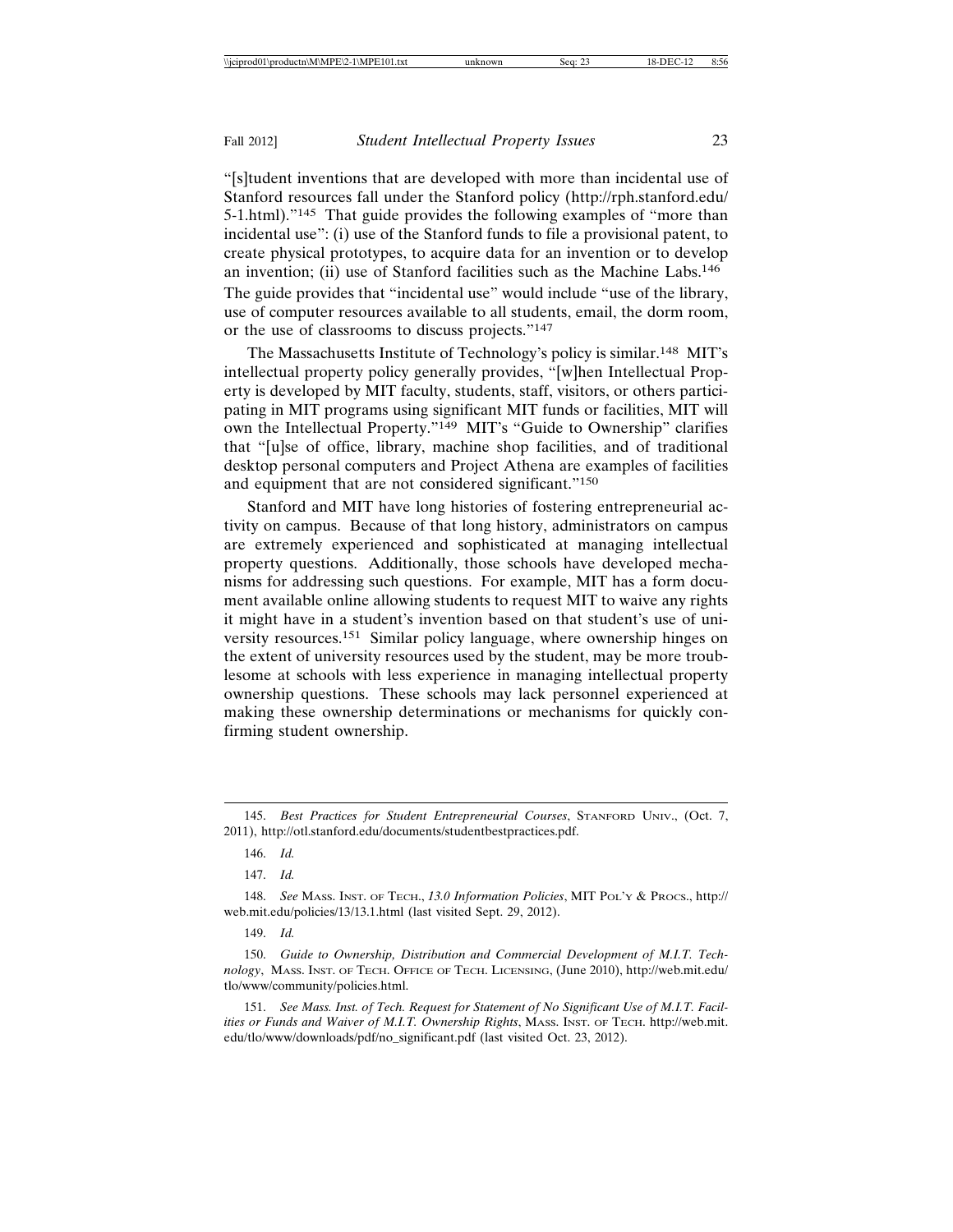#### 2. Examples of University Policies Attempting to Clarify Student Intellectual Property Ownership

Some schools have moved away from policy language where intellectual property ownership hinges on the extent of university resources used by the student innovator. In 2009, the University of Michigan amended its intellectual property policy, attempting to remove any ambiguity regarding student inventions. The current policy provides that the university "does not claim ownership of Intellectual Property created by students."152 If a student is paid, then the university treats him or her as an employee under the intellectual property policy and the university would claim title to any intellectual property created with the support of university funds.153 As explained by the Executive Director of Michigan's Office of Technology Transfer, Ken Nisbet, the university was receiving questions about rights in student inventions based on the university's bylaw covering intellectual property.154 That bylaw provided that the university held the rights to inventions created with "direct or indirect support of funds administered by the University."155 The university intended the change to both confirm its existing practice concerning intellectual property in student inventions and to encourage students to use university resources to support their entrepreneurial endeavors. As explained by Mr. Nisbet, "This change both clarifies our intent and sends a strong message. The message is that students are encouraged to bring their ideas to campus and that we're eager to help them pursue those ideas."156

The University of Illinois has also adopted a clear policy concerning student intellectual property. Illinois has a "General Rule" providing that the "University owns all intellectual property developed by any University employee or by anyone, including students, using any University facilities, equipment or funds."<sup>157</sup> Illinois, however, provides certain relatively broad exceptions to this General Rule for student entrepreneurial activities:

**Student Entrepreneurship Activities:** A variety of campus initiatives support student created start up activities by providing limited amounts of funding, space and other resources. For these student initiated and directed start-ups, the University will allow the students to retain ownership of their intellectual

<sup>152.</sup> *The University of Michigan Technology Transfer Policy*, UNIV. OF MICH. OFFICE OF TECH. TRANSFER, II.C (June 1, 2009), http://temp.techtransfer.umich.edu/resources/ policies.php; *see also Student Ownership Policy,* UNIV. OF MICH. OFFICE OF TECH. TRANSFER (2012), http://www.techtransfer.umich.edu/resources/ownership.php.

<sup>153.</sup> *Id.*

<sup>154.</sup> *U-M Tech Transfer Clarifies Policy to Encourage Student Entrepreneurs,* U. OF MICH. NEWS SERVICE (June 18, 2009), http://ns.umich.edu/new/releases/7206.

<sup>155.</sup> *Id.*

<sup>156.</sup> *Id.*

<sup>157.</sup> *Ownership of Intellectual Property Created by Students at the University of Illinois*, U. OF ILL. AT URBANA-CHAMPAIGN OFF. OF TECH. MGMT (Sept. 21, 2012), http://otm.illinois .edu/studentownership.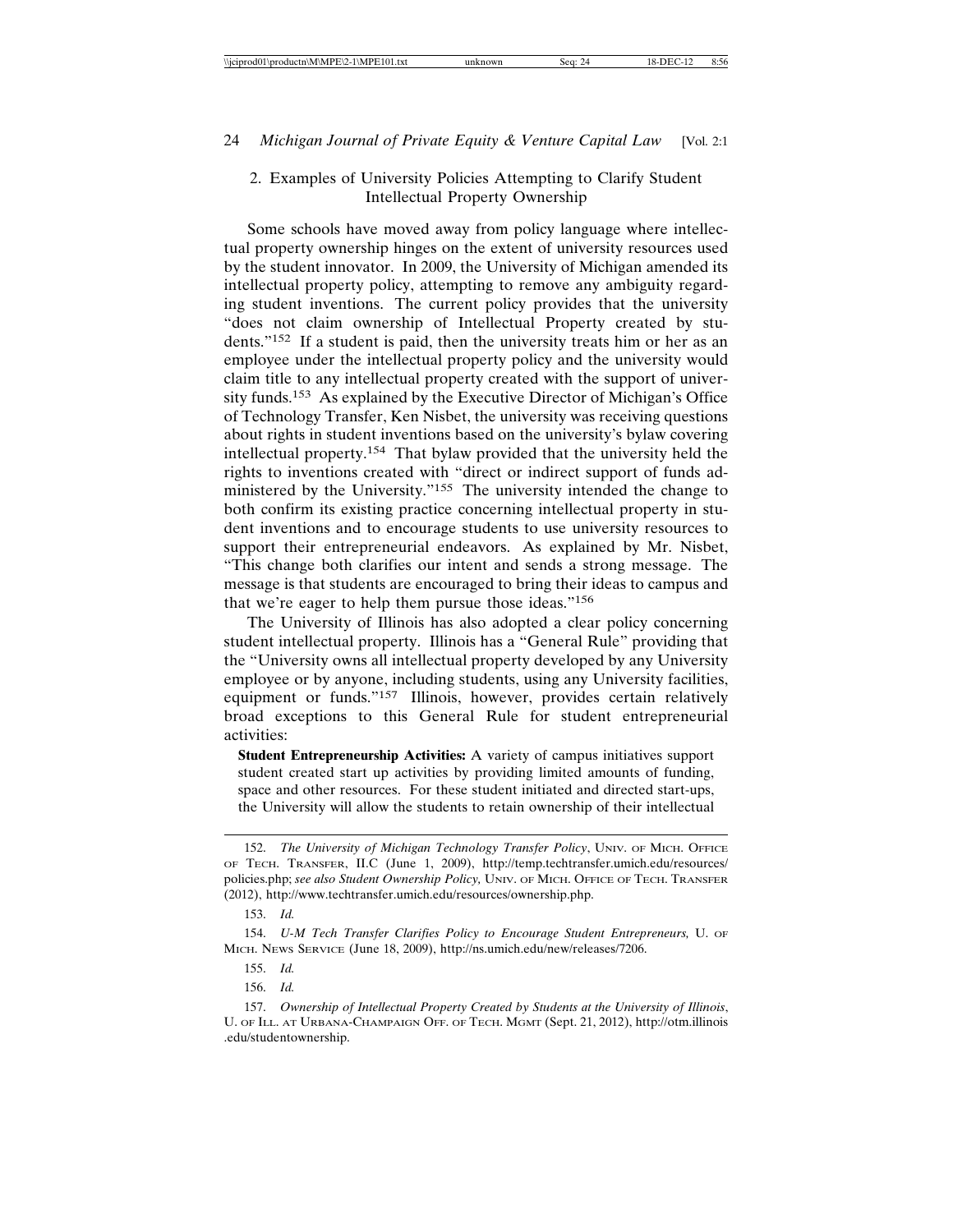property resulting from these efforts, even though they utilize limited University facilities and resources, through an exception to the General Rules granted by the Vice President for Research. For details on recently approved activities contact OTM.

**Student Class Projects:** A similar exception is granted by the Vice President for Research for certain courses (such as industrial arts design or engineering senior design, masters of science in technology management) that allow students to own their inventions made as part of the course. The exception applies when the only University facilities used were those routinely made available by the College/Department to all students enrolled in the course. This exception is applied on a course-by-course basis and will be memorialized in supporting documentation prepared by the course instructor in conjunction with OTM in advance of the course commencing. In addition, such project oriented courses often engage sponsors to provide funding and/or specific projects. In those cases, the sponsor may claim ownership of resulting inventions. If so, students must be informed of the requirement to transfer ownership of inventions to the sponsor at the beginning of the semester. Students must agree to such ownership in writing as a condition for working on the project. If the course is a degree requirement, participating students must be presented with a choice of projects, some of which must allow students to retain rights to their inventions. In the event that neither the University nor the sponsor claims ownership, students are free to own their inventions and enter into agreements involving their inventions directly with third parties. Students are required to disclose such inventions to the OTM to receive confirmation of ownership. 158

#### 3. More Attention is Being Paid to University Intellectual Property Policies Concerning Student Inventions

University policies concerning student intellectual property are receiving more attention. New York Times recently covered how different university intellectual property policies handle student inventions.159 Also, a Boston Globe article raised the issue of Harvard's potential claim to ownership of Facebook's intellectual property based on the creators' use of Harvard resources.160

Media coverage of university intellectual property policies as well as actual and potential disputes concerning rights in student inventions may prompt universities to revisit their policies and practices. Indeed, the University of Missouri recently revised its intellectual property policies con-

<sup>158.</sup> *Id.*

<sup>159.</sup> Pappano, *supra* note 41 (citing student inventors benefiting from providing Emory university ownership in their startup in exchange for utilizing certain Emory resources).

<sup>160.</sup> Brian Love, *Facebook IPO Belies Perils of Collegiate Inventors*, BOSTON GLOBE (May 16, 2012), http://articles.boston.com/2012-05-16/opinion/31719096\_1\_winklevoss-markzuckerberg-paul-ceglia.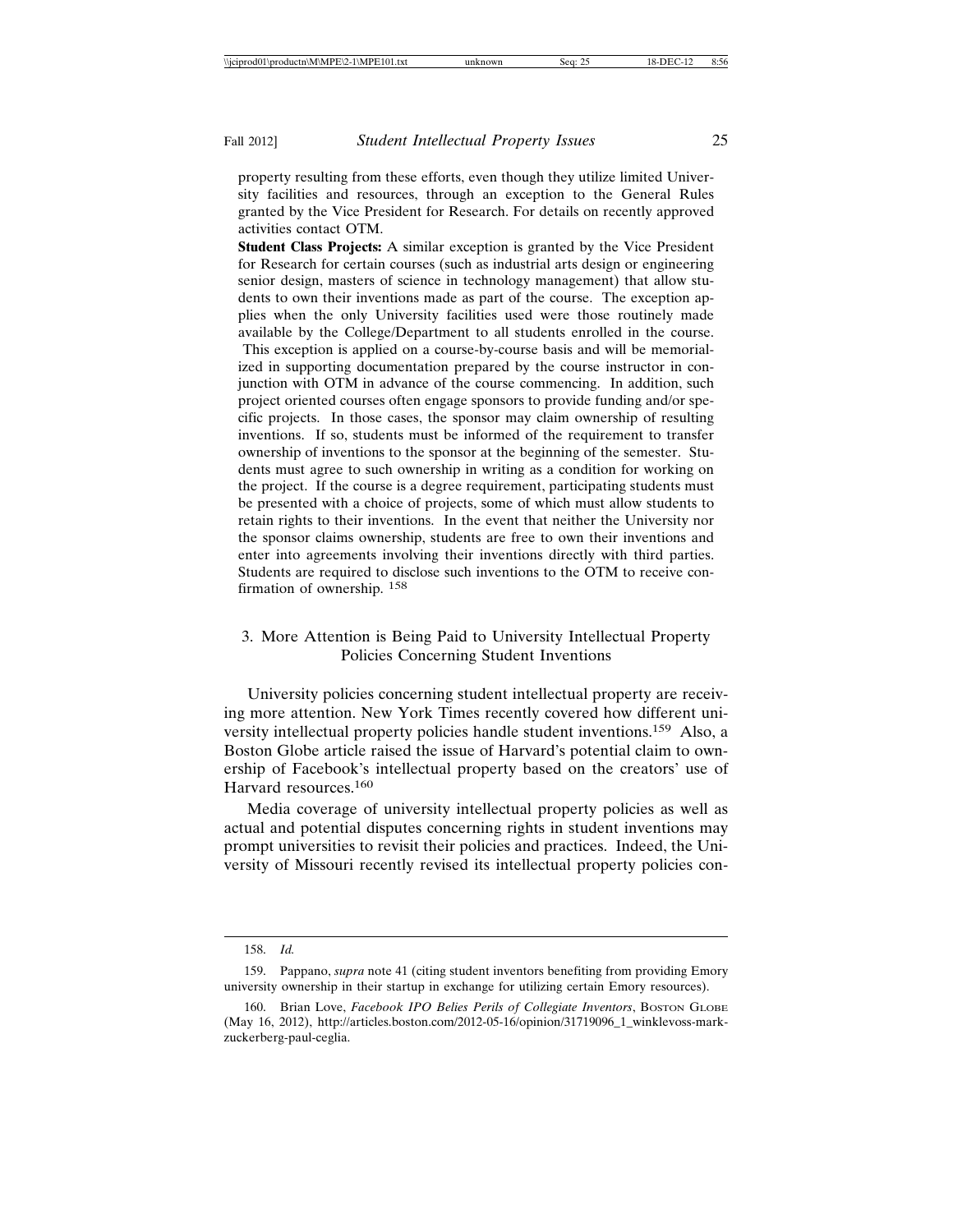cerning students in the wake of a dispute over rights in a mobile application created by a student.161

#### B. *Considerations for Universities In Assessing or Implementing Policies Concerning Student Inventions*

For universities seeking to own intellectual property rights in student inventions, one issue is how to obtain such title. As discussed above, a student inventor will initially own the patent rights in his or her invention.162 Accordingly, in order for a university to own those rights, it needs to acquire them via a written contract.163 Unlike faculty, students do not sign employment agreements (unless employed) with the university, so they may not be parties to a contract with the university in which intellectual property rights are assigned.

Whether written policies are part of a binding contract between the university and student will likely depend on state law and the particular language included in materials exchanged between the university and student.164 In a recent case, a district court held that the plaintiff failed to meet her burden of proving that Howard University's "Graduate School Rules and Regulations" constituted a binding contract between her and the university.165 The court noted the plaintiff's failure to point to any language in the school policy demonstrating the school's intent to be bound by its terms. Also, there was no other evidence, such as signatures of the parties, demonstrating the university intended to be bound by the policies. The court ruled that the university intended its "Rules and Regulations" to "communicate its expectations regarding academic conduct to its students," and therefore that policy did not constitute a binding contract.<sup>166</sup>

In the context of employees, court decisions addressing the binding nature of intellectual property assignment provisions in employee handbooks are also highly fact dependent.167 In the *Chou v. University of Chicago*

162. Bd. of Trs. of the Leland Stanford Junior Univ. v. Roche Molecular Sys.*,* 131 S. Ct. 2188 (2011).

163. 35 U.S.C. § 261 (2001) ("Applications for patent, patents, or any interest therein, shall be assignable in law by an instrument in writing."); *see also* Abraxis Bioscience, Inc. v. Navinta LLC, 625 F.3d 1359, 1366 (Fed. Cir. 2010) ("Common corporate structure does not overcome the requirement that even between a parent and a subsidiary, an appropriate written assignment is necessary to transfer legal title from one to the other.").

164. *See* Eileen K. Jennings, *Breach of Contract Suits by Students Against Postsecondary Education Institutions: Can They Succeed?* 7 J.C. & U.L. 191, 192-93 (1981).

165. Mosby-Nickens v. Howard Univ.*,* 2012 WL 18627726, at \*5 (D.D.C. May 23, 2012). 166. *Id.*

167. *See* Chou v. Univ. of Chi.*,* 254 F.3d at 1347, 1357 (Fed. Cir. 2001). *See also* Regents of the Univ. of New Mexico v. Knight*,* 321 F.3d 1111, 1118 (Fed. Cir. 2003) (holding that the university's patent policy created an implied contract between the faculty inventor and the

<sup>161.</sup> *Student Inventors Prompt Colleges to Revamp Intellectual Property Rules, AZCEN-*TRAL.COM (January 24, 2011), http://www.azcentral.com/news/articles/2011/01/24/20110124 student-inventors.html.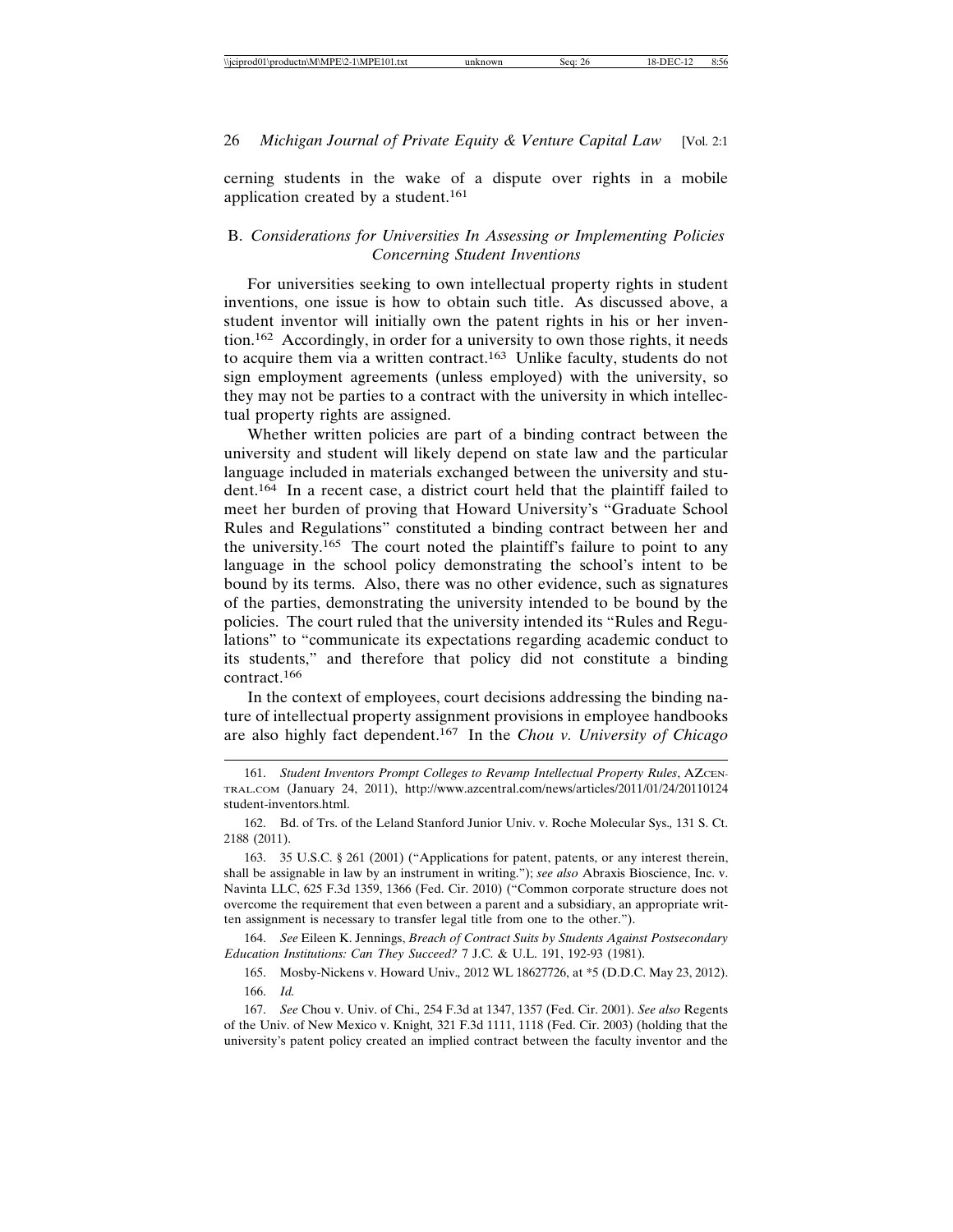case discussed in Section II.B. above, the Federal Circuit applied Illinois law to find that intellectual property assignment obligations in the Faculty Handbook were binding on the plaintiff. The plaintiff's appointment letter expressly made the appointment subject to the administrative policies of the university and the plaintiff's course of dealing with the university demonstrated she understood she had an obligation to assign patent rights to the university.168

In addressing whether a university desires to hold rights in inventions created by non-employee students, universities should consider the circumstances surrounding most student inventions and how those differ from faculty inventions. As opposed to employees receiving salary and benefits, students are typically paying tuition in order to have access to the university resources leading to the creation of their inventions. This will typically warrant universities deciding to treat students differently than faculty in determining ownership of inventions created with university resources.

Also, one of the significant benefits of working through a university's technology transfer office is the upfront payment of patent expenses. It is likely that a greater proportion of student inventions are software-related and are not the types of inventions for which patent protection is essential. Accordingly, some of the university resources that come along with university ownership of intellectual property may not be applicable to many student inventors.

Universities should also note that rights in intellectual property do not have to be an all or nothing proposition. In other words, one party does not have to hold all rights unconditionally, and another party hold no rights. Intellectual property rights are extremely flexible. One can divide them by fields of use or by territory and rights can be licensed exclusively or nonexclusively and under various conditions. For example, a university could provide that students own the intellectual property rights in their inventions, but the university obtains a nonexclusive license to use the intellectual property for its internal, noncommercial research purposes. Before adopting such a policy, a university should consider whether such a limited license would impair a student's ability to commercialize the intellectual property.

Universities that take ownership of intellectual property in student inventions might also consider modifying their revenue sharing policies for student inventors. Rennselaer Polytechnic Institute, in recent years,

university concerning intellectual property ownership); *see also* Regents of the University of New Mexico v. Knight*,* 321 F.3d 1111, 1118 (Fed. Cir. 2003) (holding that the university's patent policy created an implied contract between the faculty inventor and the university concerning intellectual property ownership.).

<sup>168.</sup> *Chou*, 254 F.3d at 1357.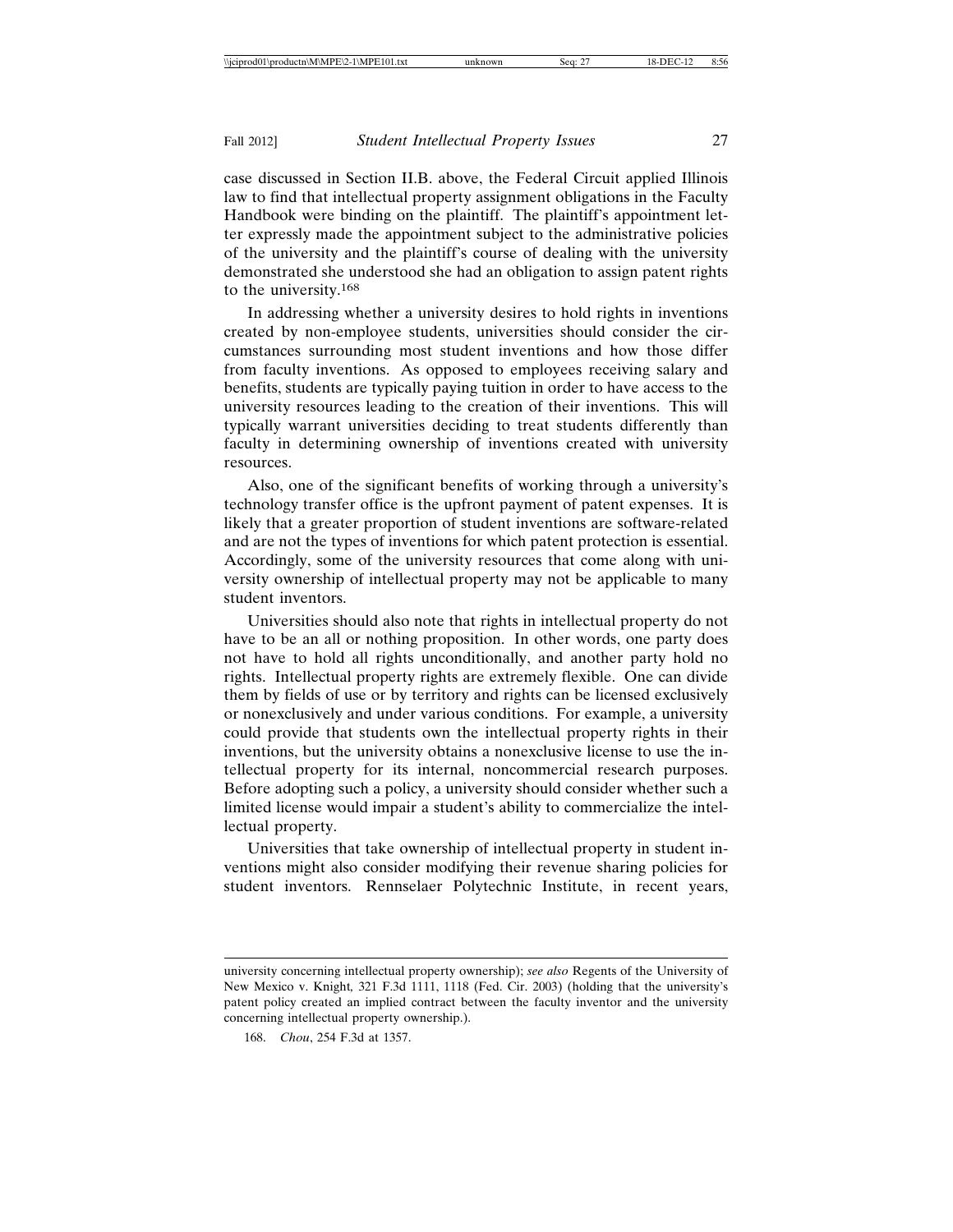amended its policies so that certain student inventors now receive seventyfive percent of revenues and the university receives twenty-five percent.169

#### C. *Inventorship Determinations for Student Inventions*

Regardless of which policy approach a school takes to student intellectual property ownership, the initial rights holder of a non-employee invention is almost always the creator. Accordingly, whether a university is seeking to obtain rights in that student intellectual property or assist students in commercializing their intellectual property, identifying the creators of that intellectual property is a necessary starting point.

#### 1. The Complicated Nature of Rights Determinations in Student Inventions

As mentioned above, inventorship is a legal determination and is the first step toward determining ownership of patent rights. Inventorship determinations concerning student inventions can be particularly murky for a number of reasons:

First*,* a substantial number of student inventions come out of engineering design courses in which students work on teams in solving a problem.170 Therefore, joint inventorship is the norm giving rise to "one of the muddiest concepts in the muddy metaphysics of patent law" in the words of federal courts.171

Second, an inventorship determination may be counterintuitive to a group of students completing a class project. It is not the case that every member of a student team will necessarily qualify as an inventor. Moreover, the considerations for inventorship are much different than the grading considerations to which students are accustomed. Types of contributions that earn good grades – quantity of effort, or the contributions to the final group project, such as analyzing the problem solved, the design process, the potential market, and the benefits of the invention – are not dispositive of patent inventorship.172 In contrast, the student providing the least effort during the semester may qualify as an inventor, and vice versa.

Third, students often work closely with their instructors or other mentors. The dynamics of this relationship can be confusing. Faculty and

<sup>169.</sup> Samantha Stainburn, *Who Owns Your Great Idea?*, N.Y. TIMES, ED26 (Jan. 4, 2009), http://www.nytimes.com/2009/01/04/education/edlife/whoseidea-t.html?pagewanted= all&\_r=0.

<sup>170.</sup> Susannah Howe, *Where are We Now? Statistics on Capstone Courses Nationwide,* ADVANCES ENGINEERING EDUC., Spring 2010, at 9-10; Alan Dutson, Robert H. Todd, Spencer P. Magleby & Carl D. Sorensen, *A Review of Literature on Teaching Engineering Design Through Project-Oriented Capstone Courses*, 86 J. ENGINEERING EDUC. 17, 23 (1997).

<sup>171.</sup> *See* Murphy, *supra* note 108, at 226 (quoting Mueller Brass Co. v. Reading Indus., 352 F. Supp., 1372 (E.D. Pa. 1972)).

<sup>172.</sup> *See* Burroughs Wellcome Co. v. Barr Labs., Inc., 40 F.3d 1223, 1227-28 (Fed. Cir. 1994).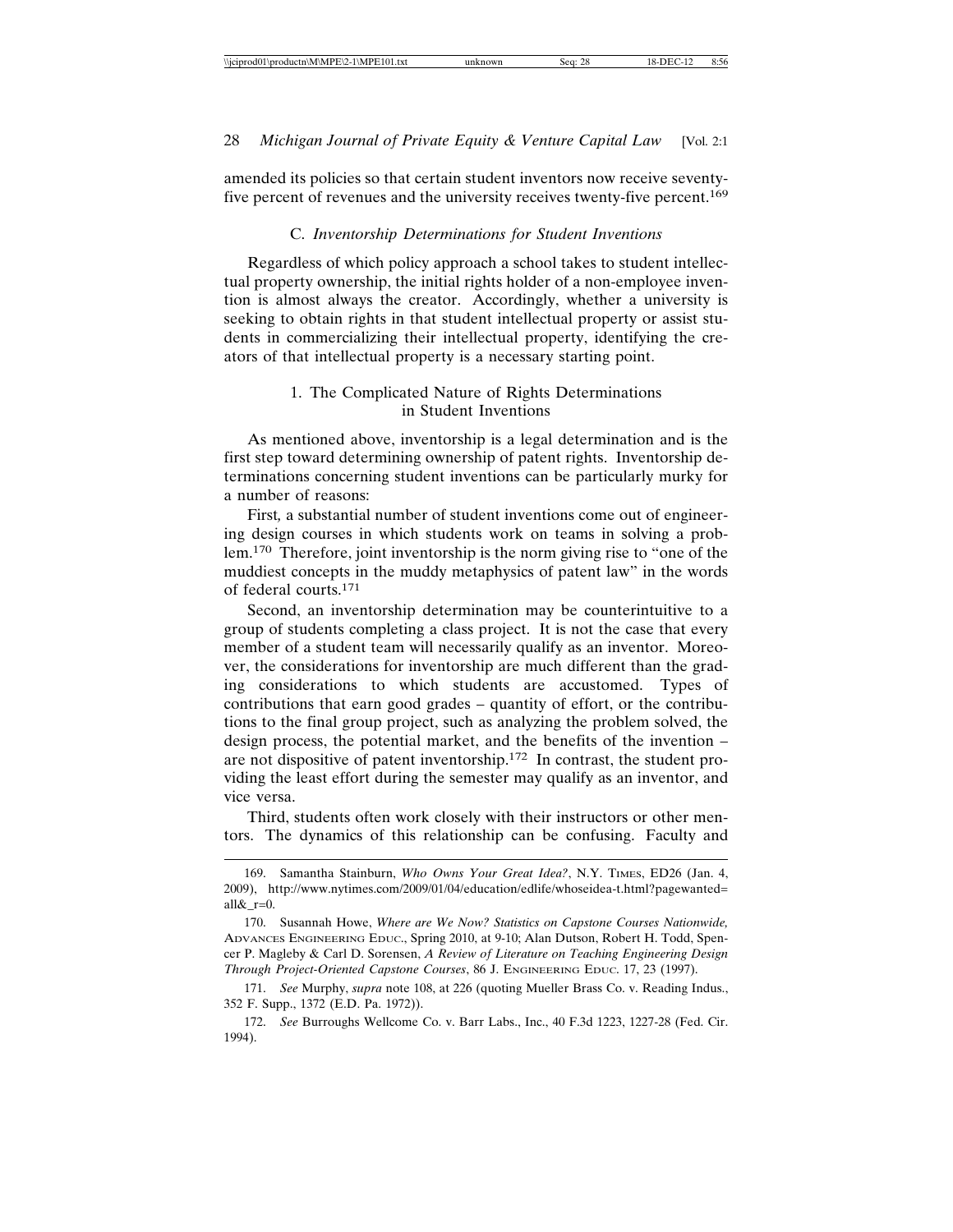mentors often contribute their own ideas during the design project, but then leave it to the students to confirm the soundness of those ideas. Whether the mentor's suggestion is permanent and definite enough to constitute inventive contribution will depend on the particular facts. Also, students may feel uneasy with questioning the contribution of an instructor or mentor who might have a say in the student's grade. Compounding the problem, many instructors misunderstand the law of patent inventorship, and may feel entitled to be named as an inventor on a resulting patent.<sup>173</sup>

Fourth*,* student inventions may be particularly early-stage and students are often particularly cash-strapped. Therefore, students may be even farther away from filing a patent application than the typical inventor. Because inventorship ultimately depends on the final version of the patent claims,174 those involved may struggle more than normal with defining the invention to which contributions are being assessed.

Fifth*,* student inventors are likely to be first-time inventors having limited information or experience concerning the law of patent inventorship.

Sixth, student inventors are not likely to have legal resources to help them. In a situation where joint inventors share a common employer, the employer's counsel is present to provide guidance as to inventorship questions. Even though that counsel will represent the employer and not any inventor individually, that counsel will still have an interest in correctly identifying inventorship and will be able to guide the inventors through the necessary inquiry.

### 2. Universities' Role in Assisting with Determining the Rights holders of Student Inventions

Universities may have multiple roles in addressing inventorship questions concerning students. One role is in trying to fairly and efficiently manage inventorship determinations so as to avoid unnecessary conflict. Universities have a number of reasons for assisting in this process even when it is clear a university does not hold any rights in the students' invention.175 Also, with schools' newfound interest in promoting entrepreneurship to students, schools will also want to simplify the process and not dissuade students from seeking to commercialize their classroom innovations due to the appearance of hopelessly complex questions at the early stages.

Another role for the university might be that of a potential owner. A potential inventor might have an assignment obligation to the university (such as through an employment agreement). Therefore, the outcome of

<sup>173.</sup> *See*, *e.g*, CURRY & CHOHAN, *supra* note 121.

<sup>174.</sup> *See* Murphy, *supra* note 108, at 236; *See also* Ethicon, Inc. v. U.S. Surgical Corp.*,* 135 F.3d 1456, 1460 (Fed. Cir. 1998) ("[A] co-inventor need not make a contribution to every claim of a patent. . . . A contribution to one claim is enough.").

<sup>175.</sup> *See supra* Part II.B.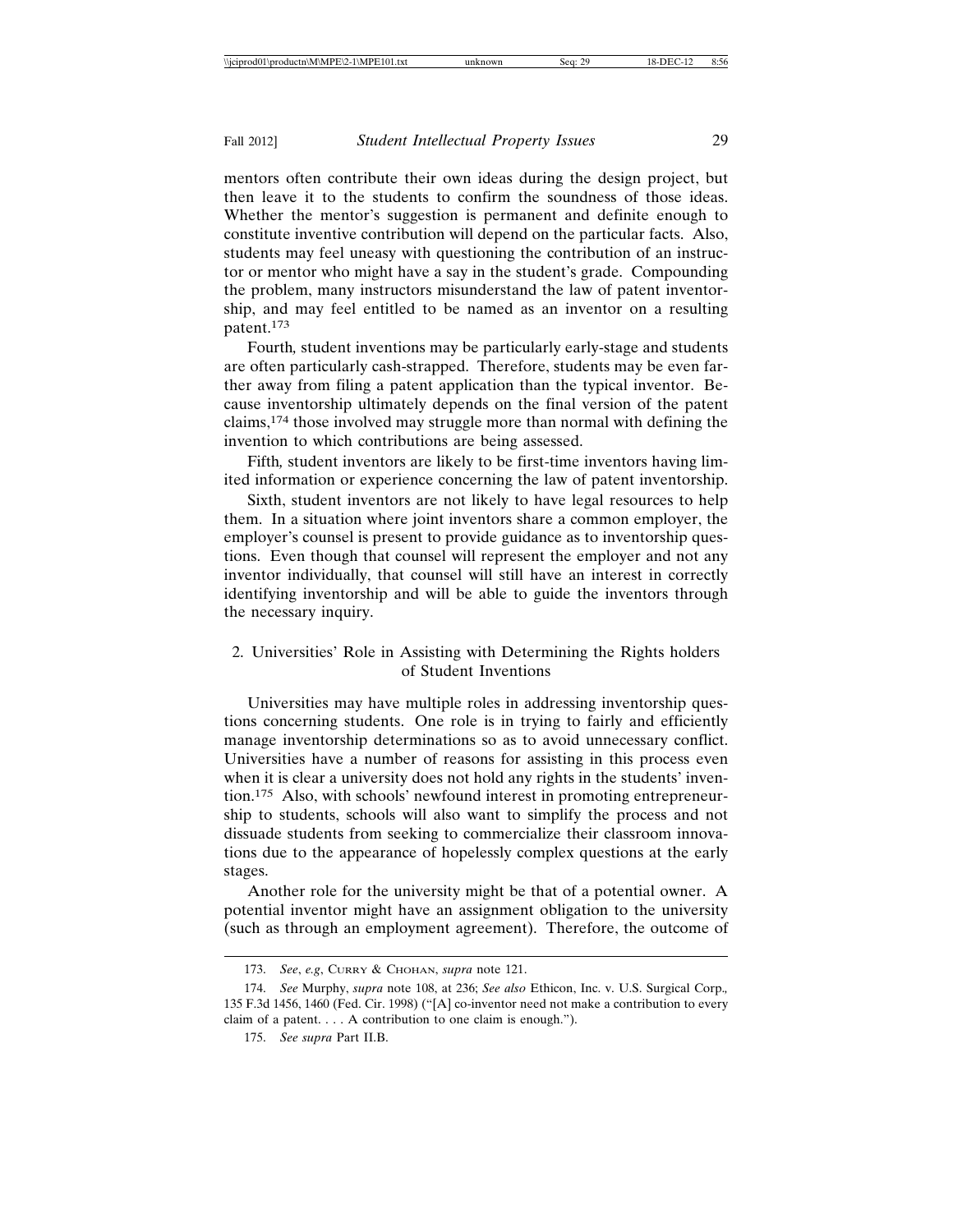the inventorship determination might also dictate whether or not the university has any rights in the invention. In this case, the university's credibility to address its first role of facilitating a fair determination between students may be jeopardized (at least in the eyes of the students).

While inventorship questions are inherently complicated and raise the potential for conflict, there are some steps universities can take to avoid unnecessary problems in addressing student inventorship determinations. First, instructors should educate students concerning intellectual property inventorship and ownership standards at the initial stages of the course and prior to the creation of any intellectual property. Such clarification can take the form of a letter to students, explaining that (i) inventorship is a legal standard, (ii) inventor status is unrelated to any grading considerations, (iii) how ownership of class intellectual property is handled, and (iv) various options for pursuing commercialization for class intellectual property post-class.176

Second*,* universities should consider making an intermediary available to students who can explain the standard for inventorship and offer guidance in sorting out inventorship issues. While university intellectual property attorneys may be likely candidates for such a role, students should be informed that the attorney is not their attorney and in fact has obligations to the university. A perceived conflict could exist if a university employee is a potential inventor or if a university policy providing for university ownership is at issue. The ideal intermediary would not have this conflict.

Third, as part of broader entrepreneurial education, universities should stress to students that inventorship status does not equate to founder status, and vice versa.177 Therefore, a student enthusiastic about pursuing

<sup>176.</sup> Such a letter has been used by Dr. Aileen Huang-Saad in teaching a graduate-level Biomedical Engineering Course at the University of Michigan.

<sup>177.</sup> Although not the focus of this article, the author has seen firsthand the problems with too many founders in student startups. Such problems include difficulties in splitting equity in the company, insufficient commitment from all founders, and difficulties in governing the venture. Many startup experts recognize the value in limiting the number of founders in a startup. *See* Dharmesh Shah, *What's the Optimal Number of Co-Founders for a Startup? 2.09!*, ONSTARTUPS.COM (Feb. 27, 2007), http://onstartups.com/tabid/3339/bid/1242/ What-s-The-Optimal-Number-Of-Co-Founders-For-A-Startup-2-09.aspx; Brad Feld, *How Many Founders does a Startup Need?*, FELDTHOUGHTS (Feb. 25, 2007), http://www.feld.com/ wp/archives/2007/02/how-many-founders-does-a-startup-need.html.

It can be hard to limit the number of founders in student startups, because students typically work in teams of 4-5 students in their engineering design courses. Inventions arising from these courses often have several co-inventors, all of which are enthusiastic about their new invention. A school enthusiastic about entrepreneurship may bombard these co-inventor students with the wonders of pursuing commercializing their invention through a startup. There is often limited guidance during the period of time between invention and startup formation to assist the students in assessing which of the multiple co-founders are best suited to be founders of the startup (e.g., willing to devote a full-time effort to the startup). Moreover, many students do not know their future plans, as they wait to hear from potential employers, graduate schools, or generally figuring out the next step in life. Accordingly, many student startups are formed with a larger-than-ideal number of founders.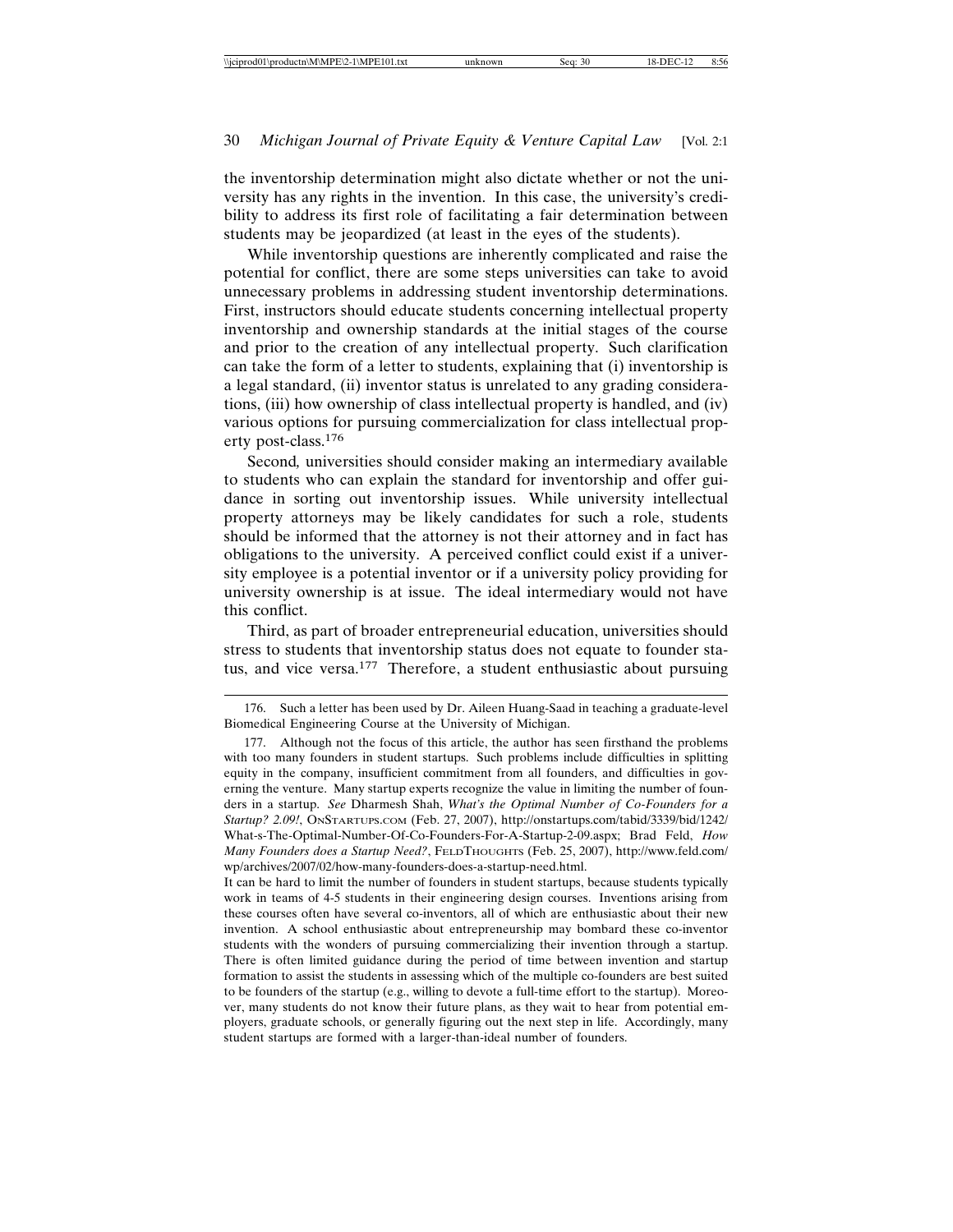commercializing an invention through a startup may still be involved with the startup even if they are not an inventor of the underlying technology.<sup>178</sup>

Fourth, university should also keep in mind that the named inventors for a patentable invention rely on the particular claims pursued in the application.179 Accordingly, in a situation where an individual contributed only to tangential aspects of the invention, claims can specifically be included or excluded in order to purposefully include or exclude an inventor from the patent. In this way, the scope of joint owners of a patent can sometimes be controlled.

#### D. *Procedures for the University Confirming that it Makes No Claim to Any Rights in Student Inventions*

It is common for mentors, advisors, or attorneys to caution an entrepreneur to make sure the startup owns the intellectual property it uses in its business.180 Best practices would typically include obtaining a written assignment from any person that interacted with the invention upon which the startup is based.181 Such documents can ward off future disputes and demonstrate to investors that the startup has no loose ends that could potentially lead to future entanglements. In cautioning student entrepreneurs to get written statements from the university confirming the student owns the rights to an invention, one intellectual property attorney explained, "You want to get these things cleared up when there hasn't been a lot of value recognized. If you try to clear things up later, people's memories change."182

University instructors or employee-mentors frequently work closely with student inventors. Even if the university employee does not qualify as an inventor, a student inventor may nonetheless seek written clarifica-

179. Interview with Robin Rasor, *supra* note 178.

180. FELD & MENDELSON, *supra* note 66, at 167; Bautista, *supra* note 67, at 129; Bowman, *supra* note 68.

<sup>178.</sup> It is a common misunderstanding that allocation of founders equity in a startup should generally track the proportional contribution to the incoming intellectual property. In the author's experience, the equity allocated based on incoming intellectual property is typically small as compared to the equity allocated to the anticipated future work of founders (which is typically issued as restrict stock subject to reverse vesting). As one point of comparison, universities licensing intellectual property to a startup based on that intellectual property typically receive 3-8% equity in that startup at the first round of institutional investment. Interview with Robin Rasor, Dir. of Licensing, Univ. of Mich. Office of Tech. Transfer, President, Association of University Technology Managers (Oct. 15, 2012). Given that this is typically based on federally-funded, faculty-invented intellectual property, for which patent applications are already filed, the equity allocated to student-created intellectual property should in most cases be at the low end of this range.

<sup>181.</sup> *See* Ryan Roberts, *Lockdown Lost-Founder IP,* STARTUP LAWYER (Jan. 26, 2010), http://startuplawyer.com/incorporation/lockdown-lost-founder-ip.

<sup>182.</sup> Stainburn, *supra* note 169 ("Lone-wolf inventors should get a written statement from their university confirming they own their idea.").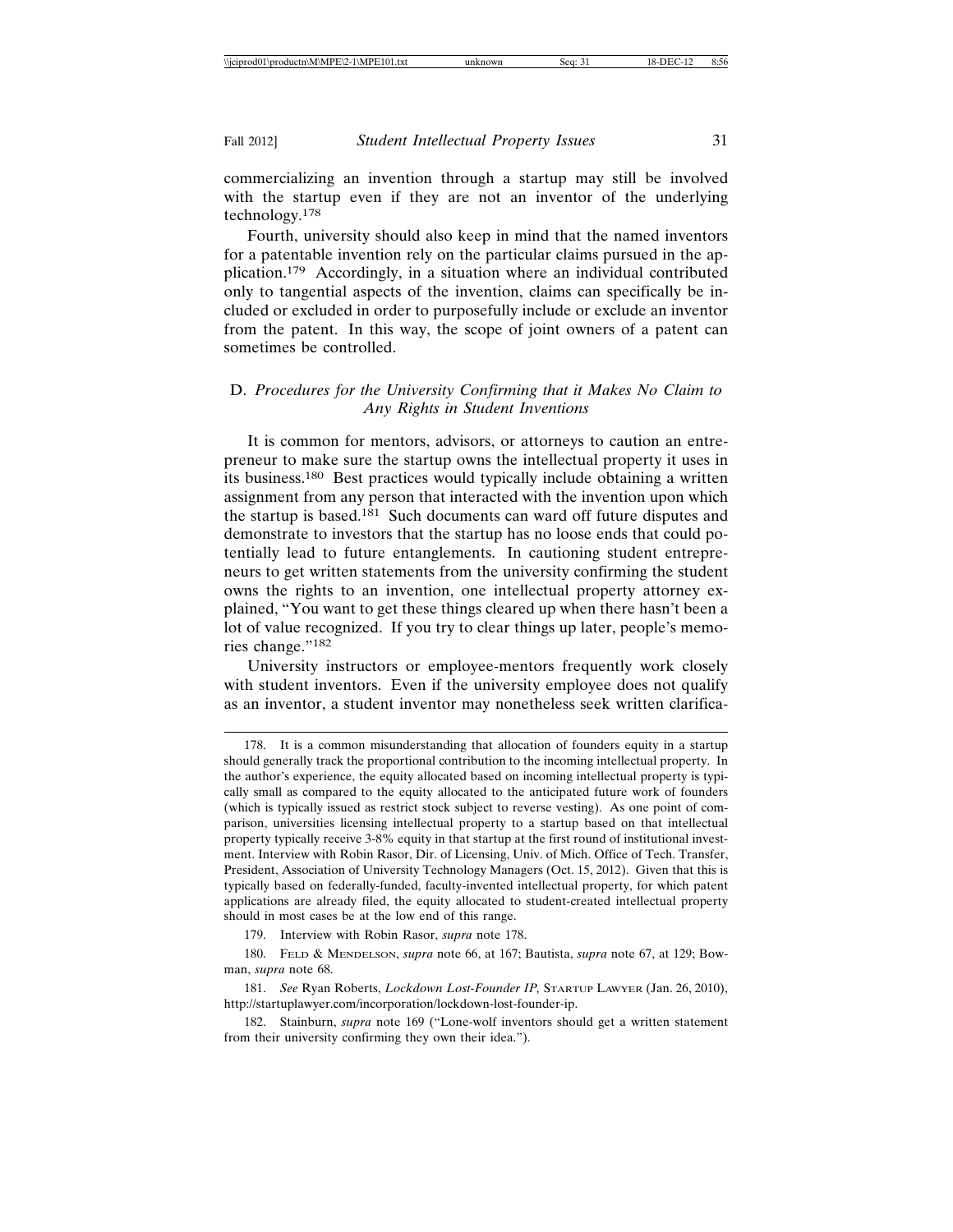tion from the university and/or its employee that the university will not later claim any rights in the invention.

Such a request can be challenging for universities to address unless they have an established process for assessing such requests. One question is whether, assuming a case in which only student inventors were involved, university policy provides for student ownership. At a school where university ownership is contingent upon the nature of university resources used, the school will need to investigate the nature of the invention and resources used. However, even at schools providing for student ownership of their inventions (regardless of the extent of university resources used) there is still a question as to whether a university employee contributed to the conception of the invention such that the employee could be a coinventor. If a university employee is a co-inventor, and the invention was made within the scope of the employee's work for the university, then the university is likely a joint owner. Accordingly, the university will need to become comfortable that its employee is not a co-inventor. In conducting this analysis, the university will likely want to do at least the following: (i) interview any university employee that contributed to the students' work at issue; (ii) understand the nature of the invention at issue; (iii) investigate whether any sponsored research funds were used to support the invention; and (iv) have patent counsel perform at least an initial inventorship determination to understand whether any university employee made an inventive contribution to the invention-in-question. Inventorship determinations can be complicated and often depend upon the claims included in the patent when it issues in the future.<sup>183</sup> Therefore, it might be impossible for the university to be certain it has no rights in the student's invention. Universities might be tempted to make the requested disclaimer of rights contingent upon no university employee constituting a named inventor on the resulting patent. This begs the question, however, because it is the potential of a university employee inventor that may discourage investors. Accordingly, such a contingency leaves open the very issue any potential investor wants to see closed.184

In this situation, a university might first consider whether a slight chance that a university holds a joint ownership interest in an invention should outweigh the benefits of providing clear title to a student start-up venture.<sup>185</sup>

<sup>183.</sup> For a discussion of inventorship, see *supra* Part III.A.2.

<sup>184.</sup> Lori S. Hoberman, *Due Diligence in Venture Capital Deals*, in VENTURE CAPITAL 2008: NUTS AND BOLTS, 477, 486-87 (PLI Corporate Law and Practice, Couse Handbook Ser. No. B-1660, 2008) ("The first goal in conducting intellectual property due diligence is to establish whether the company actually owns clear rights and title to its patents and to confirm that the company's rights to such patents are still valid.").

<sup>185.</sup> Pappano, *supra* note 41 (quoting Director of George Washington University Office of Entrepreneurship as saying "[s]uccessful alumni breed successful schools."); *see also supra* Part II.B.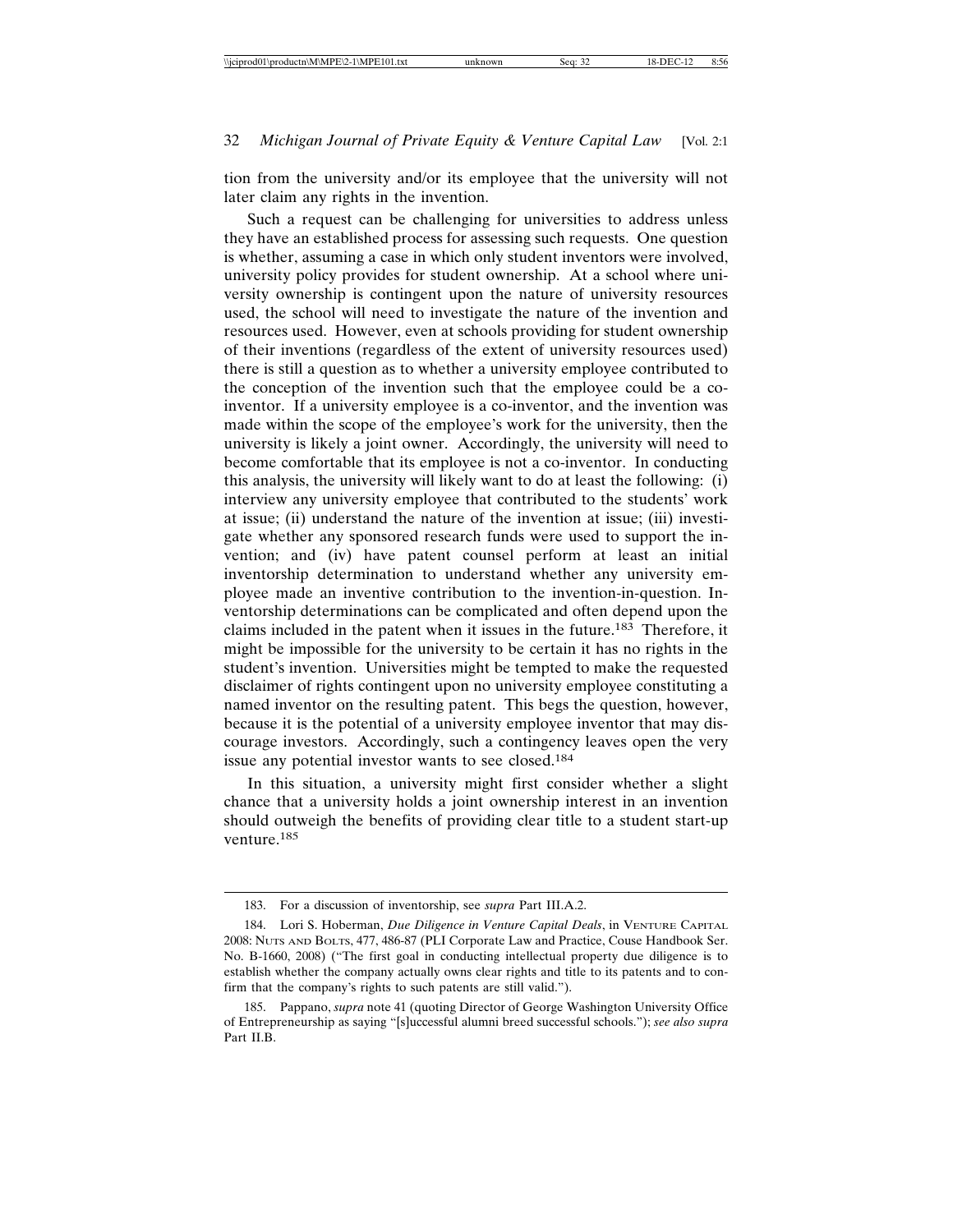A university might also consider a hybrid approach. It could disclaim any claims to ownership it has under any university policy (assuming its policies provide for student ownership in the circumstance at hand). Though, instead of irrevocably assigning to the student any potential rights the university may have (through a university employee being named as an inventor on a resulting patent), the university can grant a royalty-free exclusive license to the startup. The university could provide a relatively lenient mechanism for the license to revert to the university if at a later time the student has entirely given up on the venture (for example, if the student has decided to abandon patent prosecution). This nuanced approach would provide the necessary clear title to the student venture, while protecting the university from irrevocably giving up rights it can never reclaim.

Obviously, the above process can be resource-intensive, especially on a large campus with an entrepreneurial student body where such requests may be frequent. Universities will need to balance the time needed to make proper determinations with the risks of prematurely making an incorrect determination, as well as the corresponding benefit to a student entrepreneur of having clear title to core intellectual property.

#### V. MANAGING JOINT OWNERSHIP BETWEEN STUDENTS AND THE UNIVERSITY

At a university where students typically own rights in their inventions, the existence of a university employee co-inventor will often cause the university to jointly-own intellectual property with the students. For example, university faculty members will often mentor a team of students on an engineering design project. That faculty member may make an inventive contribution to the project. If the faculty member's work falls under the terms of his or her intellectual property assignment to the university,<sup>186</sup> then the university will own the faculty member's rights in any resulting patent. Absent any written contract assigning the students' rights, the university (as assignee of the faculty member's rights) and each student inventor will jointly own the intellectual property rights.

Joint ownership is not ideal for a technology which one owner is seeking to commercialize.187 There are at least three primary options for managing the commercialization of an invention jointly-owned by the university and one or more students.

<sup>186.</sup> If the faculty member's contribution did not fall under the terms of his or her assignment obligation to the university, then absent some other contract, the faculty member would own his or her rights in the invention individually. *Stanford*, 131 S. Ct. at 2195 ("Our precedents confirm the general rule that rights in an invention belong to the inventor."). In this case, each individual inventor would jointly own the rights.

<sup>187.</sup> Yang, *supra* note 130, at 225 ("Joint ownership almost always causes problems."); see *supra* Part III.A.2., for a discussion of the problems surrounding commercialization where there are joint owners.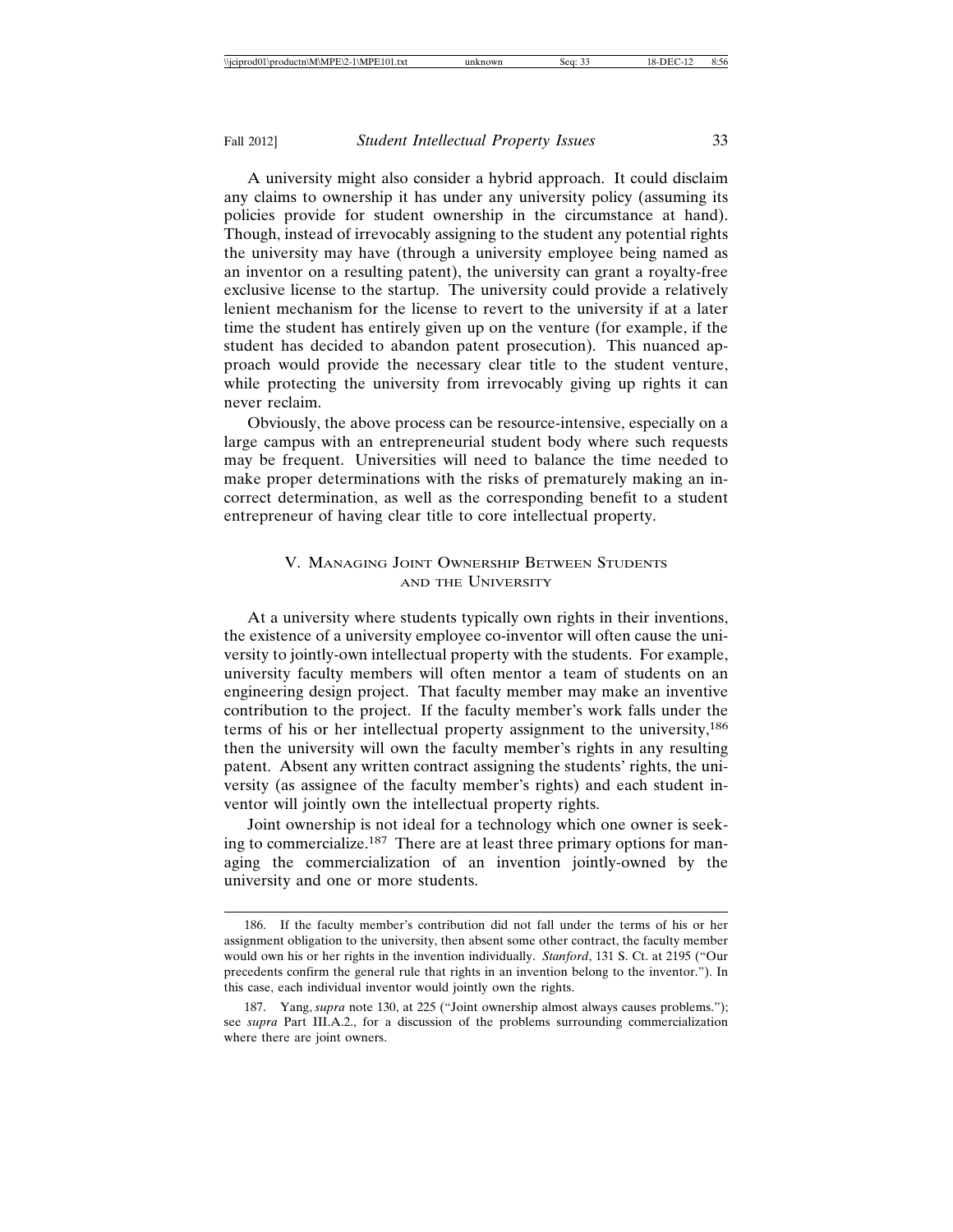First, the students may assign their rights to the university so that the university is the sole owner of the patent rights in the invention. It seems most fair that in this situation, as consideration for the assignment, the university would agree to treat the students as faculty/employees under the university policies concerning royalty-sharing with employee inventors.188 Universities could either apply to the students the same royaltysharing scheme used for employee inventors or universities may consider having a distinct scheme for non-employee students.<sup>189</sup> A typical royaltysharing scheme for employee inventors is:

After recovery of University Expenses, aggregate revenues resulting from royalties and sale of equity interests shall be shared as follows. The division of revenues are subject to change through appropriate University procedures.

Up to \$200,000: 50% to the Inventor(s) 17% to the Inventor's department 18% for the Inventor's school or college 15% to the central University administration

Over \$200,000 (and up to \$2,000,000): 30% to the Inventor(s) 20% to the Inventor's department 25% to the Inventor's school or college 25% to the central University administration

Over \$2,000,000: 30% to the Inventor(s) 35% to the Inventor's school or college  $35\%$  to the central University administration<sup>190</sup>

Students may find this attractive because they would receive the benefits of working with the university's Office of Technology Transfer, which typically would include the university paying for up-front patent prosecution

<sup>188.</sup> Bayh-Dole requires universities to share with inventors royalties resulting from the licensing of patent rights derived from federally funded research. 35 U.S.C.  $\S 202(c)(7)$ (2006). Most universities will do this for non-federally funded inventions as well. *See The University of Michigan Technology Transfer Policy*, *supra* note 152, at V.

<sup>189.</sup> A case could be made that students should have a greater share of royalties because the students are typically paying tuition whereas an employee inventor is typically receiving salary and benefits for its inventive work. *See* Stainburn, *supra* note 169, at ED26 (describing change of policy at Rensseleaer Polytechnic Institute to increase the royalty-sharing policies for students in studio courses); *see also supra* Part IV.B.

<sup>190.</sup> *The University of Michigan Technology Transfer Policy*, *supra* note 152, at V.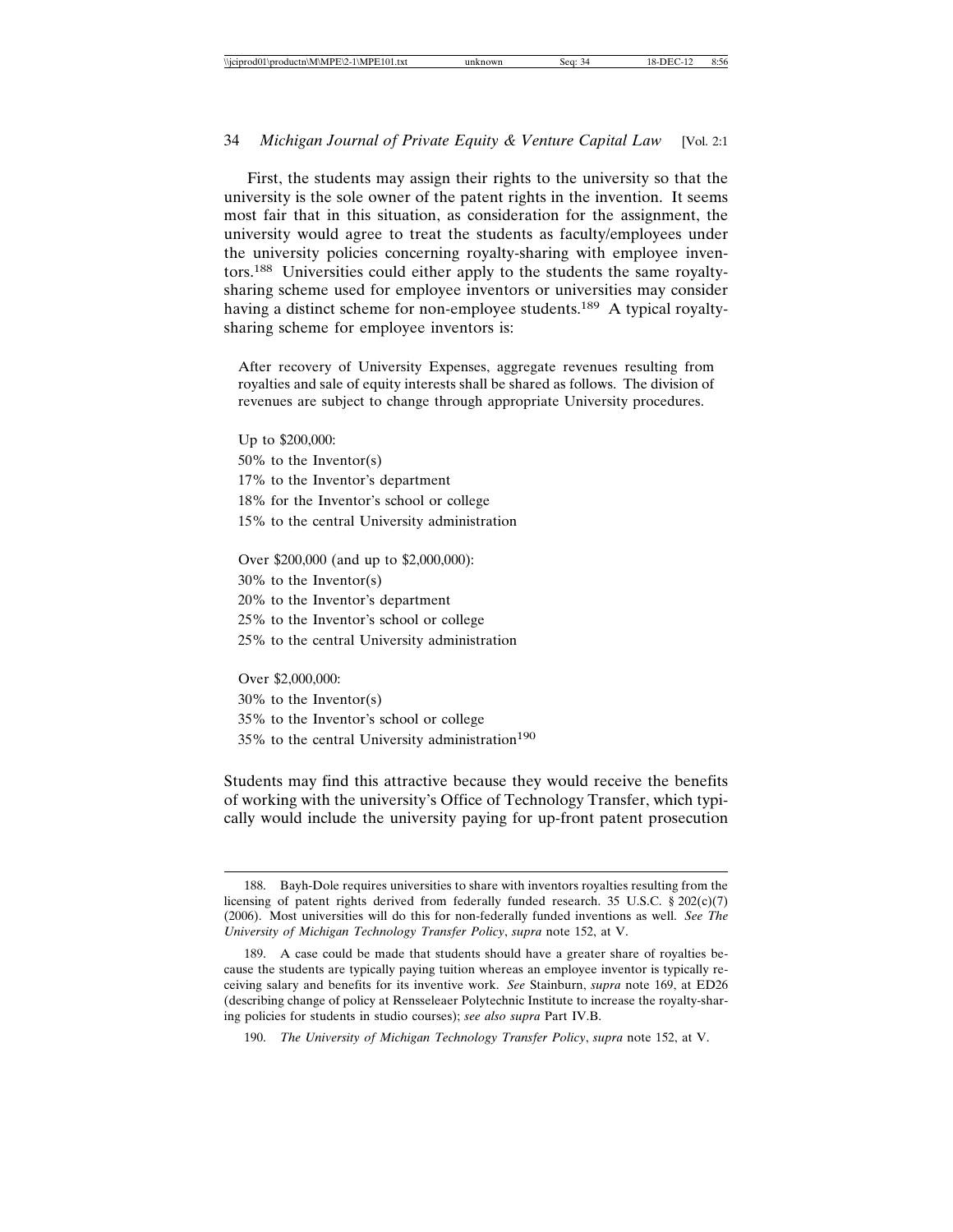costs,191 guidance on commercialization, business formation advice, and/or marketing of the invention to third parties.192

Indeed, some students may prefer university ownership of intellectual property in their invention. As explained in a recent New York Times article:

University help can be a boon for student inventors, too. A third to half of the money generated by a product is typically assigned to the student, with the rest split between the student's department and the university. That's a better deal than the zero percent collected by scientists working for corporations. And universities cover the legal fees involved in obtaining patents on inventions they own, which can easily total  $$15,000$  a patent.<sup>193</sup>

If a university decides to later abandon its efforts to commercialize the technology, the university will typically "reassign" the rights to the inventors.194 In this case, it is typical for universities to retain a share of any proceeds the employee-inventor receives from the reassigned intellectual property rights.195 The theory behind this provision is that while a university is deciding to no longer invest in the commercialization of the invention, the invention was still funded by taxpayers who should still share in any proceeds resulting from that invention. Arguably, this type of provision should not apply to students who are reassigned rights because the students' original assignment to the university did not take place pursuant to an existing obligation, but rather as a part of an arms-length transaction.

192. Pappano, *supra* note 41 (describing situation where Emory ownership of students' intellectual property provided benefits to students).

193. Stainburn, *supra* note 169.

194. *An Inventor's Guide to Technology Transfer at the Massachusetts Institute of Technology*, MASS. INST. OF TECH. 15 (May 2005), http://web.mit.edu/tlo/www/downloads/pdf/ inventors\_guide.pdf ("If the Technology Licensing Office decides not to pursue patent protection and/or chooses not to actively market the invention, MIT may, upon request by the inventor(s), reassign (transfer ownership) to the inventor(s). Reassignment of inventions funded from U.S. government sources requires government's prior approval. Among the key factors in MIT deciding to reassign are whether additional MIT resources or private resources could best improve marketability and whether all inventors agree with the reassignment plan. Upon reassignment, the inventor(s) are responsible for payment of prior patent costs and all further development, patenting and marketing expenses. MIT may also require you to share with MIT some of any revenue you derive from the commercialization of the invention. If additional MIT resources are used to further develop the invention, MIT may reassert ownership interest in the invention.").

195. *The University of Michigan Technology Transfer Policy*, *supra* note 152, at VI.3 ("Consideration to the University for assignment of ownership of University Intellectual Property shall consist of recovery of any out-of-pocket University expenses, plus 15% of royalties, equity, or other value received by the Inventor(s) through subsequent use, licensing, or further assignment of the Intellectual Property.").

<sup>191.</sup> *See, e.g.*, David Fagundes and Jonathan S. Masur, *Costly Intellectual Property,* 65 VAND. L. REV. 677, 689-90 (2012) ("Once PTO fees and other attorneys' costs are figured into the equation, an average patentee will spend approximately \$22,000 to successfully prosecute a patent application."); Kathleen A. Denis & Judith Hasko, Collaborating with Academic Institutions*,*Presentation at ALI-ABA Course of Study Emerging Issues in Biotechnology Law at Washington, D.C. (September 2007) (identifying reimbursement of patent expenses as a standard aspect of university patent licenses).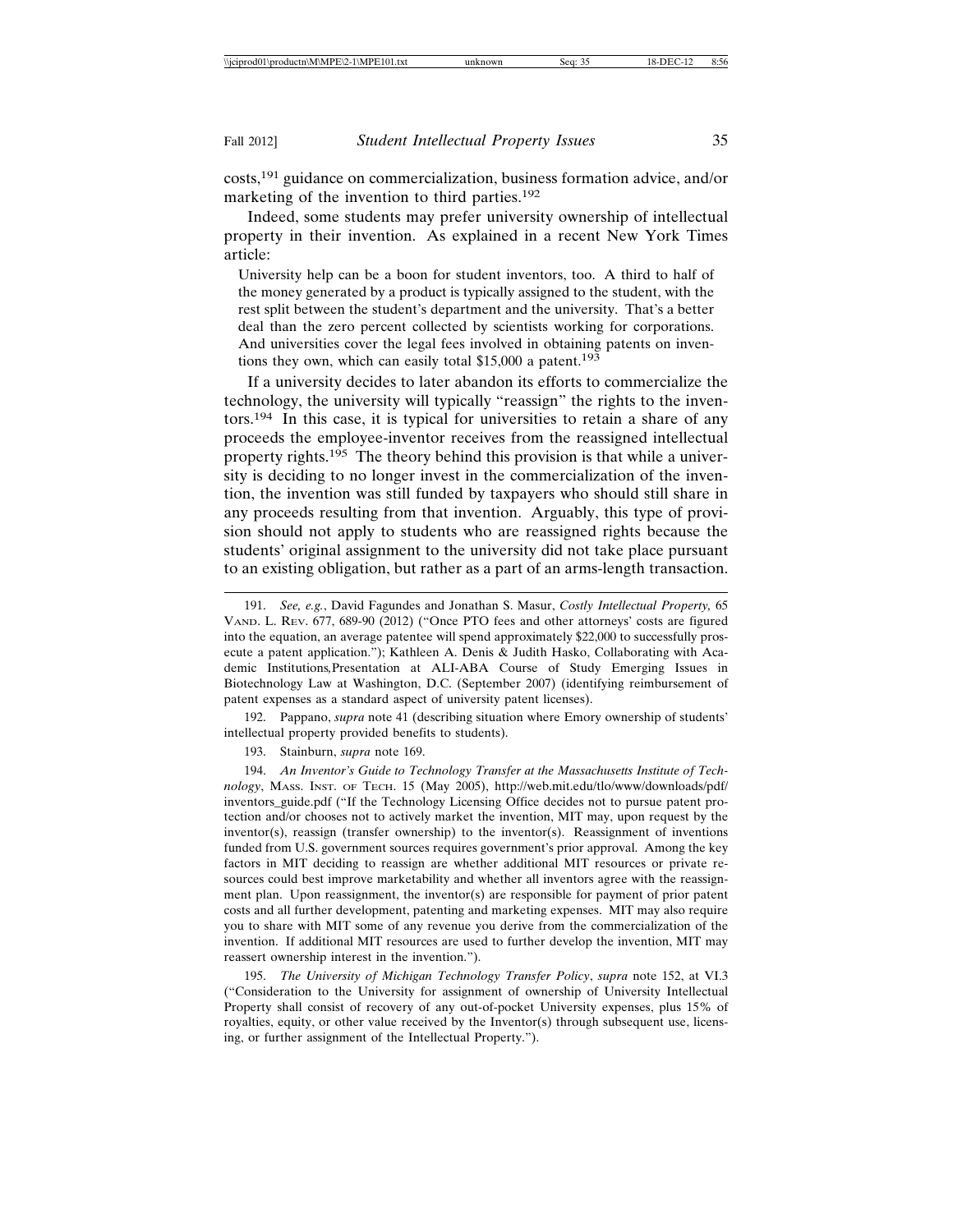Because the students' work was not taxpayer funded, but instead funded by the students themselves, the rationale for the taxpayer's still sharing in any proceeds received by the students seems less persuasive.

Second*,* another scenario is that the university may decide not to pursue commercializing the invention, and therefore may "reassign" to the employee inventor its rights to the invention.<sup>196</sup> In this case, the university employee would jointly own the intellectual property rights with the individual students. The inventors would be free to determine their own commercialization path, which may include forming a startup company to which they assign the intellectual property.

Third*,* if the students or university decline to have the students assign their rights to the university, and if the university retains the employee's rights, the students and university may continue on as joint owners. In this scenario, it is advisable for the university and students to enter into an agreement covering how the technology will be commercialized. As discussed above, the default rules of joint ownership are troublesome to technology commercialization, so joint owners are wise to alter those default rules via contract. Such a commercialization agreement should address at least the following issues:

(i) How the joint owners will apportion patent expenses;

(ii) How the parties make decisions concerning patent prosecution;

(iii) What happens if one party no longer desires to pursue commercializing the technology;

(iv) What happens if one party does not wish to pay for a certain aspect of patent protection (e.g., foreign patent applications);

(v) Which party will lead in marketing the technology to licensees or in forming a startup;

(vi) Which party will control the decision over how to commercialize the technology;

(vii) What terms must be included in any agreement with a third party concerning the intellectual property;

(viii) How any revenues resulting from the jointly-held intellectual property will be shared;

(ix) How the parties will interact if they need to enforce the intellectual property against another party; and

(x) How the parties will apportion risk/liability in the event of a claim against one or both owners.

#### VI. MANAGING STUDENT INTERACTIONS WITH THIRD PARTIES CONCERNING INTELLECTUAL PROPERTY RIGHTS

This Section analyzes how universities can appropriately manage student interactions with third parties concerning intellectual property rights. Section VI.A. provides a background of capstone engineering design courses. Section VI.B. identifies problems that can arise with interactions between students and third parties in capstone design classes. Section

<sup>196.</sup> *An Inventor's Guide to Technology Transfer at the Massachusetts Institute of Technology*, *supra* note 194.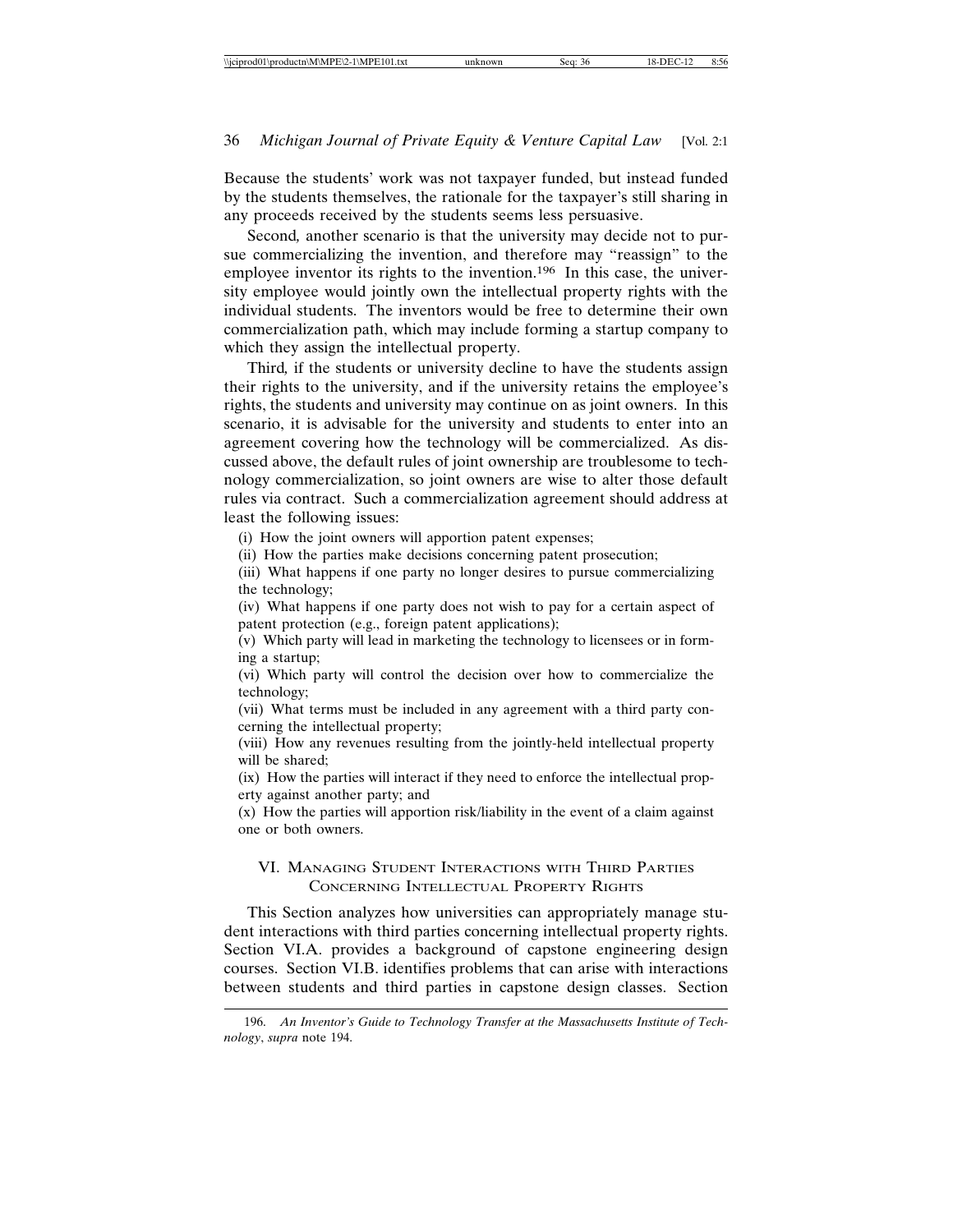VI.C. lays out procedures for universities to avoid problems with studentsponsor interactions.

#### A. *Background of Capstone Engineering Design Courses*

After World War II, the United States increased its focus on engineering education.197 New engineering courses and curricula tended to be highly theoretical, replacing more practical courses aimed at manufacturing and design.198 As concerns rose about the inability of new engineering graduates to meet the basic design needs of industry, engineering schools in the early 1990's begin to develop "capstone" engineering design classes.199 For example, an early "capstone" engineering course was titled "Integrated Product and Process Design"200 involving engineering students in the departments of Manufacturing Engineering an Mechanical Engineering at Brigham Young University. That class was designed to "provide[ ] a realistic engineering experience as a capstone of undergraduate engineering education."<sup>201</sup> The students worked on teams that were each assigned to an industrial sponsor.202

In the coming years, capstone engineering design classes would become increasingly common in engineering schools.203 In a 2005 study, out of 444 respondents at 232 institutions, 98% reported offering a capstone engineering design course in their program.204 Indeed, the Accreditation Board of Engineering and Technology now essentially requires capstone design courses:

Student must be prepared for engineering practice through the curriculum culminating in a major design experience based on the knowledge and skills acquired in earlier course work and incorporating engineering standards and realistic constraints that include most of the following considerations: eco-

201. *Id.*

204. *Id*.

<sup>197.</sup> Dutson et al., *supra* note 170, at 17.

<sup>198.</sup> *Id.*

<sup>199.</sup> Robert H. Todd et al, *Designing a Senior Capstone Course to Satisfy Industrial Customers*, 82 J. ENGINEERING EDUC. 92, 92-93 tbl.1 (1993) (identifying "'Industrial Perceptions of Weaknesses in Engineering Graduates' [as including:] Technical arrogance, No understanding of manufacturing processes, A desire for complicated and 'high-tech' solutions, Lack of design capability or creativity, Lack of appreciation for considering alternatives, No knowledge of value engineering, Lack of appreciation for variation, All wanting to be analysts, Poor perception of the overall project engineering process, Narrow view of engineering and related disciplines, Not wanting to get their hands dirty, Considering manufacturing work as boring, No understanding of the quality process, Weak communication skills, Little skill or experience working in teams, Being taught to work as individuals.").

<sup>200.</sup> *Id.* at 94.

<sup>202.</sup> *Id.* In the 1992-1993 version of the course, industry sponsors included Geneva Steel, Thiokol, Boeing, Pacific Gas & Electric, Harris Computer, Valtek, Ford, GM, Utah Medical, Ballard Medical, Ohmeda Salt Lake City, IBM, Burr-Oak Tool Co., K-Tec, and Hill Air Force Base.). *Id.* at 94 tbl 3.

<sup>203.</sup> Howe, *supra* note 88, at 2.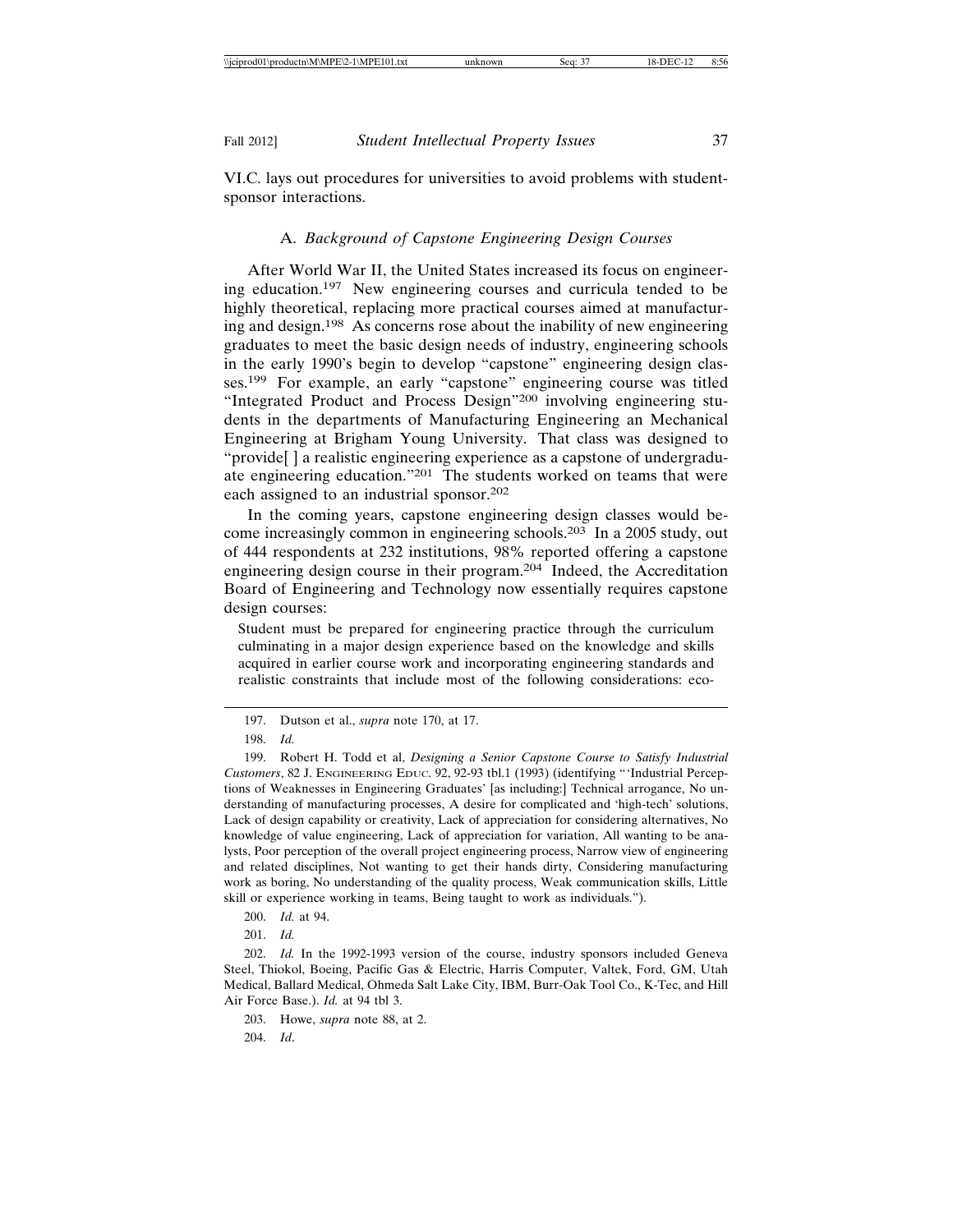nomic environmental; sustainability; manufacturability; ethical; health and safety; social; and political.<sup>205</sup>

While capstone classes come in all shapes and sizes, they tend to share a few common attributes.

First, the involvement in industry in capstone classes is prevalent. One engineering professor explained, "industrial projects capture greater student commitment than invented projects."206 A 2005 survey showed that industry sponsored projects were increasing in popularity as compared to a similar 1994 survey.<sup>207</sup> Industrial support for capstone projects involves different forms of support. Industry commonly makes a financial contribution to a design project. This contribution varies drastically but is typically in much smaller amounts than a typical industry-sponsored research project for faculty-led research. The Howe survey showed that many projects receive less than \$500 and only 12% of respondents indicated having at least on project in their course that received greater than \$5,000.208

It is also common for industry personnel to work closely with the student design team. "The involvement of a liaison engineer" from the industry sponsor has been cited as one of the most important factors in determining the success of industry-sponsored projects.209

Industry sponsors often seek to obtain title to the intellectual property created by students during the design project. The number of sponsors requiring at least some transfer of intellectual property rights from the students to the sponsor increased from 40% to 64% between 1994 and 2005.210 Capstone courses frequently provide some education on intellectual property issues.<sup>211</sup> Though, at least some capstone courses focus this discussion on intellectual property issues faced by industry in developing a product and are not aimed at educating students on the rights in their classroom inventions.212

208. *Id.* at 15-19.

209. Dutson et al., *supra* note 170, at 22.

210. Howe, *supra* note 88, at 22-23 fig.24.

211. *See* Howe, *supra* note 88, at 8 tbl.3 (finding that 45% of respondents covered IP/ Patents in class whereas question was not asked in 1994 survey).

212. *See* Matthew Franchetti, Mohamed Samir Hefzy, Mehdi Pourazady & Christine Smallman, *Framework for Implementing Engineering Senior Design Capstone Courses and Design Clinics*, 13 J. STEM EDUC., no. 3, 2012, at 30, 40 ("Considering that the end result of the project is a technological project, students have a tremendous opportunity to learn about technology transfer and intellectual property. The Design Clinic integrates this into the course by dedicating one lecture period to the related issues. A Patent Lawyer from the university's Technology Transfer Department provides a presentation and holds a question/ answer session that covers patents, trademarks, commercialization, and entrepreneurship. The Patent Lawyer also discusses the university's role in technology transfer, the evaluation of potential ideas using a standardized process, financial support inside and outside of the

<sup>205.</sup> Denny Davis et al., *How Universal are Capstone Design Course Outcomes?*, 2423 PROC. 2003 AM. SOC'Y FOR ENGINEERING EDUC. ANN. CONF. & EXPOSITION 2 (2003) (citation omitted).

<sup>206.</sup> Dutson et al., *supra* note 170, at 22.

<sup>207.</sup> *Id.* at 8-9.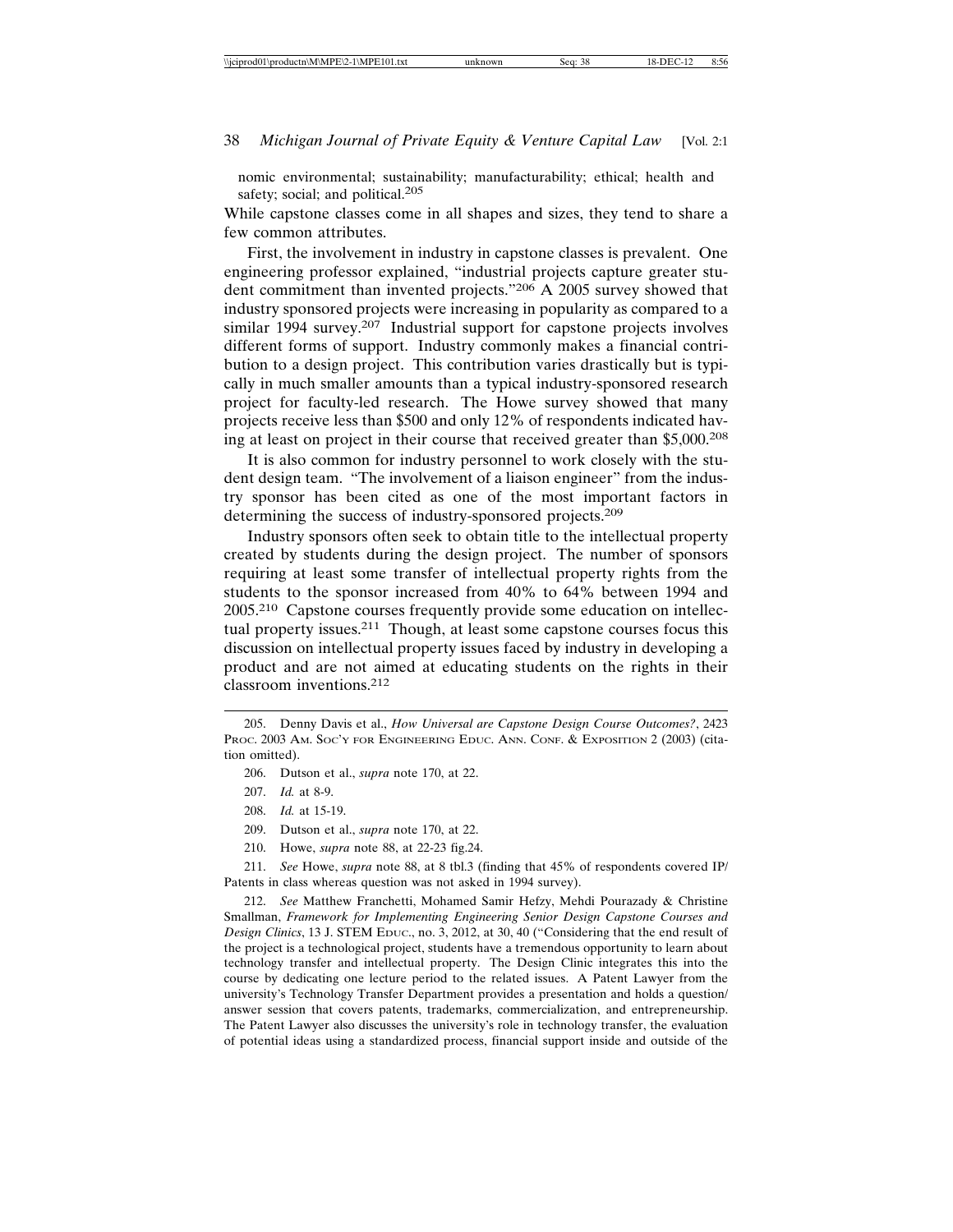Another common aspect of capstone classes is that students typically work on teams.<sup>213</sup> In both the 1994 and 2005 studies, the vast majority of capstone courses organized students into teams.214 Reasons for this teambased approach include: (i) teamwork is "one of the most sought after qualities" in an engineering graduate; (ii) modern engineering is almost always performed through teams; and (iii) the ability to handle larger projects.215 While teams sizes vary, the most common teams sizes are four to six students.216

Another common aspect of capstone design courses is that they require significantly more work for instructors than do traditional lecture-based courses. Studies have noted the intensive amount of work required for such courses. As one professor explained, "Some faculty avoid making their contribution because the exhausting labor is offset with correspondingly little credit, and it bears no connection to their scholarly activities."217 Other commentators have noted, the "commitment to support a really effective, professional process-design course. . .. Requires at least twice as much time to teach as an ordinary lecture course."218 In particular, the effort required for an instructor to find new and exciting projects for each class is particularly intensive.219

#### B. *Problems Arising with Student-Sponsor Interactions*

A sponsor bringing a project into a class will often desire to own the intellectual property resulting from the project and/or to maintain the confidentiality of any proprietary information disclosed to students or other university personnel. From the sponsor's perspective, the sponsor is often funding the project and sharing certain sensitive information with the students. While the sponsor is eager to contribute to a student's education through providing this "real-world" project and mentoring from experienced industry personnel, a sponsor does not want its information or intellectual property it funded to fall into the hands of a competitor. Also, a sponsor may be wary of having to negotiate with students after the conclusion of a class in order to obtain rights to the intellectual property arising from the sponsored class project.

- 214. Howe, *supra* note 88, at 4, 9-10.
- 215. Dutson et al., *supra* note 170, at 22.
- 216. *See id.* at 23; Howe, *supra* note 84, at 9-10.

217. Dutson et.al, *supra* note 170, at 20 (citing Vincent W. Uhl, *Development and Critique of the Contemporary Senior Design Course*, 16 CHEMICAL ENGINEERING EDUC., no.1, 1982, at 30, 30-33, 48).

218. *Id.* at 21 (citing Vincent W. Uhl, *Development and Critique of the Contemporary Senior Design Course*, 16 CHEMICAL ENGINEERING EDUC., no. 1, 1982, at 30, 30-33, 48).

219. *Id.*

university, and legal aspects associated with working with an outside client on a new design.").

<sup>213.</sup> *See* Howe, *supra* note 88, at 9-10.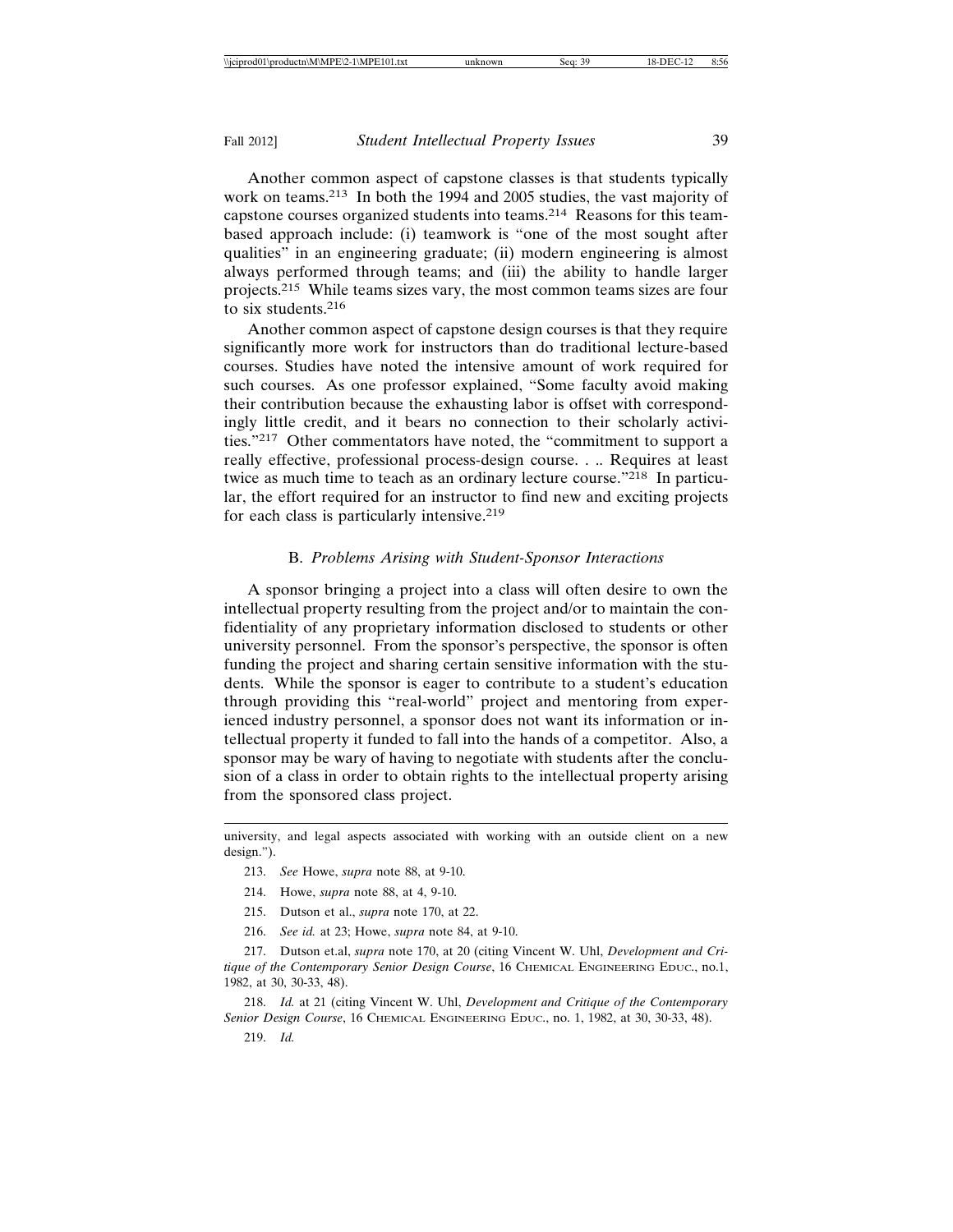In the new entrepreneurial environment on college campuses, these arrangements may present several problems if not properly managed:

(i) Students could misunderstand the terms of the deal they sign;

(ii) Students may feel they have no bargaining power to negotiate or question the deal;

(iii) Students may feel uneasy raising issues with a sponsor or instructor who will grade them;

(iv) Students may sign the deal but have later concerns;

(v) Students may sign the deal but unnecessarily give away more rights than needed, thus foreclosing their ability to work with their class inventions in the future;

(vi) Students could aggressively negotiate with the sponsor, thus stalling the ability to begin the project;

(vii) Students feel the need to pay for an attorney to review the agreement proposed by the sponsor;

(viii) A student has a relative who is an attorney and who reviews the agreement and is surprised at the unfair terms being presented to the student;

(ix) Uncomfortable interactions with the students could dissuade an industry sponsor from future university engagement;

(x) A sponsor may misunderstand the level of effort or quality of care it will receive from the student team; or

(xi) A sponsor may mistakenly assume the university will own the rights in inventions created by students during the project.

#### C. *General Practices to Avoid Student-Sponsor Difficulties*

At universities where students own the intellectual property in their inventions, any agreement with a sponsor of a student design project concerning intellectual property will typically take the form of a contract between the sponsor and each student taking part in the project. Universities may not always be involved in reviewing these documents. Given a student's lack of expertise, bargaining power, and access to legal resources, some universities will elect a more proactive approach in managing the contractual terms industry sponsors impose on students. These universities should consider the following general practices.

1. Consider a General Prohibition on All, or Certain Types of, Agreements Between Sponsors and Students

As an initial matter, it is worth considering whether universities should generally prohibit outside sponsors of class design projects from requiring intellectual property assignments or confidentiality from the student teams. The reasons for such a prohibition include:

(i) Students might not be equipped to ascertain the legal importance of the deals they are signing;

(ii) Even if students understand the legal aspects of the deal, they do not have bargaining power to negotiate with the industry sponsor;

(iii) An argument can be made that sophisticated corporations are not disclosing truly sensitive information to students they barely know. It is well understood that nondisclosure agreements are relatively weak mechanisms to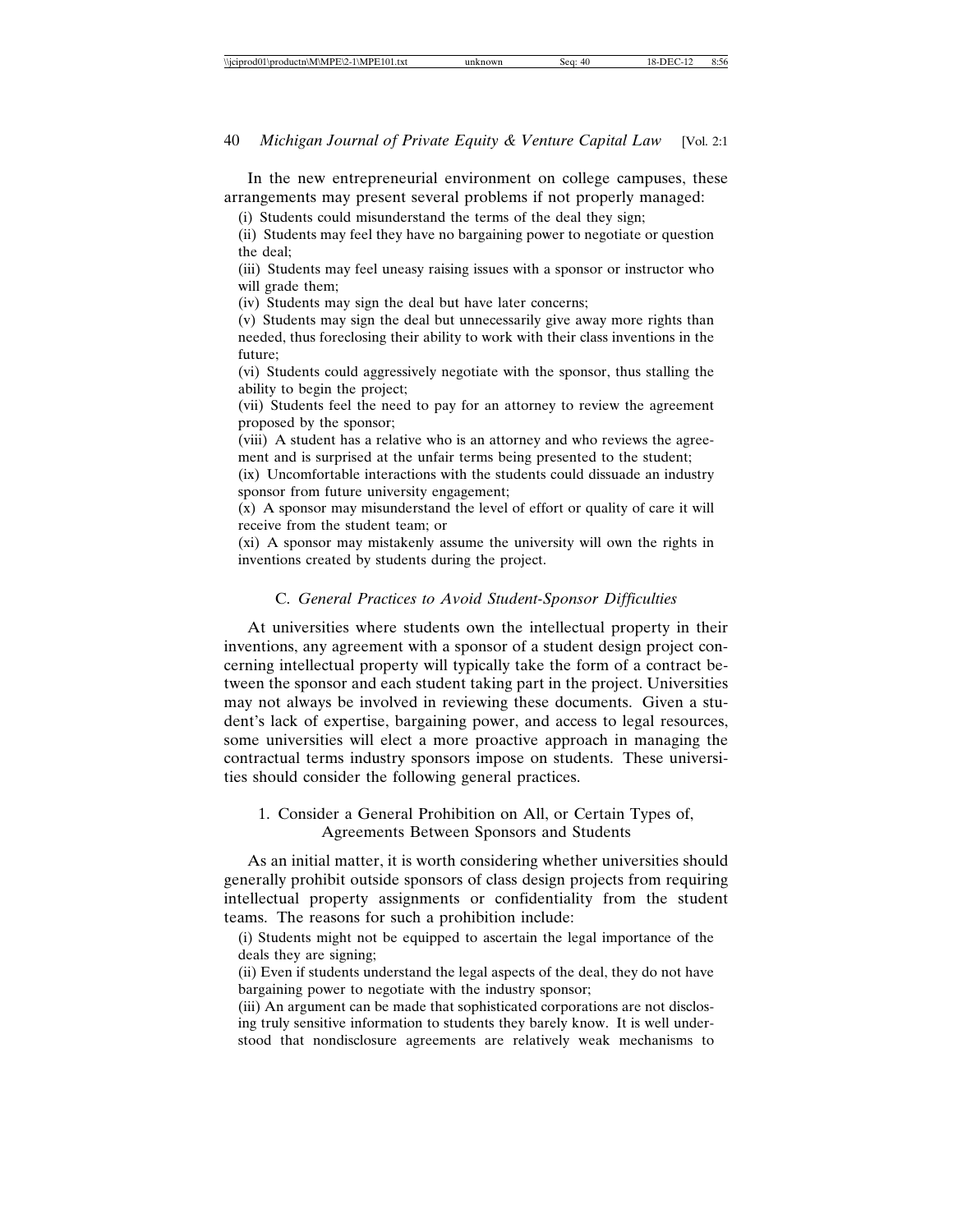protect sensitive information.<sup>220</sup> They can be troublesome to enforce because breaches are costly and difficult to prove. Moreover, suing a collection of undergraduate students would risk unfavorable publicity. Accordingly, it seems unlikely that corporations are routinely divulging sensitive proprietary information to students in the university classroom setting.

(iv) Sponsors of class design projects are typically making a relatively limited financial contribution to the project. As the Howe study shows, contributions to a project are typically less than  $$5,000<sup>.221</sup>$  In most university settings, this type of contribution is not commensurate with full intellectual property ownership of resulting work.

Rather, what seems most in line with the contributions of the sponsoring company is to provide the company the freedom to use any resulting intellectual property (i.e., freedom to operate). Accordingly, a full royalty-free, non-exclusive license to the sponsor would seem more than adequate to fairly compensate the company for its sponsorship of the project. If a company desires exclusive rights in the intellectual property it can negotiate with the students for an assignment or exclusive license.

A university-wide policy concerning sponsor-student intellectual property agreements is the most realistic way to impose any limitations on the terms sought by industry. Individual faculty members are not incentivized to impose these standards on outside companies because as the start of a new design course approaches, instructors are typically scurrying to find sponsors for the class projects.<sup>222</sup> Instructors' first motivation may be to assemble a full lineup of attractive class projects from which their students may choose. Individually negotiating with each potential sponsor over the scope of intellectual property and confidentiality terms will simply not be a high priority. On the other hand, if a school has an institution-wide policy governing the permitted terms in sponsor-student agreements in design courses, the burden is lifted from each individual instructor. Instructors can simply direct a potential sponsor to a published policy and (ideally) to certain form contracts.

<sup>220.</sup> HUGH B. WELLONS & EILEEN SMITH EWING, BIOTECHNOLOGY AND THE LAW, 62 (Robert Copple el al. eds., 2007) ("At bottom, the company should remember that NDAs are a weak form of defense."); *see also* W. Scott Blackmer, *NDAs: Worth the Effort?*, INFO. L. GROUP (Nov. 16, 2009), http://www.infolawgroup.com/2009/11/articles/information-security/ ndas-worth-the-effort ("('NDAs') are widely used but often poorly reasoned or inadequately implemented.").

<sup>221.</sup> Howe, *supra* note 88, at 15-19.

<sup>222.</sup> *See* Dutson et al., *supra* note 170, at 21 (citing Vincent W. Uhl, *Development and Critique of the Contemporary Senior Design Course*, 16 CHEMICAL ENGINEERING EDUC., no. 1, 1982, at 30-33, 48).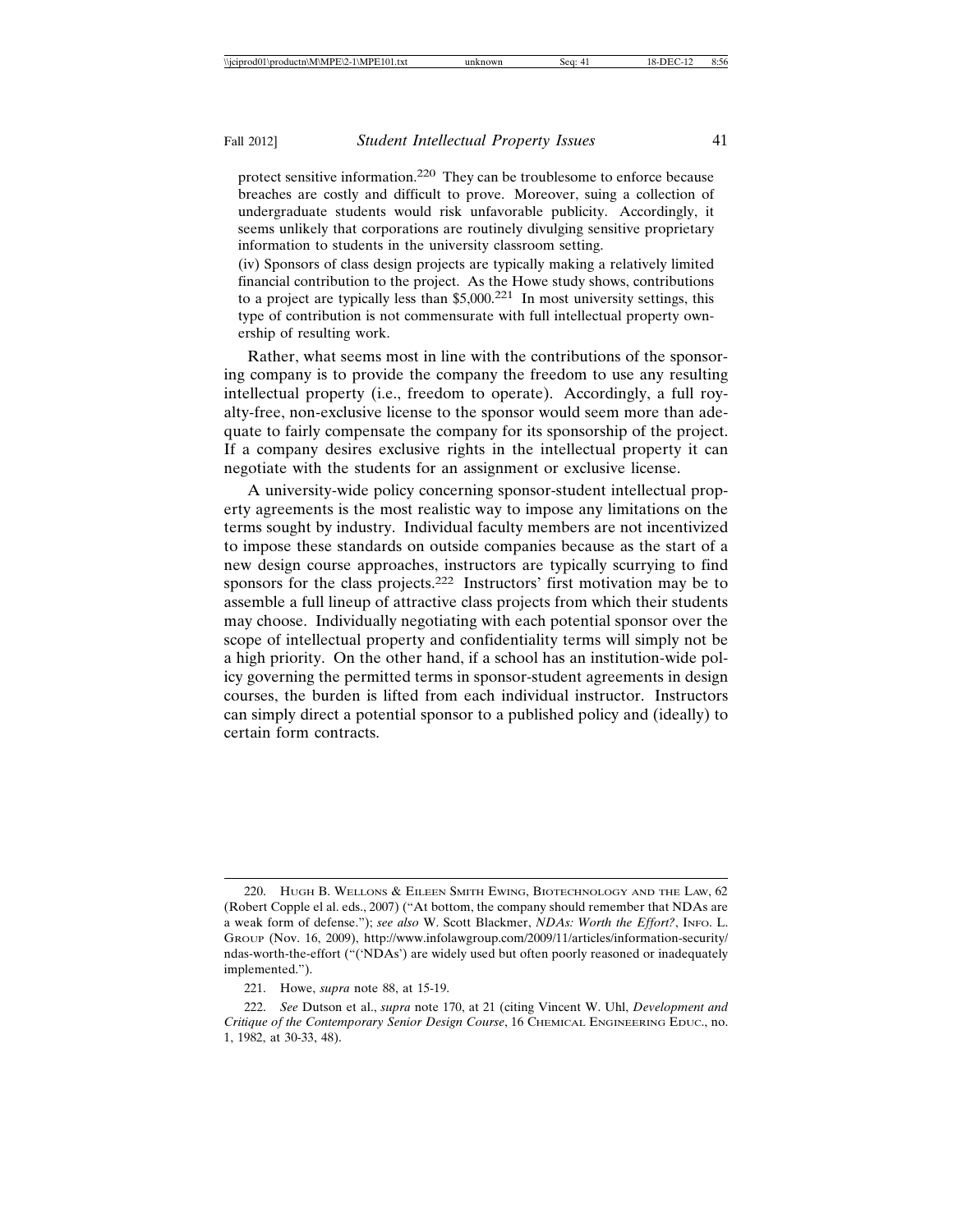#### 2. Best Practices for Handling Student-Sponsor<sup>223</sup> Intellectual Property Agreements

Short of an institution-wide prohibition on student intellectual property assignments and/or confidentiality agreements with class project sponsors, the following best practices should be considered.

#### a. *Students Should Have Option to Work on Projects Without Any Intellectual Property or Confidentiality Obligations*

It is typically helpful to provide students the clear option of working on interesting projects for which the sponsors do not impose any intellectual property or confidentiality obligations. This specifically requires that (i) prior to selecting a project, it is clear to students which proposed projects come with intellectual property or confidentiality obligations, and (ii) a material number of projects are available which do not impose such obligations. For students interested in having the option to seek to commercialize their classroom inventions after the conclusion of the class, this transparency allows them to select a project permitting this freedom.

#### b. *Students Should Sign Agreements Prior to Work Beginning*

Once students select a project for which the sponsor requires intellectual property or confidentiality obligations from students, it is helpful to present the required agreements to students and have the student sign them prior to the students beginning to work on the project. This will allow the students to understand the specific obligations prior to investing time on a project. If there are terms to which the parties cannot agree, there is still time for the student to switch to another project. Also, all parties would seem to be much more flexible at this stage because there is no tangible invention at the center of the discussion (to which the inventors, in particular, may feel particularly attached).

#### c. *Universities Should Consider Undertaking a First Review of Sponsor-Student Agreements*

A university should consider how it might control the contractual terms presented to students by third parties. One possibility would be to require outside sponsors of student projects to use form agreements pro-

<sup>223.</sup> Universities sometimes function as the sponsors of student design projects. For example, a faculty member may bring an existing project into class for a student team to address. Whether or not universities will ask students to assign their rights to the university (if the university does not already claim rights under its policy) is beyond the scope of this article. If assignments of intellectual property from students to the university are used for student design projects based on faculty-provided projects, universities should consider treating the students as employee inventors under applicable university policies governing royalty sharing with inventors. Universities should also consider whether, instead of an outright assignment, the university merely needs a nonexclusive, royalty-free licensee permitting it to use for research purposes any intellectual property arising from the project. *See supra* Part IV.B.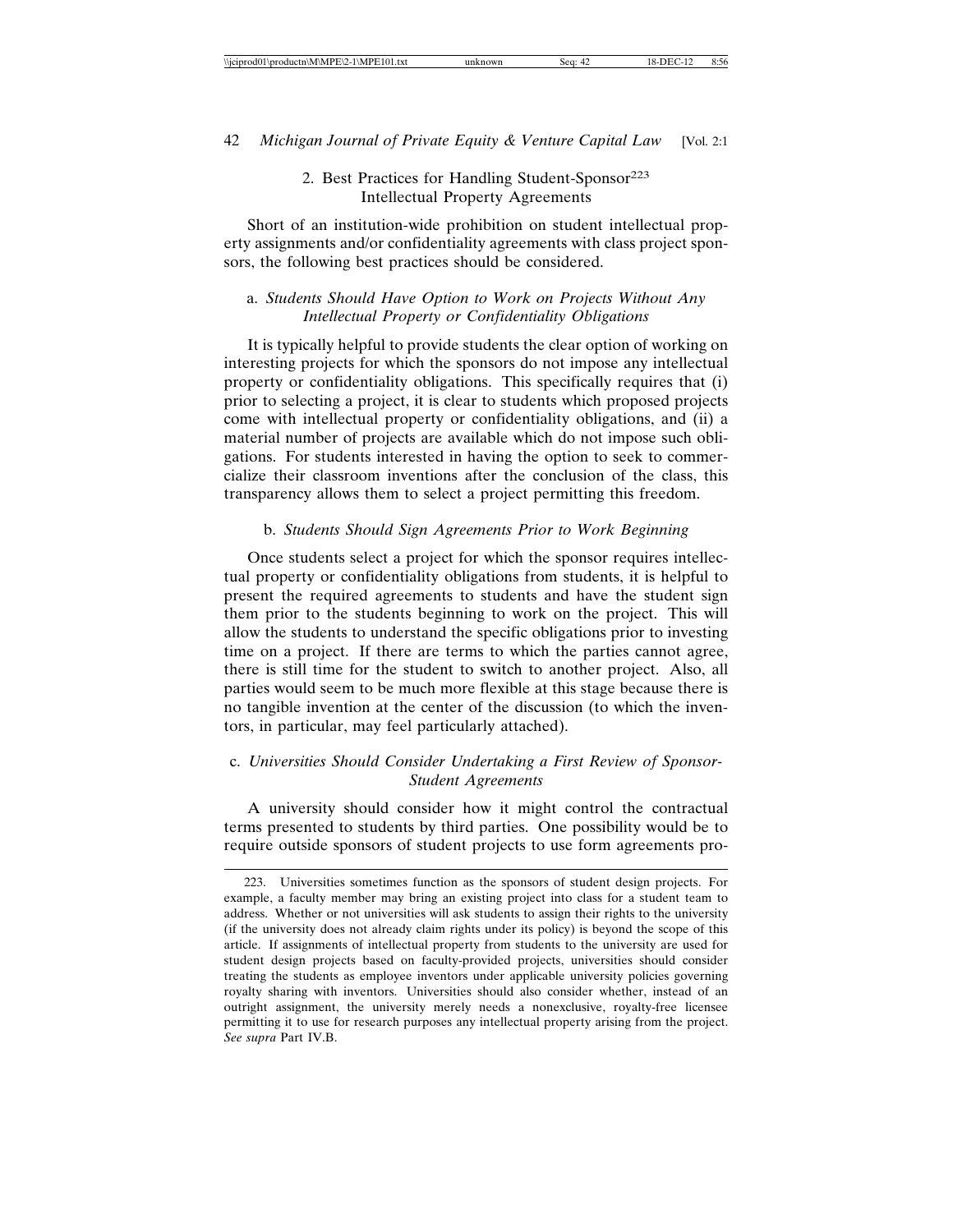vided by the university. This system would impose the least burden on the university, although some sponsors might balk at having to deviate from their corporate forms.

Another method for ensuring sponsors of student projects do not impose unreasonable terms on students would be to pre-screen the contracts. This might work as follows. When an instructor approaches a sponsor about participating in a class, she informs the sponsor that any contracts for student signature must be approved by the university in advance. This instructor could then submit these contracts to university counsel for approval. This approach has a number of benefits: first*,* because the university counsel is not interacting with students, there is less of a chance that students could be confused about the role of university counsel in reviewing the documents. Second, university counsel will quickly learn of the small set of hot button issues to watch for in student agreements. A few such issues are discussed below. Third, this approach also might be more efficient for the sponsor because they are dealing with experience university counsel rather than multiple students.

On the flip side, such a review is not without burden. A large engineering school may have many engineering design classes each semester and the number of sponsored student projects could exceed 100 each semester.224 Assuming full compliance by faculty, this could result in a large number of agreements for university counsel to review.225 Also, because university counsel can only review on behalf of the university (with an eye toward preventing unfair arrangements being presented to its students), this review does not entirely substitute for students having their own counsel review. It is likely not realistic, though, for students to have their own counsel to review these agreements. So, the university's review, as a party interested in managing intellectual property in student inventions (as discussed in Section II.C) is better than no review at all.

#### d. *Universities Should Provide Sponsors an Overview of Their Policies and Practices Concerning Student Design Projects*

Beyond performing an initial review of any sponsor-imposed contract to be presented to students, universities should consider making other disclosures to sponsors. While some sponsors may have significant experience working with students, others may not and may have unreasonable expectations. Such disclosures may include: (i) information about the time

<sup>224.</sup> *See, e.g.*, *CoE Capstone Design Courses*, UNIV. OF MICH. (Sept. 1, 2010), http:// www.engin.umich.edu/minors/multidisciplinarydesign/academics/Design-Courses-and-Faculty.pdf.

<sup>225.</sup> In a prior role, the author conducted this review. As more instructors learned of the issues presented by student-sponsor agreements, the number of agreements for review at the beginning of each semester increased. On the other hand, the number of student-sponsor disputes at the end of the semester essentially vanished. The time saved in avoiding timeconsuming disputes more than made up for the time spent reviewing agreements and educating faculty and students.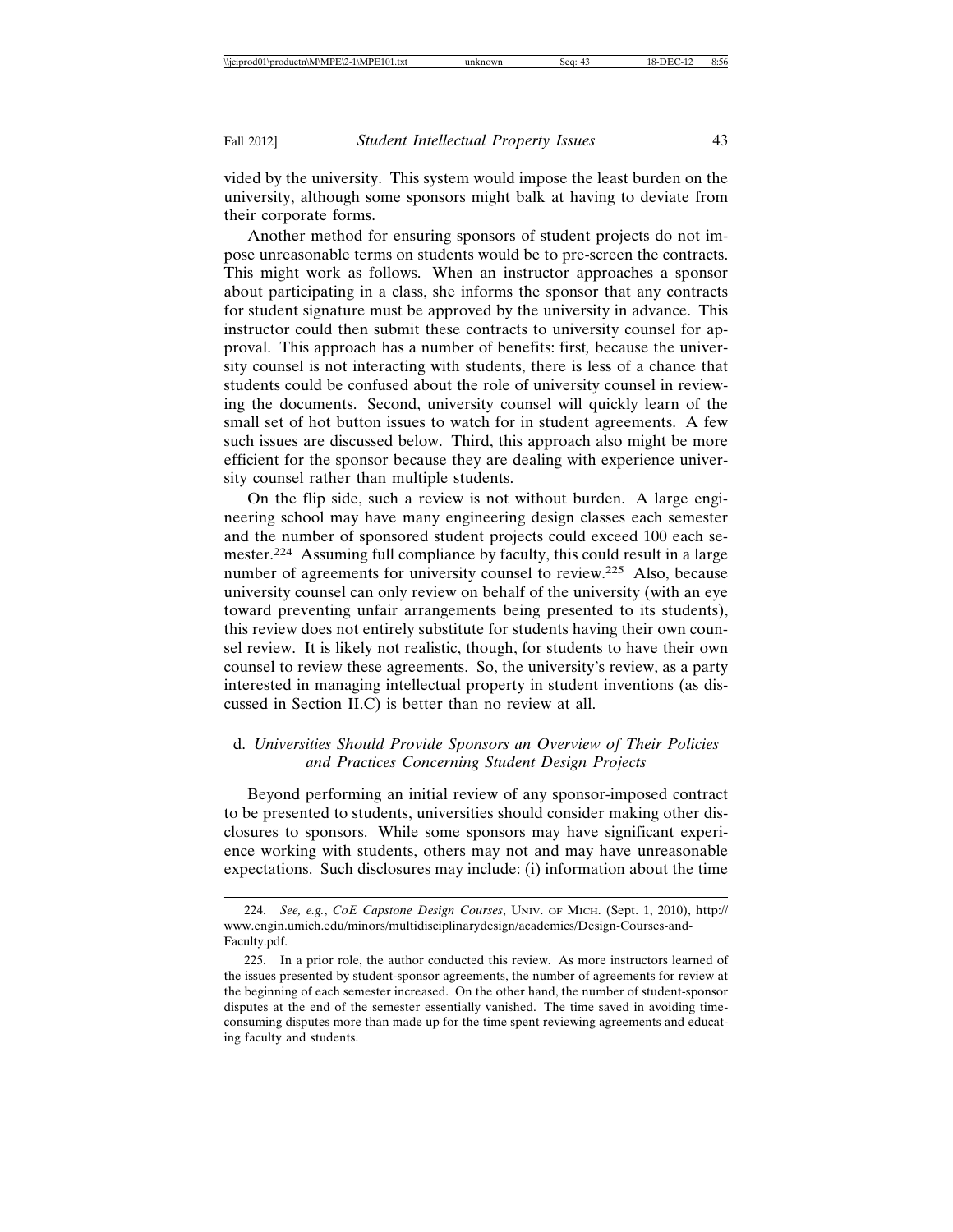commitment of the students; (ii) information about disclosures<sup>226</sup> the students will necessarily or likely make as part of the course; and (iii) the university policies concerning ownership of inventions made by students and employees involved in the course. Georgia Tech, for example, provides a website with a comprehensive set of resources for student innovators.227 Included on the website is a document titled "Student Design Course Guiding Principles" containing information for industry sponsors of student design projects.228

#### 3. Problematic Terms in Sponsor-Student Agreements

Universities should consider paying close attention to the following terms in sponsor-student agreements.

#### a. *Representations and Warranties of Title or Noninfringement*

It does not seem reasonable for sponsors to request representations and warranties from students. Students are simply not equipped to monitor their research and development activity such that they can stand behind the technology they develop in class. Moreover, a representation and warranty in this situation would be essentially meaningless to an industry sponsor. A breach of a representation or warranty by a student would provide the sponsor with essentially no relief. The student would likely have few assets and could not provide any monetary relief that could come close to making the sponsor whole for any harm it suffers. Also, enforcing a representation or warranty against a student is not likely to garner favorable publicity for any industry sponsor.

#### b. *Indemnification, Defense, and Hold Harmless Provisions*

For the same reasons as with respect to representations and warranties, it does not seem reasonable to ask a student to indemnify or defend an industry sponsor, nor would the sponsor experience any meaningful relief from triggering such a provision. Often sponsors are primarily concerned about students making claims against the sponsor. A hold harmless provision would likely address this concern. Such a provision bars a student from themselves making a claim against the sponsor. It does not, though, require the student to step in and defend or indemnify the sponsor with respect to a third party claim.

<sup>226.</sup> It is beyond the subject of this article, but public disclosures of an invention prior to filing a patent application can negatively impact one's patent rights. Such a disclosure likely starts a one-year grace period for filing a U.S. patent application, but it likely negates any European patent on the disclosed invention. *See* 35 U.S.C. § 102 (2006); European Patent Convention art. 54(1)–(2), Dec. 13, 2007, *available at* http://www.epo.org/law-practice/ legal-texts/html/epc/2010/e/ar54.html.

<sup>227.</sup> Resources for Students*,* GA. TECH. UNIV. http://www.industry.gatech.edu/innovators-entrepreneurs/resources-students (last visited Oct. 3, 2012).

<sup>228.</sup> *Georgia Tech Design Course Guiding Principles*, GA. TECH UNIV., http://www.otl. gtrc.gatech.edu/documents/Senior\_Design\_Course\_Guidance.doc (last visited Oct 17, 2012).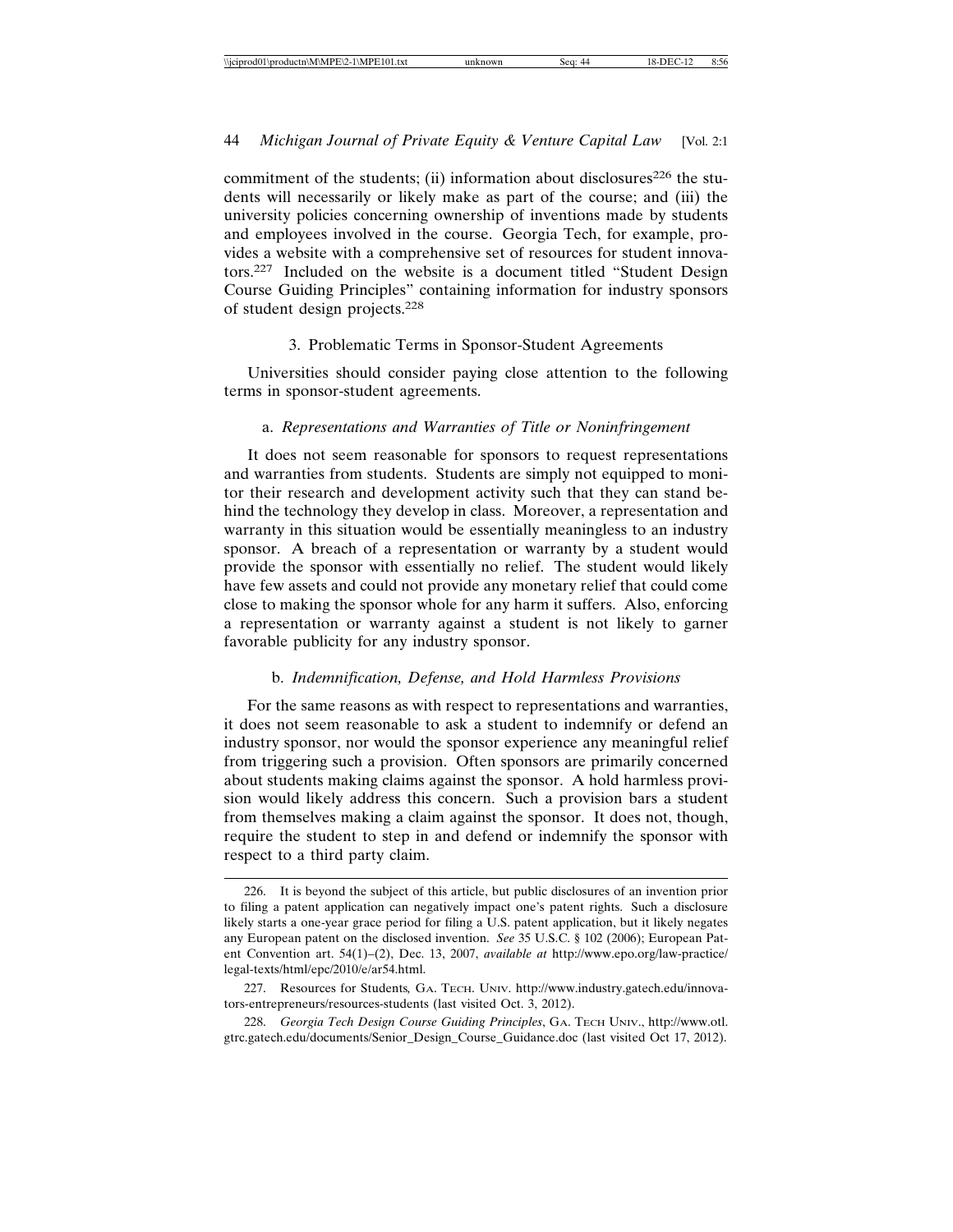#### c. *Exceptions to Confidentiality Obligations*

Sponsors should recognize that students participating on a design project are doing so pursuant to course requirements and to gain experience they can apply in future employment, entrepreneurial activity, or coursework. Therefore, a sponsor's confidentiality obligations should not be so rigid as to encumber a student from (i) including the information in any work product submitted to an instructor for evaluation purposes,<sup>229</sup> and (ii) generally describing his or work in an interview or other discussions with a prospective employer or graduate school.<sup>230</sup>

#### d. *Scope of Definition of Confidential Information*

Industry sponsors will often seek to define confidential information as any proprietary information provided by the sponsor to the student rather than limiting the definition to information prominently marked as "confidential." Students often do not have the record-keeping skills or infrastructure to track and protect information received from a sponsor, unless that information is relatively finite in volume and prominently marked. From the sponsor's perspective, if they are truly concerned about the confidentiality of their information, they should not expect a twenty-two year old student to recall that certain information requires special treatment unless that information is prominently marked.

### e. *Term of Confidentiality Obligation*

The length of the confidentiality obligation should be limited to two years or less. It is not realistic to believe that industry sponsors are truly sharing with students in a classroom setting information of such sensitivity that a prolonged period of confidentiality is necessary. For this reason,

<sup>229.</sup> The topic of sharing confidential information with an instructor can be problematic. Often, university employees cannot sign nondisclosure agreements on their own behalf. Rather, these agreements must go through the office handling sponsored research or the office handling technology transfer, who are the two most likely offices to have signatory authority over nondisclosure agreements. This added layer of university involvement can often be enough to dissuade a sponsor from requiring an instructor to also be bound by confidentiality obligations. It is often the case that students will not have to include any confidential information in reports or work product submitted to an instructor for evaluation.

<sup>230.</sup> Rather than negotiating numerous provisions in a confidentiality agreement proposed by a industry sponsor, it often may be easier to provide carve-out language such as the following:

Students Rights: Notwithstanding the other provisions in this Agreement, Student may do the following with his or her work in Course, which may include Confidential Information ("Course Work"): (1) present Course Work to project reviewers and instructors affiliated with Course for purposes of evaluation and grading of Student; (2) discuss Course Work in general terms with any potential employer in job interviews or discussions for purposes of seeking employment, so long as Student does not provide Confidential Information; and (3) provide Course Work to the University's Engineering Department to be retained for purposes of accreditation, provided such Course Work is marked "Confidential. Nothing in this Agreement precludes Student from seeking or obtaining employment with any third party during the term of this Agreement.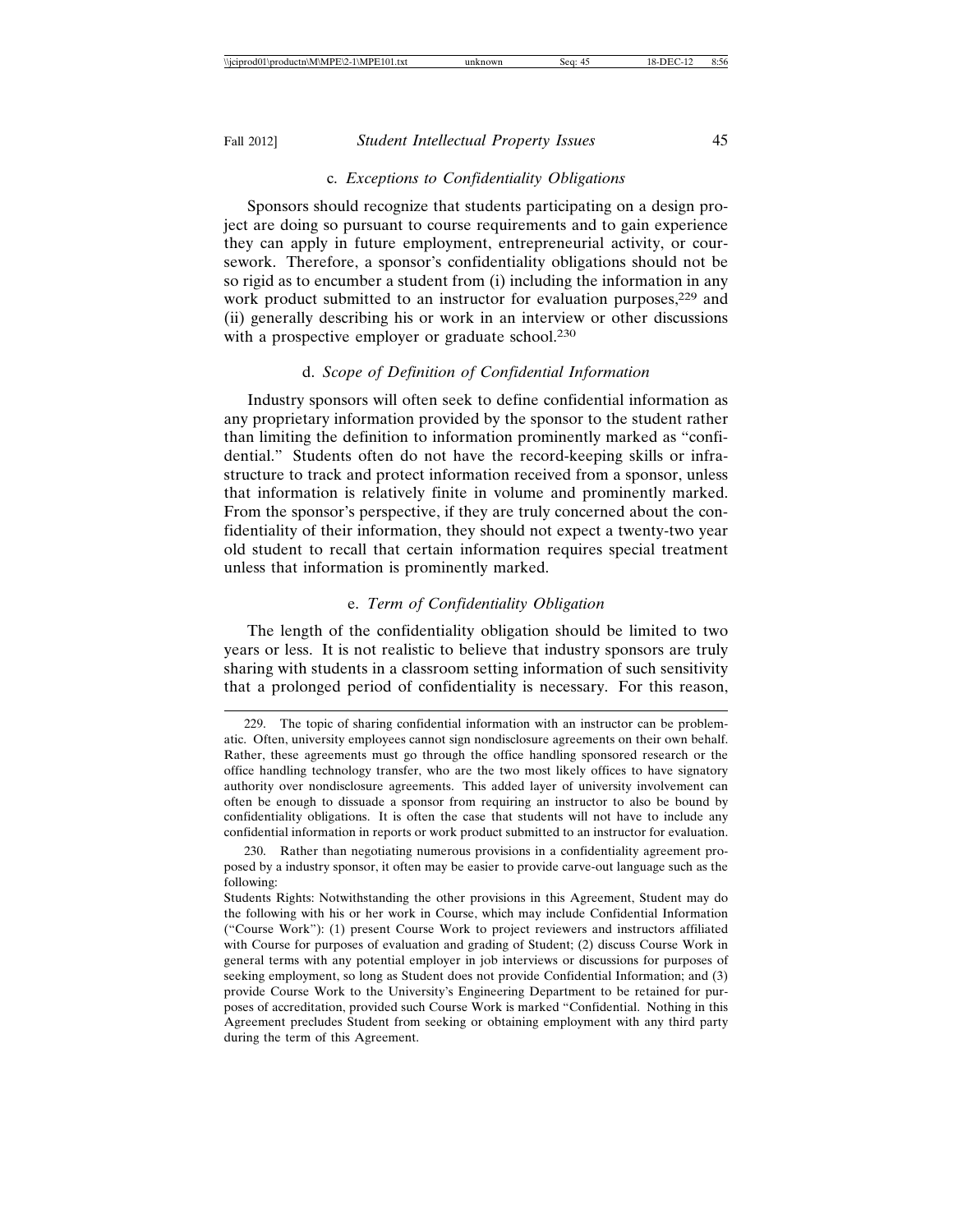students should not be subject to this obligation (and the constant cloud that goes with it) for an extended period of time.

#### f. *Scope of Intellectual Property Assignment*

The scope of any intellectual property assignment from the student to the sponsor should be limited to the student's work during the course. Any assignment obligation stretching beyond the scope of the course can impair the students future work and cause concerns with future potential employers. For example, a sponsor-friendly agreement may contain language assigning to the sponsor rights in any inventions made by the student based on information provided by the sponsor. Such a provision could arguably cover inventions made by the student after the conclusion of the class, and perhaps even under the employment of another party.

### VII. CONCLUSION

With student entrepreneurship burgeoning on college campuses and universities providing unprecedented support for student-led ventures, universities are confronted with challenging new issues concerning intellectual property in student inventions. Given the importance of clear title to intellectual property for a technology-based startup, universities should consider the following steps.

First, universities should analyze their policy concerning ownership of intellectual property in student inventions and consider whether it is consistent with the current student entrepreneurial activity on campus and the university's approach to supporting that activity. Universities should seek clarity so that students understand the implications, if any, of using university resources to support their entrepreneurial endeavors.

Second, universities should consider implementing educational programs or other procedures to assist in making rights determinations in student inventions consistent with the university policy. These procedures should include mechanisms for answering student questions about intellectual property ownership, including when applicable, disclaiming university ownership of intellectual property in student inventions to provide clarity for investors.

Third, universities should implement a plan, or options, for managing intellectual property jointly-owned by the university and students. These options may include mechanisms for students to work through the university's technology transfer office, processes for the university to assign or license its rights to the students or employee inventors, or an approach for the university and students to seek to commercialize the invention as joint owners under a comprehensive written agreement outlining each jointowners rights and obligations in order to avoid the common pitfalls of joint ownership.

Fourth, universities should formulate university-wide policy and practices concerning student interactions with third parties concerning intellectual property rights. These policies and practices should seek to support